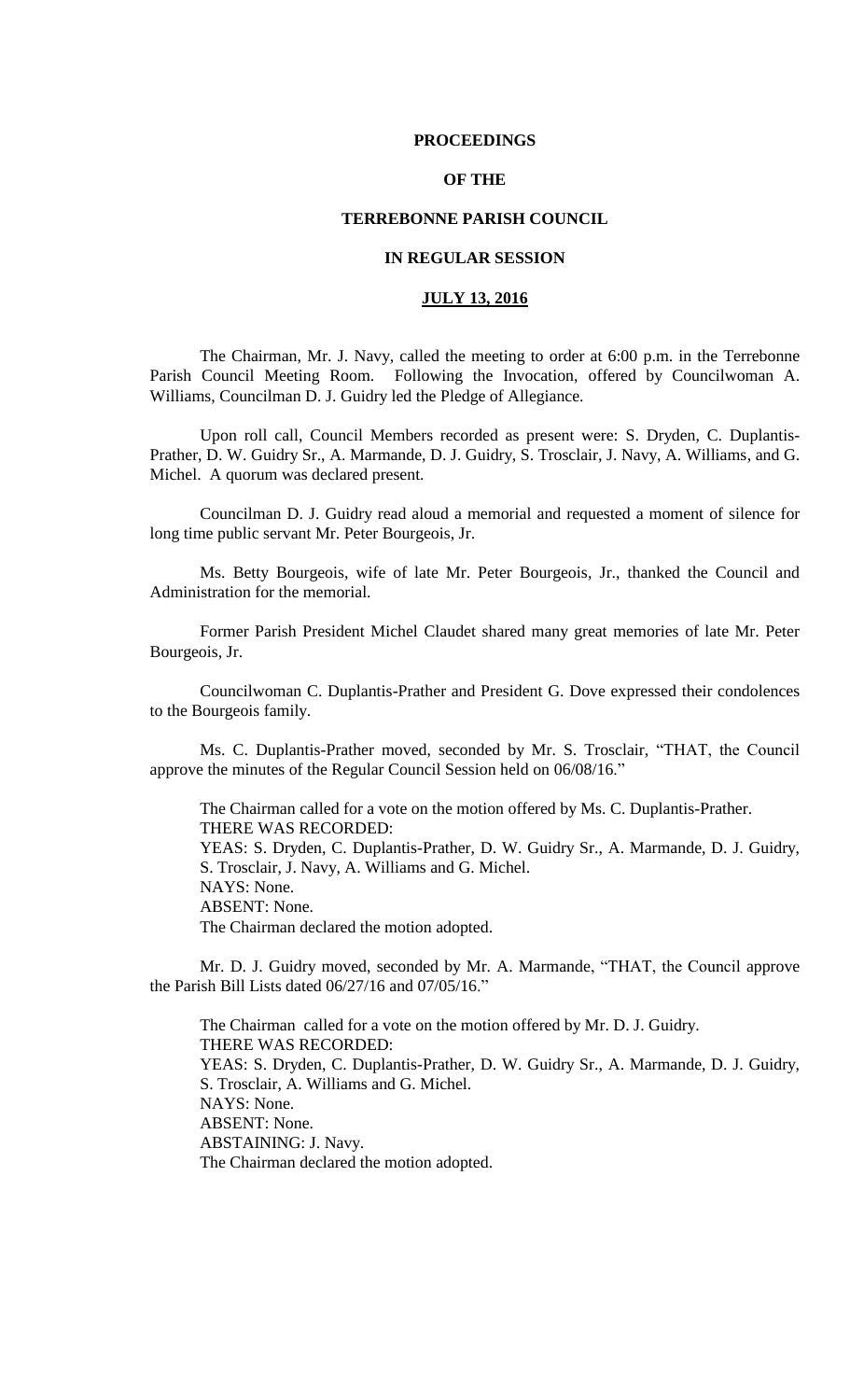Ms. Mary Fay Legnon, Entergy Representative, presented Councilwoman C. Duplantis-Prather with a \$1,000 grant check from Entergy to aid in the purchase of security cameras to help fight crime in District 5.

Councilwoman C. Duplantis-Prather thanked Ms. Legnon for all her hard work and support given to Terrebonne Parish.

OFFERED BY: MS. A. WILLIAMS SECONDED BY: UNANIMOUSLY

### **RESOLUTION NO. 16-313**

A resolution awarding and authorizing the signing of the construction Contract for Parish Project No. 15-LIBR-03, Gibson Branch Library Project, Terrebonne Parish, Louisiana, contingent upon Deductive Change Order No. 1 and authorizing the issuance of the Notice to Proceed.

**WHEREAS**, the Terrebonne Parish Consolidated Government did receive construction bids on Parish Project No. 15-LIBR-03, Gibson Branch Library Project, Terrebonne Parish, Louisiana, and,

**WHEREAS**, the lowest bid was that submitted by Onshore Construction Company, LLC in the amount of \$1,020,687.00, and

**WHEREAS**, due to budget constraints a deductive change order is necessary to award this project within budget, and

**WHEREAS,** the Parish is desirous of moving forward with the construction of the Gibson Branch Library Project contingent upon Deductive Change Order No.1, and

**NOW, THEREFORE, BE IT RESOLVED** that the Terrebonne Parish Consolidated Government award the construction contract to Onshore Construction Company, LLC, in the overall amount of \$1,020,687.00, and

**BE IT FURTHER RESOLVED,** that the President of Terrebonne Parish Consolidated Government, be and he is hereby authorized and empowered to sign a construction contract for and on behalf of the Terrebonne Parish Consolidated Government with Onshore Construction Company, LLC, upon receipt of the performance bond in the amount of the contract price, and

**BE IT FURTHER RESOLVED**, that upon receipt of required certificates of insurance evidencing coverage as provided in the project specifications and upon execution and recordation of all contract documents, that the Engineer is hereby authorized to issue the Notice to Proceed to the Contractor to commence construction of the project.

# **THERE WAS RECORDED:**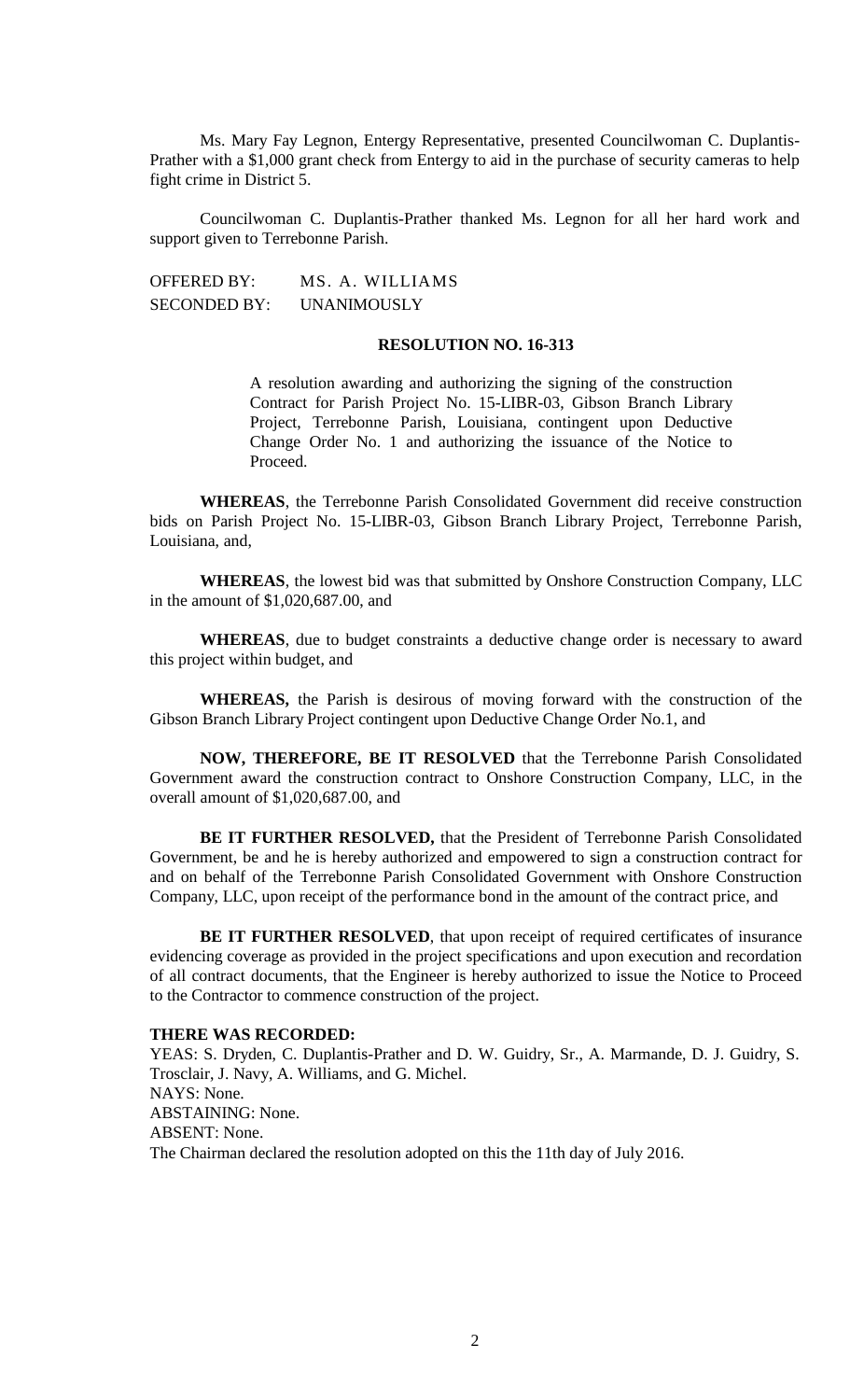| <b>OFFERED BY:</b>  | MS. A. WILLIAMS |
|---------------------|-----------------|
| <b>SECONDED BY:</b> | UNANIMOUSLY     |

Authorizing the execution of Deductive Change Order No. 1 for the Construction Agreement for Parish Project No. 15- LIBR-03, Gibson Branch Library Project, Terrebonne Parish, Louisiana.

**WHEREAS**, the Terrebonne Parish Consolidated Government will award the construction to Onshore Construction Company, LLC, for Parish Project No. 15-LIBR-03, Gibson Branch Library Project, Terrebonne Parish, Louisiana, and

**WHEREAS**, the lowest bid came in over budget, and

**WHEREAS**, the Parish is desirous of moving forward with the construction of the Gibson Branch Library, and

**WHEREAS**, due to budget constraints on the project, a deductive change order was recommended by the Architect, and

**WHEREAS**, the award of the construction project is contingent upon the approval of Deductive Change Order No. 1, and

**WHEREAS**, Deductive Change Order No. 1 had been recommended by the Architect, Cheramie+Bruce Architects, APC, for this project.

**NOW, THEREFORE BE IT RESOLVED** that the Terrebonne Parish Council on behalf of the Terrebonne Parish Consolidated Government, does hereby approve and authorize the execution by Terrebonne Parish President Gordon E. Dove of Deductive Change Order No. 1 to the construction agreement with Onshore Construction Company, LLC for Parish Project No. 15-LIBR-03, Gibson Branch Library, Terrebonne Parish, Louisiana, for an decrease to the contract amount in the amount of Two Hundred Eighty-Three Thousand, Eight Hundred thirteen Dollars and No Cents (\$283,813.00), and

**BE IT FURTHER RESOLVED** that a certified copy of the resolution be forwarded to Architect, Cheramie+Bruce Architects, APC.

THERE WAS RECORDED:

YEAS: S. Dryden, C. Duplantis-Prather, D. W. Guidry, Sr., A. Marmande, D. J. Guidry, S. Trosclair, J. Navy, A. Williams, and G. Michel. NAYS: None. ABSTAINING: None. ABSENT: None. The Chairman declared the resolution adopted on this the 13th day of July 2016.

The Chairman recognized the public for comments on the following add-on:

Introducing an ordinance to amend the 2016 Adopted Operating Budget & 5-Year Capital Outlay Budget of the Terrebonne Parish Consolidated Government for the following item and to provide for related matters:

I. Houma Navigation Canal, Ecosystem Restoration, (Section 206 Project), \$2,535,000.

and calling a public hearing on July 27, 2016 at 6:30 p.m.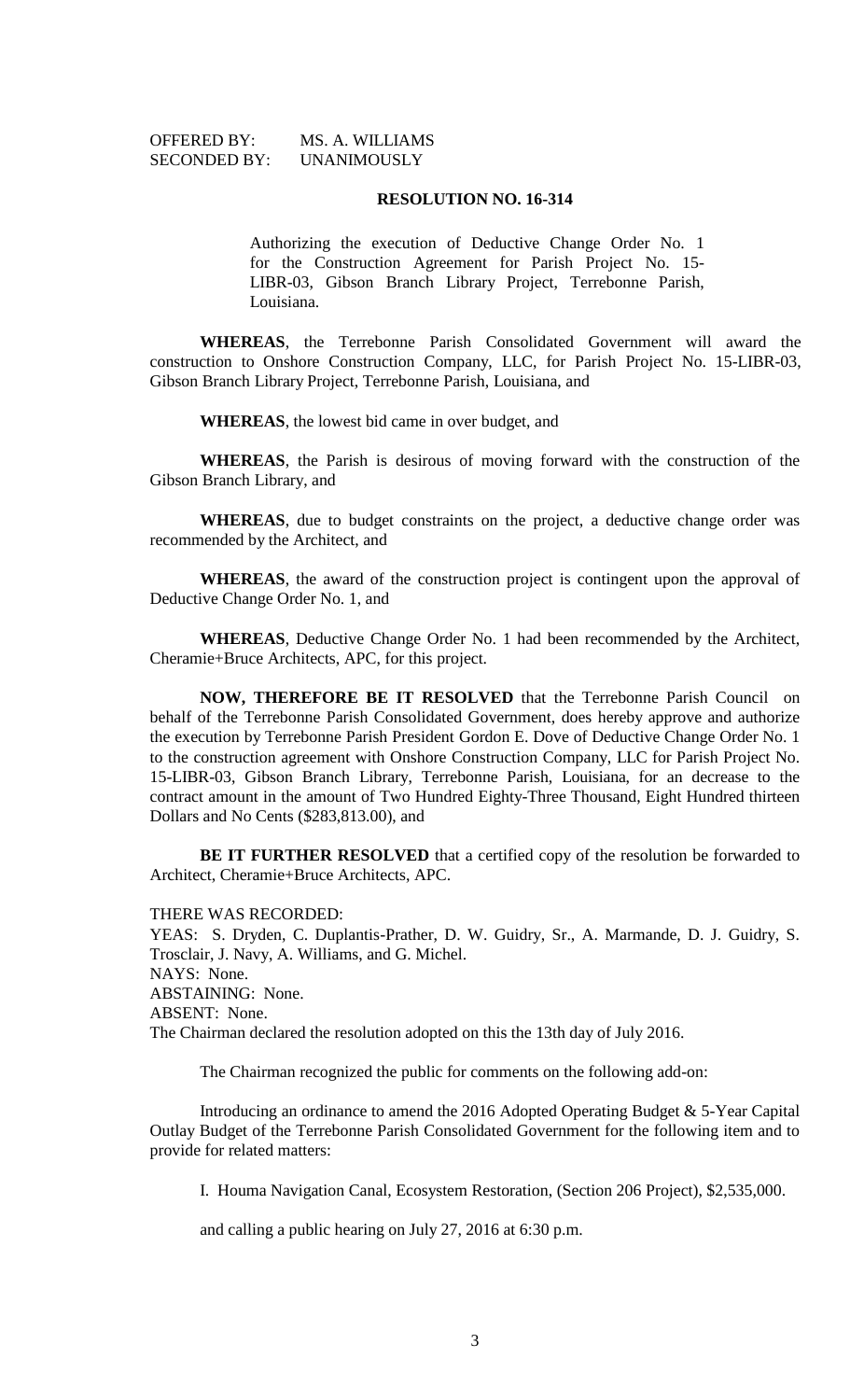There were no comments from the public on the aforementioned add-on.

Ms. C. Duplantis-Prather moved, seconded by Mr. D. W. Guidry Sr., "THAT, the Council add-on Agenda Item 1D: Introducing an ordinance to amend the 2016 Adopted Operating Budget & 5-Year Capital Outlay Budget of the Terrebonne Parish Consolidated Government for the following item and to provide for related matters:

I. Houma Navigation Canal, Ecosystem Restoration, (Section 206 Project), \$2,535,000.

and calling a public hearing on July 27, 2016 at 6:30 p.m."

The Chairman called for a vote on the motion offered by Ms. C. Duplantis-Prather. THERE WAS RECORDED: YEAS: S. Dryden, C. Duplantis-Prather, D. W. Guidry Sr., A. Marmande, D. J. Guidry, S. Trosclair, J. Navy, A. Williams and G. Michel. NAYS: None. ABSENT: None. The Chairman declared the motion adopted.

Ms. A. Williams moved, seconded by Mr. A. Marmande and Mr. D. W. Guidry Sr., "THAT, the Council introduce an ordinance to amend the 2016 Adopted Operating Budget & 5- Year Capital Outlay Budget of the Terrebonne Parish Consolidated Government for the following item and to provide for related matters:

I. Houma Navigation Canal, Ecosystem Restoration, (Section 206 Project), \$2,535,000.

and call a public hearing on July 27, 2016 at 6:30 p.m."

The Chairman called for a vote on the motion offered by Ms. A. Williams. THERE WAS RECORDED: YEAS: S. Dryden, C. Duplantis-Prather, D. W. Guidry Sr., A. Marmande, D. J. Guidry, S. Trosclair, J. Navy, A. Williams and G. Michel. NAYS: None. ABSENT: None. The Chairman declared the motion adopted.

The Chairman recognized Ms. Lucretia McBride, a Houma resident, who addressed the Council relative to "Security Cameras, Peeping Toms and Privacy Fences". Ms. McBride explained that she is in support of privacy fences and security cameras; however, she does not support people with security cameras with a height above privacy fences that are pointing into a neighbor's yard; and noted that, in her opinion, this is an invasion of privacy.

Ms. C. Duplantis-Prather moved, seconded by Mr. D. J. Guidry, "THAT, the Council extend Ms. McBride's time an additional minute."

The Chairman called for a vote on the motion offered by Ms. C. Duplantis-Prather. THERE WAS RECORDED: YEAS: S. Dryden, C. Duplantis-Prather, D. W. Guidry Sr., A. Marmande, D. J. Guidry, S. Trosclair, J. Navy, A. Williams and G. Michel. NAYS: None. ABSENT: None. The Chairman declared the motion adopted.

Ms. McBride continued and suggested that the Council to look into these matters to see if anything can be done.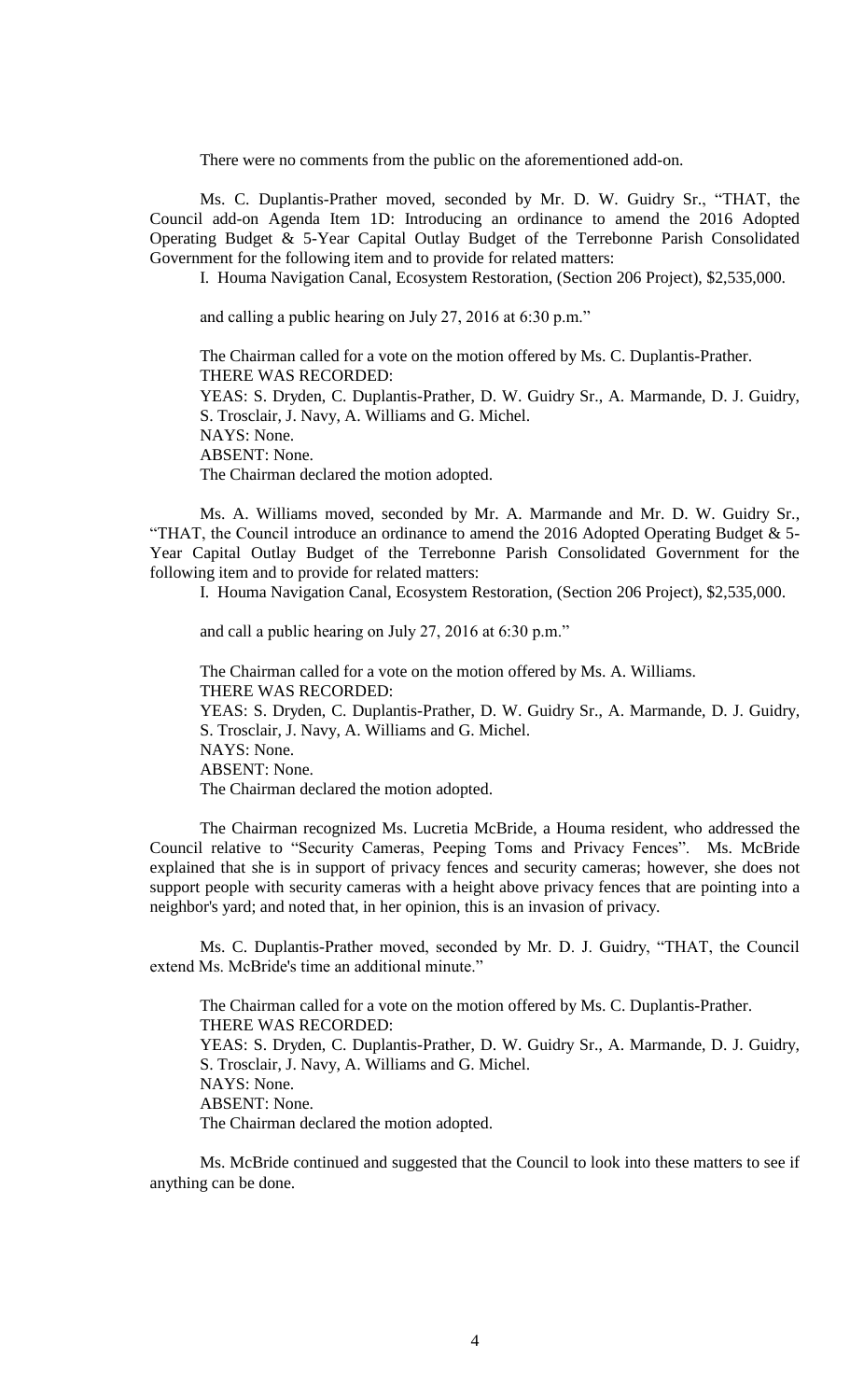Upon questioning, Parish Attorney Jules Hebert stated that he feels as though this is a private civil matter and if anyone feels as though their rights are being invaded they would need to hire a private lawyer and noted that this is not a governmental matter.

The Chairman recognized Mr. Louis Williams, a Honeysuckle Dr. resident, who addressed the Council relative to a drainage improvement project. Mr. Louis explained that storm water drains from the back to front in his subdivision and that he has flooded twice during high rain events. Mr. Williams stated that Councilman Dryden informed him of the upcoming proposed project and asked the Council to also consider a 42'' pipe across Main Project Road to help alleviate some of the drainage problems.

Chairman J. Navy and Councilman S. Dryden expressed their support to get this situation addressed.

Mr. D. J. Guidry moved, seconded by Mr. S. Trosclair, "THAT, it now being 6:30 p.m., the Council open public hearings."

The Chairman called for a vote on the motion offered by Mr. D. J. Guidry. THERE WAS RECORDED: YEAS: S. Dryden, C. Duplantis-Prather, D. W. Guidry Sr., A. Marmande, D. J. Guidry, S. Trosclair, J. Navy, A. Williams and G. Michel. NAYS: None. ABSENT: None. The Chairman declared the motion adopted.

The Chairman recognized the public for comments on the following:

A. An Ordinance to Adopt Millage Rates for Tax Year 2016 (With No Roll-Forward): Bonds 2.25 Mills Attachment A

| Road District No. 6                          | 0.82 Mills   |  |
|----------------------------------------------|--------------|--|
| Road Lighting District No. 1 - Maintenance   | 5.50 Mills   |  |
| Road Lighting District No. 2 - Maintenance   | 1.05 Mills   |  |
| Road Lighting District No. 3-A - Maintenance | 1.05 Mills   |  |
| Road Lighting District No. 4 - Maintenance   | 2.75 Mills   |  |
| Road Lighting District No. 5 - Maintenance   | 3.50 Mills   |  |
| Road Lighting District No. 6 - Maintenance   | $1.75$ Mills |  |
| Road Lighting District No. 7 - Maintenance   | 1.05 Mills   |  |
| Road Lighting District No. 8 - Maintenance   | 3.00 Mills   |  |
| Road Lighting District No. 9 - Maintenance   | 2.50 Mills   |  |
| Road Lighting District No. 10 - Maintenance  | 3.25 Mills   |  |

There were no comments from the public on the aforementioned proposed ordinance.

Mr. G. Michel moved, seconded by Ms. A. Williams, "THAT, the Council close the aforementioned public hearing."

The Chairman called for a vote on the motion offered by Mr. G. Michel. THERE WAS RECORDED: YEAS: S. Dryden, C. Duplantis-Prather, D. W. Guidry Sr., A. Marmande, D. J. Guidry, S. Trosclair, J. Navy, A. Williams and G. Michel. NAYS: None. ABSENT: None. The Chairman declared the motion adopted.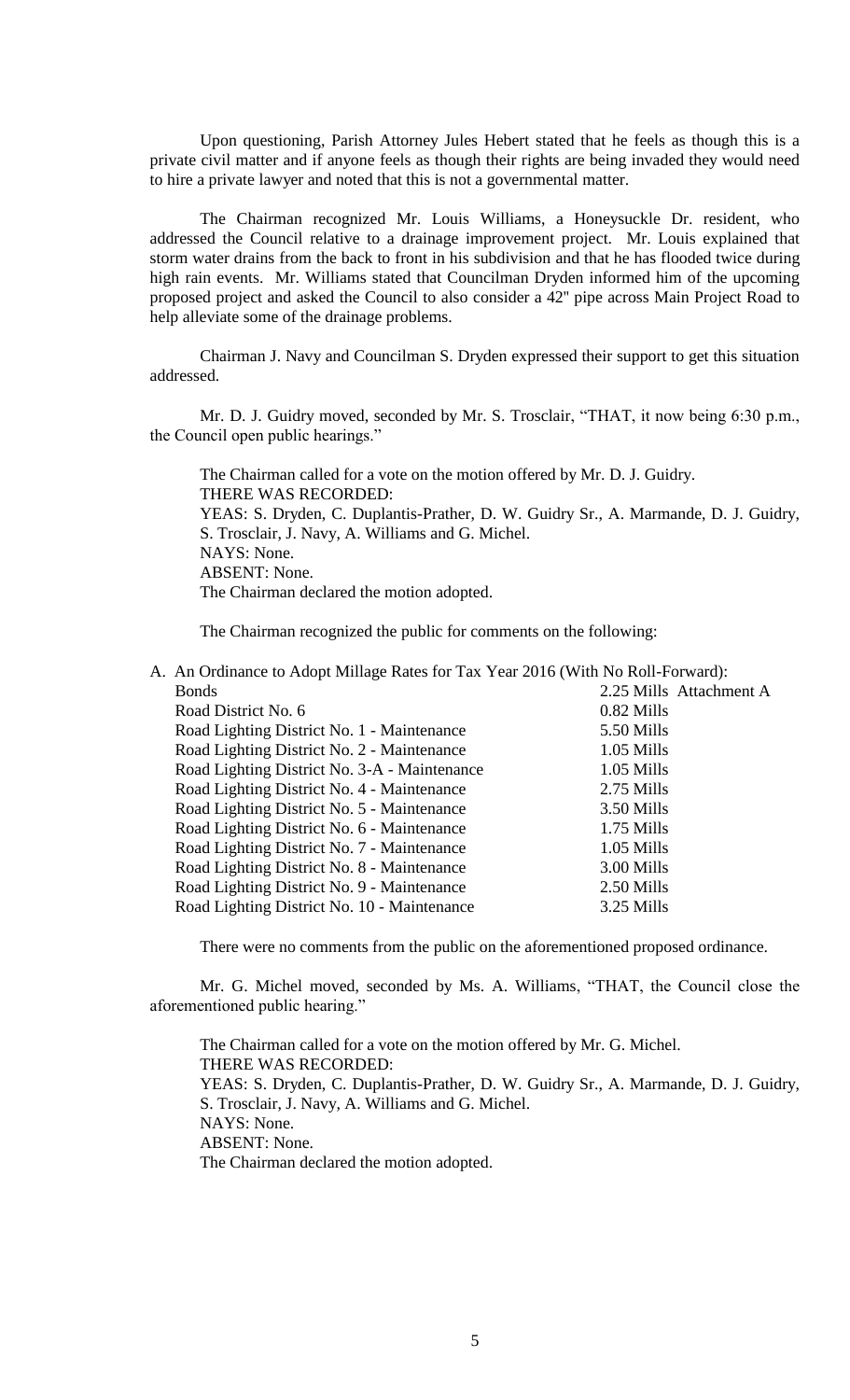OFFERED BY: MR. G. MICHEL SECONDED BY: MR. D. J. GUIDRY

### **ORDINANCE 8740**

**BE IT ORDAINED**, that the following millages are hereby levied on the 2016 tax roll on all property subject to taxation by the Terrebonne Parish Consolidated Government:

# MILLAGES

| <b>Bonds</b>                                 | 2.25 Mills Attachment A |
|----------------------------------------------|-------------------------|
| Road District No. 6                          | 0.82 Mills              |
| Road Lighting District No. 1 - Maintenance   | 5.50 Mills              |
| Road Lighting District No. 2 - Maintenance   | 1.05 Mills              |
| Road Lighting District No. 3-A - Maintenance | 1.05 Mills              |
| Road Lighting District No. 4 - Maintenance   | 2.75 Mills              |
| Road Lighting District No. 5 - Maintenance   | 3.50 Mills              |
| Road Lighting District No. 6 - Maintenance   | 1.75 Mills              |
| Road Lighting District No. 7 - Maintenance   | 1.05 Mills              |
| Road Lighting District No. 8 - Maintenance   | 3.00 Mills              |
| Road Lighting District No. 9 - Maintenance   | 2.50 Mills              |
| Road Lighting District No. 10 - Maintenance  | 3.25 Mills              |

**BE IT FURTHER ORDAINED** that the proper administrative officials of the Parish of Terrebonne, State of Louisiana, be and they are hereby empowered, authorized, and directed to spread said taxes, as hereinabove set forth, upon the assessment roll of said Parish for the year 2016, and to make the collection of the taxes imposed for and on behalf of the taxing authority, according to law, and that the taxes herein levied shall become a permanent lien and privilege on all property subject to taxation as herein set forth, and collection thereof shall be enforceable in the manner provided by law.

The foregoing ordinance was read in full, the roll was called on the adoption thereof, and the ordinance was adopted by the following votes:

#### THERE WAS RECORDED:

YEAS: S. Dryden, C. Duplantis-Prather, D.W. Guidry, Sr., A. Marmande, D. J. Guidry, S. Trosclair, J. Navy, A. Williams, and G. Michel. NAYS: None. NOT VOTING: None. ABSTAINING: None. ABSENT: None. The Chairman declared the ordinance adopted on this the 13th day of July 2016.

| <b>Attachment A - Breakdown of Bond Millage</b> |              |
|-------------------------------------------------|--------------|
| Drainage Tax Bonds                              | 0.75 Mills   |
| Road and Bridge Bonds                           | $0.75$ Mills |
| Sewerage Tax Bonds                              | 0.75 Mills   |

The Chairman recognized the public for comments on the following:

B. An ordinance to amend the zoning map of the Parish of Terrebonne so as to rezone from R-1 (Single-Family Residential District) to C-2 (General Commercial District); Part of Lot 78, Honduras Plantation Subdivision, 101A Merrill Drive, Terrebonne Parish, Louisiana; T.P.C.G., applicant.

There were no comments from the public on the aforementioned proposed ordinance.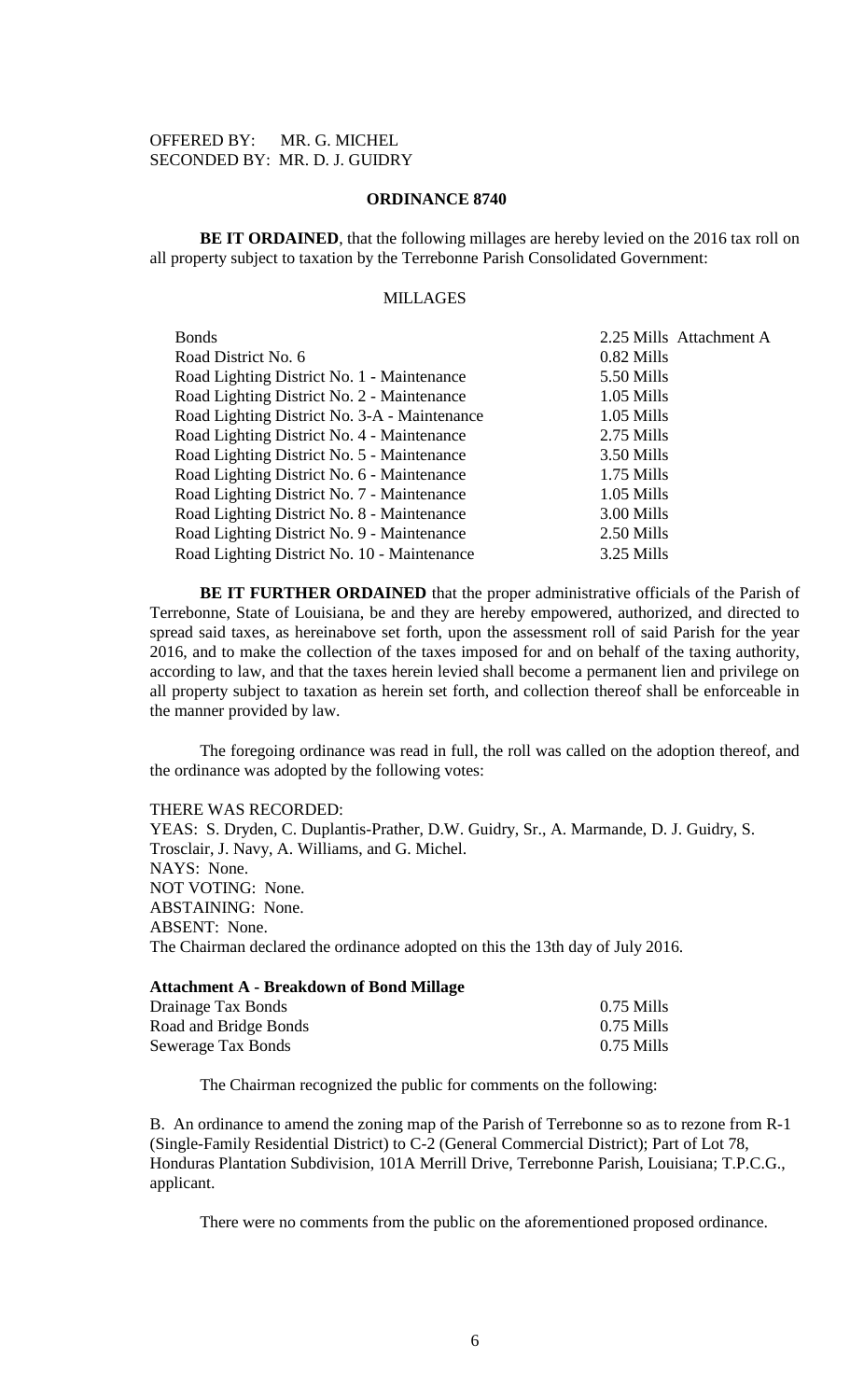Ms. A. Williams moved, seconded by Mr. D. J. Guidry and Ms. C. Duplantis-Prather, "THAT, the Council close the aforementioned public hearing."

The Chairman called for a vote on the motion offered by Ms. A. Williams. THERE WAS RECORDED: YEAS: S. Dryden, C. Duplantis-Prather, D. W. Guidry Sr., A. Marmande, D. J. Guidry, S. Trosclair, J. Navy, A. Williams and G. Michel. NAYS: None. ABSENT: None. The Chairman declared the motion adopted.

OFFERED BY: MS. A. WILLIAMS<br>SECONDED BY: MS. C. DUPLANTIS MS. C. DUPLANTIS-PRATHER

#### **ORDINANCE NO. 8741**

AN ORDINANCE TO AMEND THE ZONING MAP OF THE PARISH OF TERREBONNE SO AS TO REZONE FROM R-1 (SINGLE-FAMILY RESIDENTIAL DISTRICT) TO C-2 (GENERAL COMMERCIAL DISTRICT); PART OF LOT 78, HONDURAS PLANTATION SUBDIVISION, 101A MERRILL DRIVE, TERREBONNE PARISH, LOUISIANA; T.P.C.G., APPLICANT.

**WHEREAS**, the Terrebonne Parish Council, on behalf of the Terrebonne Parish Consolidated Government, hereby declares that it has adopted a resolution giving notice of intent to adopt the following ordinance hereto; and

**WHEREAS**, the Terrebonne Parish Council, on behalf of the Terrebonne Parish Consolidated Government, has conducted a public hearing on Wednesday, July 13, 2016; and

**WHEREAS,** after considering all comments received, if any, the following action is hereby taken.

**NOW, THEREFORE, BE IT ORDAINED** by the Terrebonne Parish Council, on behalf of the Terrebonne Parish Consolidated Government, that the Zoning Map of the Parish of Terrebonne be hereby amended so as to rezone from R-1 (Single-Family Residential District) to C-2 (General Commercial District), Part of Lot 78, Honduras Plantation Subdivision, 101A Merrill Drive, Terrebonne Parish, Louisiana.

# SECTION I

If any word, clause, phrase, section or other portion of this ordinance shall be declared null, void, invalid, illegal, or unconstitutional, the remaining words, clauses, phrases, sections and other portions of this ordinance shall remain in full force and effect, the provisions of this ordinance hereby being declared to be severable.

### SECTION II

This ordinance shall become effective upon approval by the Parish President or as otherwise provided in Section 2-13(b) of the Home Rule Charter for a Consolidated Government for Terrebonne Parish, whichever occurs sooner.

This ordinance, having been introduced and laid on the table for at least two weeks, was voted upon as follows:

### **THERE WAS RECORDED**: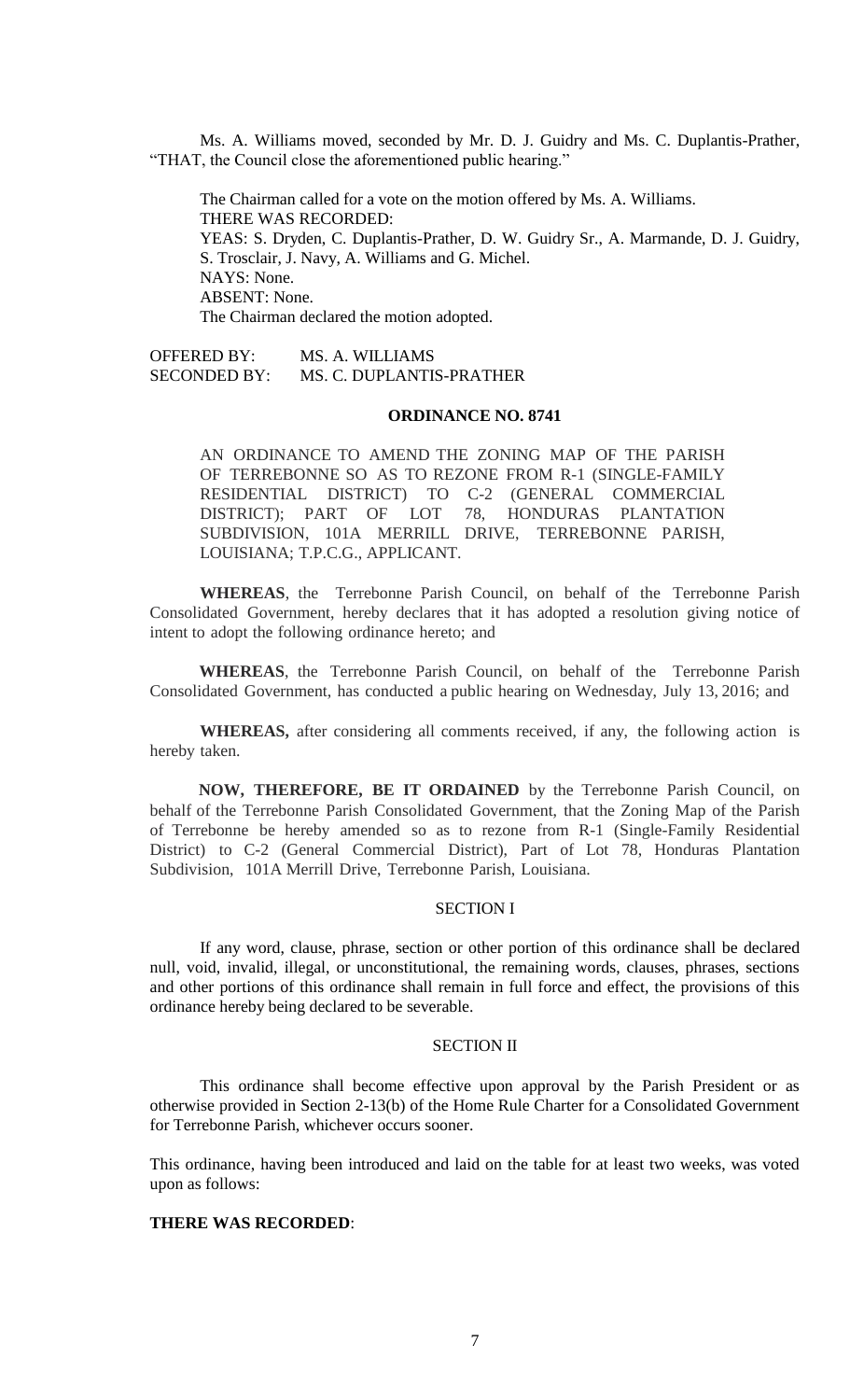YEAS: S. Dryden, C. Duplantis-Prather, D.W. Guidry, Sr., A. Marmande, D. J. Guidry, S. Trosclair, J. Navy, A. Williams and G. Michel. NAYS: None. NOT VOTING: None. ABSTAINING: None. ABSENT: None. The Chairman declared the ordinance adopted on this the 13th day of July 2016.

The Chairman recognized the public for comments on the following:

C. An ordinance to amend the zoning map of the Parish of Terrebonne so as to rezone from R-1 (Single-Family Residential District) to C-3 (Neighborhood Commercial District); Lot 27 & 37′ Lot 28, Block 1, Bernard Subdivision, 104 Roy Street, Terrebonne Parish, Louisiana; Maison Rentals, L.L.C., applicant.

There were no comments from the public on the aforementioned proposed ordinance.

Mr. G. Michel moved, seconded Ms. C. Duplantis-Prather, "THAT, the Council close the aforementioned public hearing."

The Chairman called for a vote on the motion offered by Mr. G. Michel. THERE WAS RECORDED: YEAS: S. Dryden, C. Duplantis-Prather, D. W. Guidry Sr., A. Marmande, D. J. Guidry, S. Trosclair, J. Navy, A. Williams and G. Michel. NAYS: None. ABSENT: None. The Chairman declared the motion adopted.

OFFERED BY: MR. G. MICHEL SECONDED BY: MR. D. J. GUIDRY

### **ORDINANCE NO. 8742**

AN ORDINANCE TO AMEND THE ZONING MAP OF THE PARISH OF TERREBONNE SO AS TO REZONE FROM R-1 (SINGLE-FAMILY RESIDENTIAL DISTRICT) TO C-3 (NEIGHBORHOOD COMMERCIAL DISTRICT); LOT 27 & 37' LOT 28, BLOCK 1, BERNARD SUBDIVISION, 104 ROY STREET, TERREBONNE PARISH, LOUISIANA; MAISON RENTALS,L.L.C.,APPLICANT.

**WHEREAS,** the Terrebonne Parish Council, on behalf of the Terrebonne Parish Consolidated Government, hereby declares that it has adopted a resolution giving notice of intent to adopt the following ordinance hereto; and

**WHEREAS**, the Terrebonne Parish Council, on behalf of the Terrebonne Parish Consolidated Government, has conducted a public hearing on Wednesday, July 13, 2016; and

**WHEREAS**, after considering all comments received, if any, the following action is hereby taken.

**NOW, THEREFORE, BE IT ORDAINED** by the Terrebonne Parish Council, on behalf of the Terrebonne Parish Consolidated Government, that the Zoning Map of the Parish of Terrebonne be hereby amended so as to rezone from R-1 (Single-Family Residential District) to C-3 (Neighborhood Commercial District), Lot 27 & 37' Lot 28, Block 1, Bernard Subdivision, 104 Roy Street, Terrebonne Parish, Louisiana.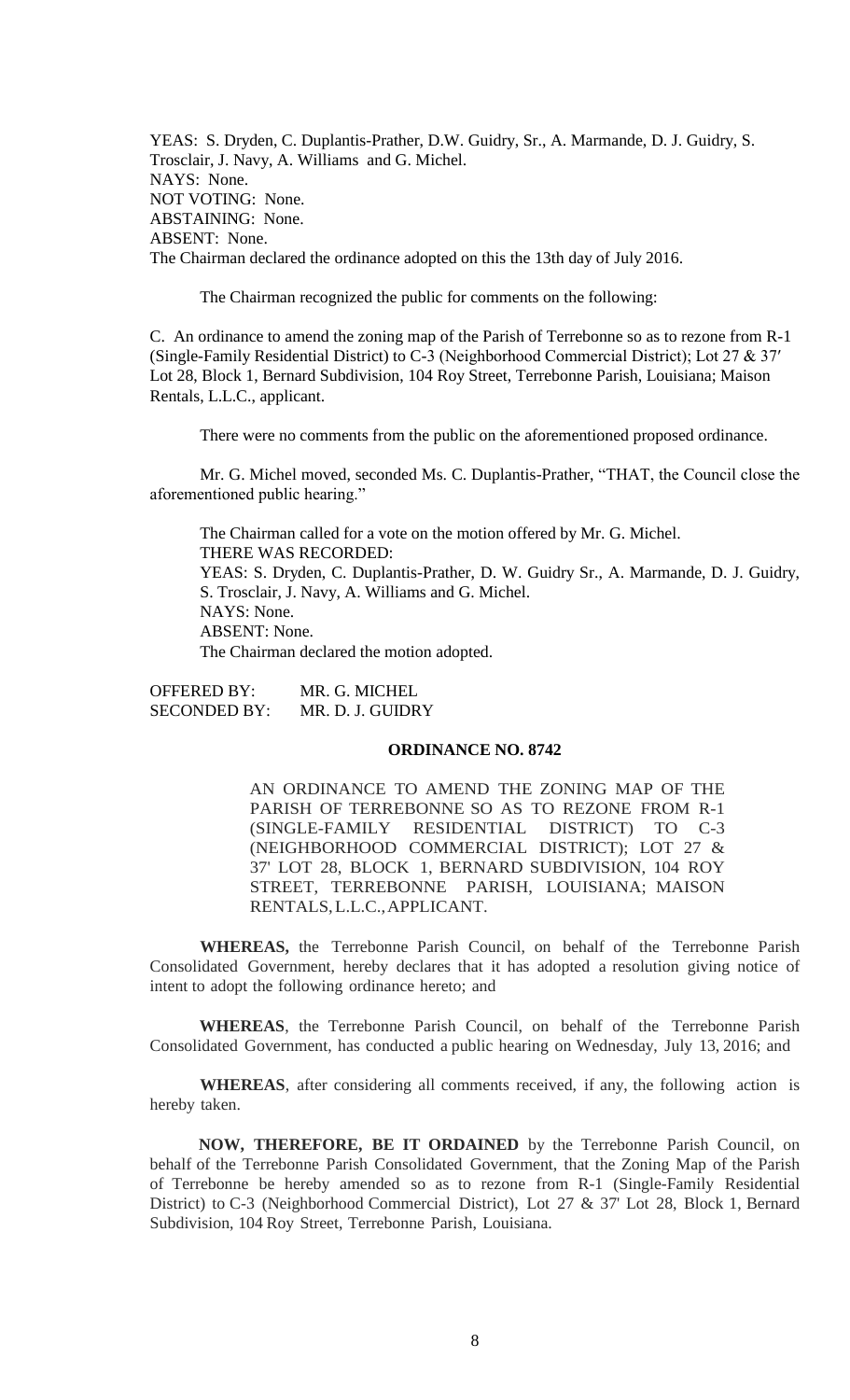## SECTION I

If any word, clause, phrase, section or other portion of this ordinance shall be declared null, void, invalid, illegal, or unconstitutional, the remaining words, clauses, phrases, sections and other portions of this ordinance shall remain in full force and effect, the provisions of this ordinance hereby being declared to be severable.

### SECTION II

This ordinance shall become effective upon approval by the Parish President or as otherwise provided in Section 2-13(b) of the Home Rule Charter for a Consolidated Government for Terrebonne Parish, whichever occurs sooner.

This ordinance, having been introduced and laid on the table for at least two weeks, was voted upon as follows:

#### **THERE WAS RECORDED:**

YEAS: S. Dryden, C. Duplantis-Prather, D.W. Guidry, Sr., A. Marmande, D. J. Guidry, S. Trosclair, J. Navy, A. Williams and G. Michel. NAYS: None. NOT VOTING: None. ABSTAINING: None. ABSENT: None. The Chairman declared the ordinance adopted on this the 13th day of July 2016.

The Chairman recognized the public for comments on the following:

D. An ordinance to amend the zoning map of the Parish of Terrebonne so as to rezone from R-1 (Single-Family Residential District) to R-3 (Multi-Family Residential District); Lot 18, Block D, Mechanicsville, 137 King Street, Terrebonne Parish, Louisiana; Kentreal & Tammy Lyons, applicants.

There were no comments from the public on the aforementioned proposed ordinance.

Ms. A. Williams moved, seconded by Mr. D. J. Guidry, "THAT, the Council close the aforementioned public hearing."

The Chairman called for a vote on the motion offered by Ms. A. Williams. **THERE WAS RECORDED:**

YEAS: S. Dryden, C. Duplantis-Prather, D. W. Guidry Sr., A. Marmande, D. J. Guidry, S. Trosclair, J. Navy, A. Williams and G. Michel. NAYS: None. ABSENT: None. The Chairman declared the motion adopted.

OFFERED BY: MS. A. WILLIAMS SECONDED BY: MR. D. W. GUIDRY, SR.

## **ORDINANCE NO. 8743**

AN ORDINANCE TO AMEND THE ZONING MAP OF THE PARISH OF TERREBONNE SO AS TO REZONE FROM R-1 (SINGLE-FAMILY RESIDENTIAL DISTRICT) TO R-3 (MULTI-FAMILY RESIDENTIAL DISTRICT); LOT 18, BLOCK D, MECHANICSVILLE,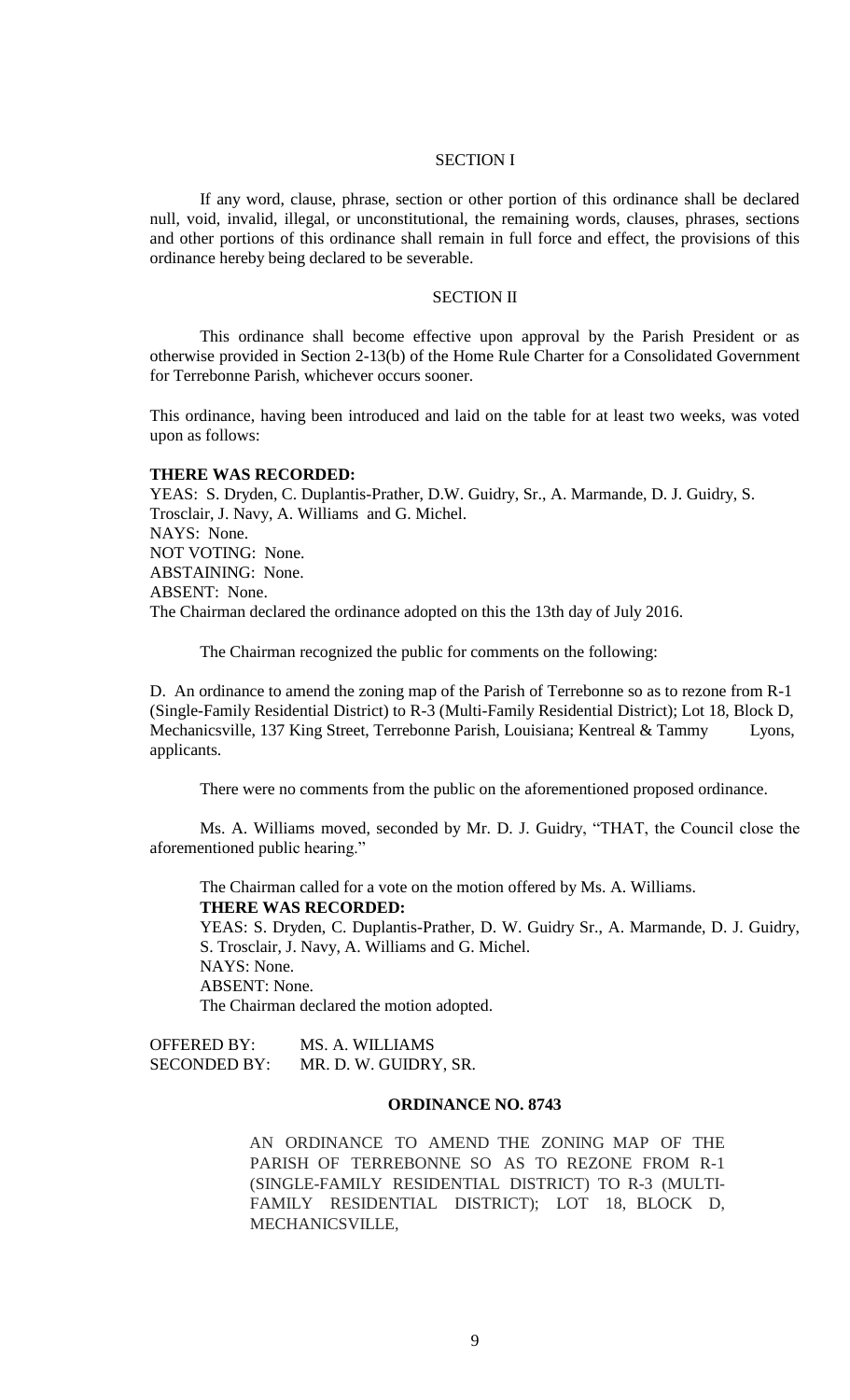# 137 KING STREET, TERREBONNE PARISH, LOUISIANA; KENTREAL & TAMMY LYONS, APPLICANTS.

**WHEREAS**, the Terrebonne Parish Council, on behalf of the Terrebonne Parish Consolidated Government, hereby declares that it has adopted a resolution giving notice of intent to adopt the following ordinance hereto; and

**WHEREAS**, the Terrebonne Parish Council, on behalf of the Terrebonne Parish Consolidated Government, has conducted a public hearing on Wednesday, July 13, 2016; and

**WHEREAS**, after considering all comments received, if any, the following action is hereby taken.

**NOW, THEREFORE, BE IT ORDAINED** by the Terrebonne Parish Council, on behalf of the Terrebonne Parish Consolidated Government, that the Zoning Map of the Parish of Terrebonne be hereby amended so as to rezone from R-1 (Single-Family Residential District) to R-3 (Multi-Family Residential District), Lot 18, Block D, Mechanicsville , 137 King Street, Terrebonne Parish, Louisiana.

## SECTION I

If any word, clause, phrase, section or other portion of this ordinance shall be declared null, void, invalid, illegal, or unconstitutional, the remaining words, clauses, phrases, sections and other portions of this ordinance shall remain in full force and effect, the provisions of this ordinance hereby being declared to be severable.

### SECTION II

This ordinance shall become effective upon approval by the Parish President or as otherwise provided in Section 2-13(b) of the Home Rule Charter for a Consolidated Government for Terrebonne Parish, whichever occurs sooner.

This ordinance, having been introduced and laid on the table for at least two weeks, was voted upon as follows:

## **THERE WAS RECORDED:**

YEAS: S. Dryden, C. Duplantis-Prather, D.W. Guidry, Sr., A. Marmande, D. J. Guidry, S. Trosclair, J. Navy, A. Williams and G. Michel. NAYS: None. NOT VOTING: None. ABSTAINING: None. ABSENT: None. The Chairman declared the ordinance adopted on this the 13th day of July 2016.

The Chairman recognized the public for comments on the following:

E. An ordinance to dedicate and accept the maintenance/operation of the 20′ right-of-way for and improvements to Duplantis Street.

There were no comments from the public on the aforementioned proposed ordinance.

Mr. S. Dryden moved, seconded by Ms. A. Williams, "THAT, the Council close the aforementioned public hearing."

The Chairman called for a vote on the motion offered by Mr. S. Dryden. **THERE WAS RECORDED:**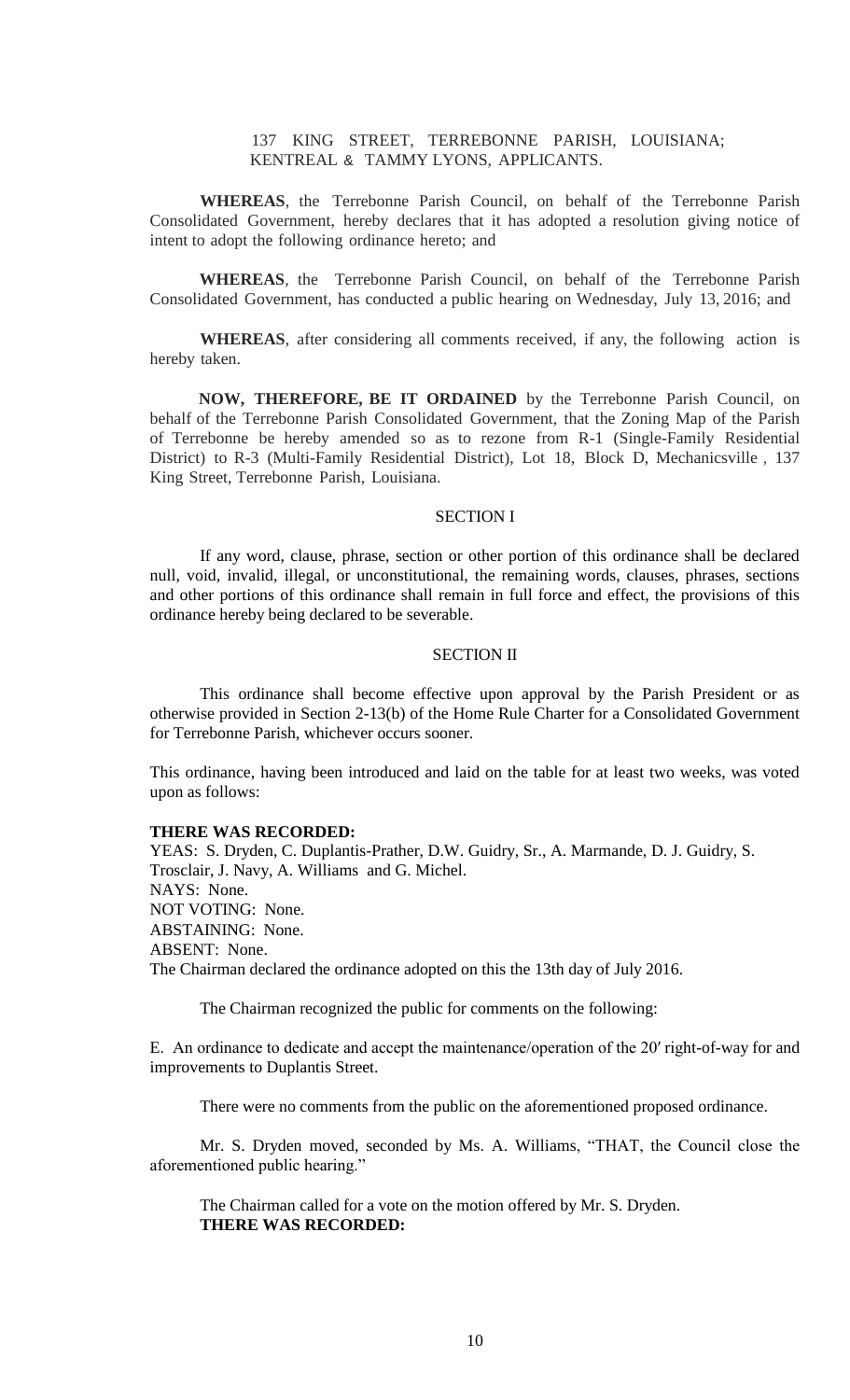YEAS: S. Dryden, C. Duplantis-Prather, D. W. Guidry Sr., A. Marmande, D. J. Guidry, S. Trosclair, J. Navy, A. Williams and G. Michel. NAYS: None. ABSENT: None. The Chairman declared the motion adopted.

OFFERED BY: MR. S. DRYDEN<br>SECONDED BY: MS. A. WILLIAM MS. A. WILLIAMS

### **ORDINANCE NO. 8744**

# AN ORDINANCE DEDICATING AND ACCEPTING THE 20′ RIGHT-OF-WAY FOR DUPLANTIS STREET; AND TO ADDRESS OTHER MATTERS RELATIVE THERETO.

#### SECTION I

**BE IT ORDAINED** that the Terrebonne Parish Council, on behalf of Terrebonne Parish Consolidated Government, dedicates and accepts the 20′ right-of-way for and improvements to Duplantis Street as depicted on the plat, a copy of which is attached hereto and made a part hereof.

### SECTION II

If any word, clause, phrase, section or other portion of this ordinance shall be declared null, void, invalid, illegal, or unconstitutional, the remaining words, clauses, phrases, sections and other portions of this ordinance shall remain in full force and effect, the provisions of this ordinance hereby being declared to be severable.

#### SECTION III

This ordinance shall become effective upon approval by the Parish President or as otherwise provided in Section 2-13(b) of the Home Rule Charter for a Consolidated Government for Terrebonne Parish, whichever occurs sooner.

This ordinance, having been introduced and laid on the table for at least two weeks, was voted upon as follows:

#### **THERE WAS RECORDED:**

YEAS: S. Dryden, C. Duplantis-Prather, D.W. Guidry, Sr., A. Marmande, D. J. Guidry, S. Trosclair, J. Navy, A. Williams and G. Michel. NAYS: None. NOT VOTING: None. ABSTAINING: None. ABSENT: None. The Chairman declared the ordinance adopted on this the 13th day of July 2016.

The Chairman recognized the public for comments on the following:

F. An ordinance to dedicate and accept the maintenance/operation of the street(s), drainage servitudes, and rights-of-way for Rue Colton John into the Enhanced 911 Emergency Response System for the purpose of providing a better means of locating addresses.

There were no comments from the public on the aforementioned proposed ordinance.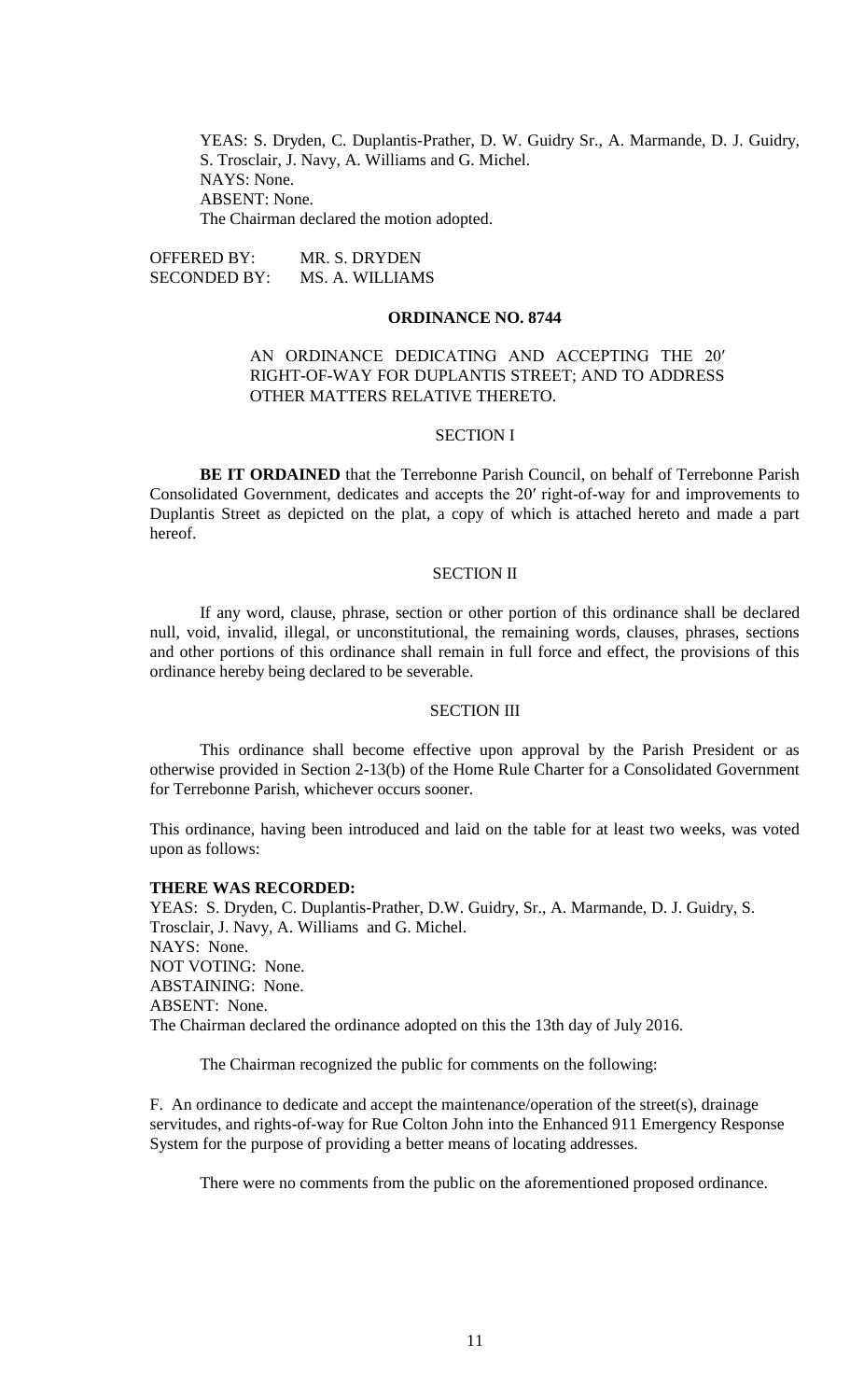Mr. D. J. Guidry moved, seconded by Mr. G. Michel, "THAT, the Council close the aforementioned public hearing."

The Chairman called for a vote on the motion offered by Mr. D. J. Guidry. **THERE WAS RECORDED:** YEAS: S. Dryden, C. Duplantis-Prather, D. W. Guidry Sr., A. Marmande, D. J. Guidry, S. Trosclair, J. Navy, A. Williams and G. Michel. NAYS: None. ABSENT: None. The Chairman declared the motion adopted.

OFFERED BY: MR. G. MICHEL SECONDED BY: MR. D. J. GUIDRY

#### **ORDINANCE NO. 8745**

AN ORDINANCE DEDICATING AND ACCEPTING THE MAINTENANCE/OPERATION OF THE STREET(S), DRAINAGE SERVITUDES, AND RIGHTS-OF-WAY FOR "RUE COLTON JOHN"; AND TO INCORPORATE INTO THE ENHANCED 911 EMERGENCY RESPONSE SYSTEM FOR THE PURPOSE OF PROVIDING A BETTER MEANS OF LOCATING ADDRESSES; AND TO SET FORTH AN EFFECTIVE DATE FOR THE INCORPORATION OF STREET NAME(S), TO INFORM THE PROPER AGENCIES OF THE STREET NAME(S), AND TO AUTHORIZE THE INSTALLATION OF THE APPROPRIATE STREET SIGN(S), AND TO ADDRESS OTHER MATTERS RELATIVE THERETO.

### SECTION I

**BE IT ORDAINED** that the Terrebonne Parish Council, on behalf of Terrebonne Parish Consolidated Government, dedicates and accepts the maintenance/operation of the street(s), drainage servitudes, and rights-of-way for "Rue Colton John" as depicted on the plat dated May 2, 2016, a copy of which is attached hereto and made a part hereof;

**BE IT FURTHER ORDAINED** effective on the 17th day of August 2016, that "Rue Colton John" be incorporated into the Enhanced 911 Emergency Response System;

**BE IT FURTHER ORDAINED** that a copy of this ordinance be submitted to the Terrebonne Parish Communications Board, local U.S. Postal Services, fire districts, Acadian Ambulance, Terrebonne Parish Sheriff's Office, and any other appropriate agency; and

**BE IT FURTHER ORDAINED** that the Parish Forces be directed to install the proper street sign on the appropriate street, and that any other actions relative thereto be addressed.

# SECTION II

If any word, clause, phrase, section or other portion of this ordinance shall be declared null, void, invalid, illegal, or unconstitutional, the remaining words, clauses, phrases, sections and other portions of this ordinance shall remain in full force and effect, the provisions of this ordinance hereby being declared to be severable.

### SECTION III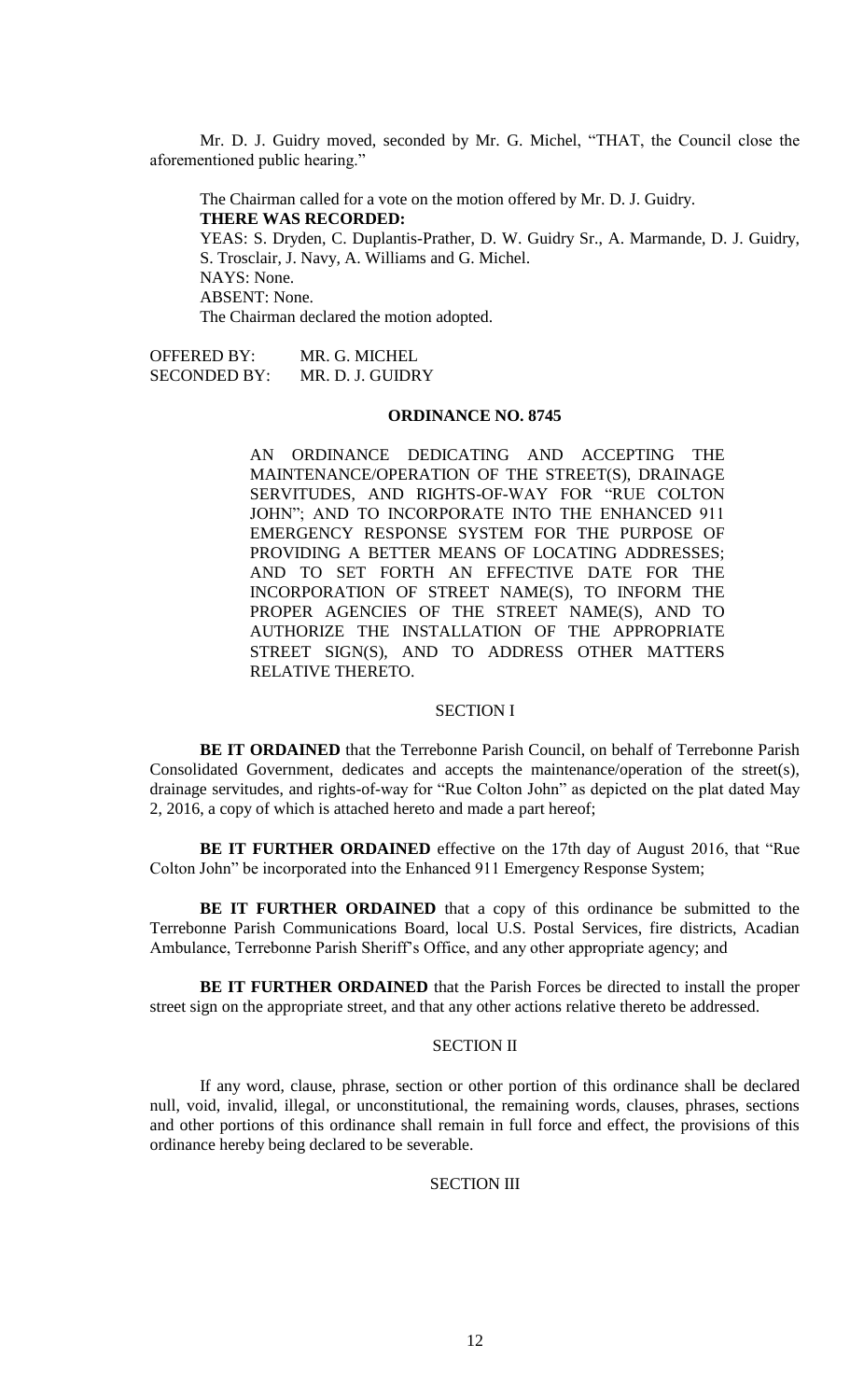This ordinance shall become effective upon approval by the Parish President or as otherwise provided in Section 2-13(b) of the Home Rule Charter for a Consolidated Government for Terrebonne Parish, whichever occurs sooner.

This ordinance, having been introduced and laid on the table for at least two weeks, was voted upon as follows:

# **THERE WAS RECORDED:**

YEAS: S. Dryden, C. Duplantis-Prather, D. W. Guidry, Sr., A. Marmande, D. J. Guidry, S. Trosclair, J. Navy, A. Williams and G. Michel. NAYS: None. NOT VOTING: None. ABSTAINING: None. ABSENT: None. The Chairman declared the ordinance adopted on this the 13th day of July 2016.

The Chairman recognized the public for comments on the following:

G. An ordinance to declare as surplus a tax property located at 307 Palm Avenue that was adjudicated to the Terrebonne Parish Consolidated Government (99% interest) and to acquire authorization to dispose of said property in accordance with LA R.S. 47:2196.

There were no comments from the public on the aforementioned proposed ordinance.

Ms. C. Duplantis-Prather moved, seconded by Ms. A. Williams, "THAT, the Council close the aforementioned public hearing."

The Chairman called for a vote on the motion offered by Ms. C. Duplantis-Prather. **THERE WAS RECORDED:** YEAS: S. Dryden, C. Duplantis-Prather, D. W. Guidry Sr., A. Marmande, D. J. Guidry, S. Trosclair, J. Navy, A. Williams and G. Michel. NAYS: None. ABSENT: None. The Chairman declared the motion adopted.

OFFERED BY: MS. C. DUPLANTIS-PRATHER SECONDED BY: MS. A. WILLIAMS

### **ORDINANCE NO. 8746**

AN ORDINANCE DECLARING PROPERTY ADJUDICATED TO TERREBONNE PARISH CONSOLIDATED GOVERNMENT AS SURPLUS AND NOT NEEDED FOR A PUBLIC PURPOSE; LOT 11 & S/2 LOT 13 BLOCK 3 GARNET ADDITION. CB 2381/483. (ACCOUNT #R03C-23504) (307 PALM AVENUE) WITH AN OWNER OF RECORD OF WILLIAM J. & CATHY WHITED AND TO ADDRESS OTHER MATTERS RELATIVE THERETO.

**WHEREAS**, 99% of immovable property owned by WILLIAM J. & CATHY WHITED and described below was adjudicated to the Terrebonne Parish Consolidated Government on JULY 6, 2012 for nonpayment of taxes; and

**WHEREAS**, LA R.S. 47:2196, *et seq.* authorizes the parish to sell adjudicated property in accordance with law; and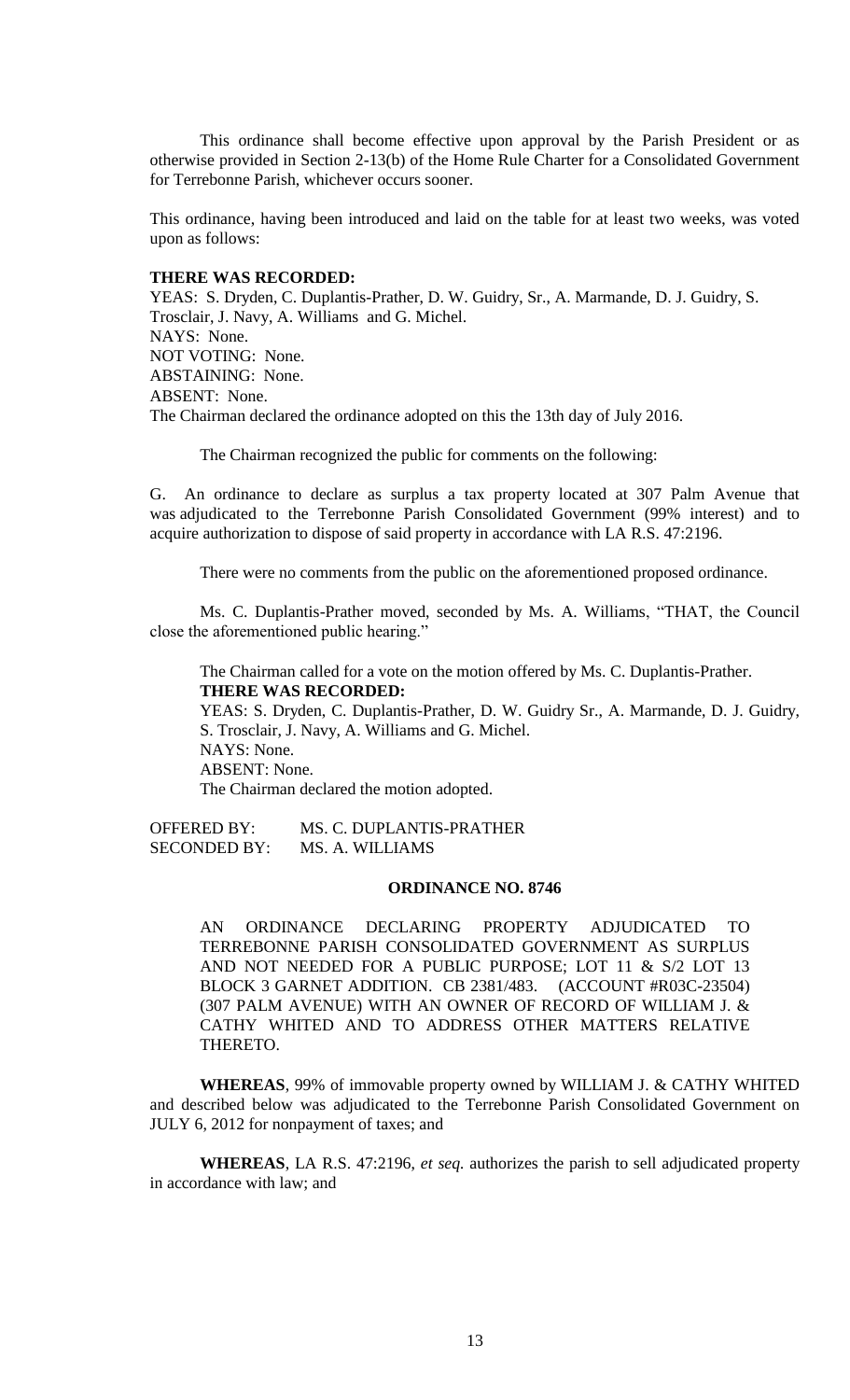**WHEREAS**, the three (3) year period for redemption provided by Art. 7, §25 of the Louisiana Constitution has elapsed without redemption; and

**WHEREAS**, the Terrebonne Parish Consolidated Government now wishes to declare the property described below surplus and not needed for a public purpose and to dispose of said property in accordance with LA R.S. 47:2196, *et seq*.; and

**NOW BE IT ORDAINED** by the Terrebonne Parish Council, on behalf of the Terrebonne Parish Consolidated Government, that the following described property adjudicated to the Terrebonne Parish Consolidated Government, with an owner of record of WILLIAM J. & CATHY WHITED and depicted on the attached plat, if any, is hereby declared surplus:

> LOT 11 & S/2 LOT 13 BLOCK 3 GARNET ADDITION. CB 2381/483. (ACCOUNT #R03C-23504) (307 PALM AVENUE)

**BE IT FURTHER ORDAINED**, by the Terrebonne Parish Council, on behalf of the Terrebonne Parish Consolidated Government, that Administration be hereby authorized to dispose of the property in accordance with LA R.S. 47:2196, *et seq*. and inclusive of the following terms.

### SECTION I

Each bid shall be accompanied by a deposit in the form of a Certified Check, Cashier's Check, Money Order or Bid Bond with Power of Attorney (Letters of Credit WILL NOT be accepted) in the amount of five percent (5%) of the proposed price made payable to the Terrebonne Parish Consolidated Government. Bid deposits made for non-winning bids shall be returned. The bid deposit made with the winning bid shall be non-refundable, unless redemption occurs, and paid towards the purchase price. The balance of the purchase price is due at the time of closing and payable in the form of a Certified Check, Cashier's Check, or Money Order.

## SECTION II

Additionally, the winning bidder shall bear the cost of recording the sale document into the conveyance records of the Parish of Terrebonne pursuant to La. R.S. 47:2207.

### SECTION III

The winning bidder, otherwise known as the Purchaser or Acquirer, of this adjudicated property is solely responsible for compliance with La. R.S. 47:2206 regarding notification of parties who may have had an interest in the property regarding their rights of redemption and La. R.S. 47:2208 regarding recordation of those notices. Copies of the applicable law will be distributed along with bid packets for this adjudicated property. Terrebonne Parish Consolidated Government has not and will not perform these requirements; thus, it is the purchaser's or acquiring person's responsibility to do so. Terrebonne Parish Consolidated Government encourages the Purchaser or Acquiring Person to consult legal counsel regarding Louisiana law on adjudicated property.

## SECTION IV

By acquiring bid documents for the bid/purchase of this adjudicated property, each bidder acknowledges that he/she/it has received all information discussed in this ordinance as well as the statutes (laws) discussed in Section II above, and that he/she/it understands these procedures must be followed in order to fully protect he/she/its rights in the adjudicated property purchased from the parish.

### SECTION V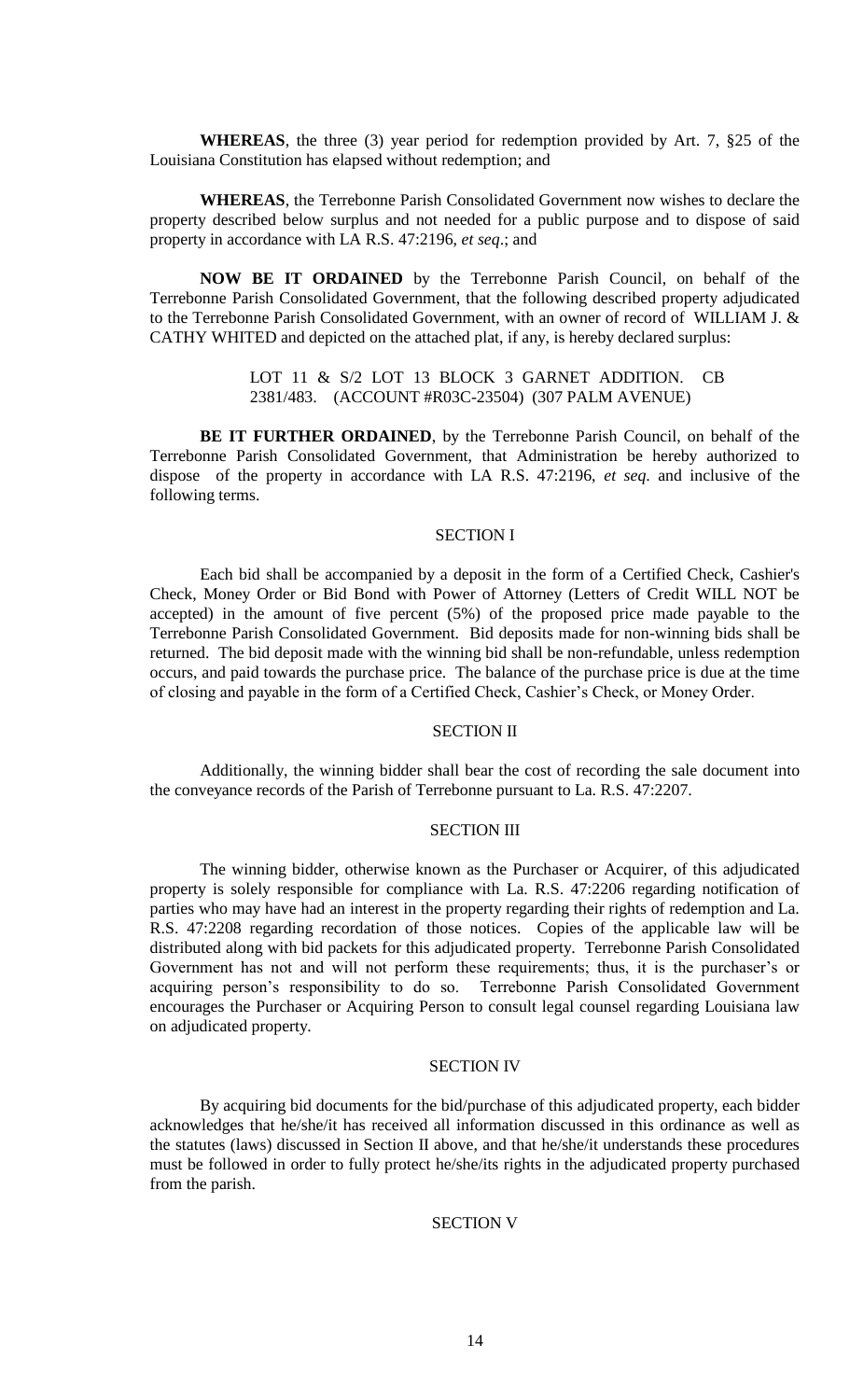If any word, clause, phrase, section or other portion of this ordinance shall be declared null, void, invalid, illegal, or unconstitutional, the remaining words, clauses, phrases, sections and other portions of this ordinance shall remain in force and effect, the provisions of this ordinance hereby being declared to be severable.

### SECTION VI

Any ordinance or part thereof in conflict herewith is hereby repealed.

## SECTION VII

This ordinance shall become effective upon approval by the Parish President or as otherwise provided in Section 2-13 (b) of the Home Rule Charter for a Consolidated Government for Terrebonne Parish, whichever occurs sooner.

This ordinance, having been introduced and laid on the table for two weeks, was voted upon as follows:

#### **THERE WAS RECORDED:**

YEAS: S. Dryden, C. Duplantis-Prather, D.W. Guidry, Sr., A. Marmande, D. J. Guidry, S. Trosclair, J. Navy, A. Williams and G. Michel. NAYS: None. NOT VOTING: None. ABSTAINING: None. ABSENT: None. The Chairman declared the ordinance adopted on this the 13th day of July 2016.

The Chairman recognized the public for comments on the following:

H. [Public hearing to gather facts, opinions and other input regarding a Waste Storage Facility](file:///C:/Users/coun02/Downloads/CoverSheet.aspx%3fItemID=19361&MeetingID=1475)  [applied for by American Recovery, LLC.](file:///C:/Users/coun02/Downloads/CoverSheet.aspx%3fItemID=19361&MeetingID=1475)

Ms. Lucretia McBride, a Houma resident, stated that she is in support of the aforementioned Waste Storage Facility, as long as they have all the necessary documentation and hopefully it will bring Economic Development to this area.

Mr. Roger Bourgeois, Bourgeois and Associates, explained that he is not in support nor is he against the aforementioned Waste Storage Facility; however, he asked for more facts regarding the facility and safety measures.

Ms. C. Duplantis-Prather moved, seconded by Mr. D. J. Guidry and Mr. D. W. Guidry Sr., "THAT, the Council extend Mr. Bourgeois time an additional minute."

The Chairman called for a vote on the motion offered by Ms. C. Duplantis-Prather. THERE WAS RECORDED: YEAS: S. Dryden, C. Duplantis-Prather, D. W. Guidry Sr., A. Marmande, D. J. Guidry, S. Trosclair, J. Navy, A. Williams and G. Michel. NAYS: None. ABSENT: None. The Chairman declared the motion adopted.

Mr. Bourgeois continued and suggested the Council visit the aforementioned Waste Storage Facility and require the proper safety measures as a portion of the permit.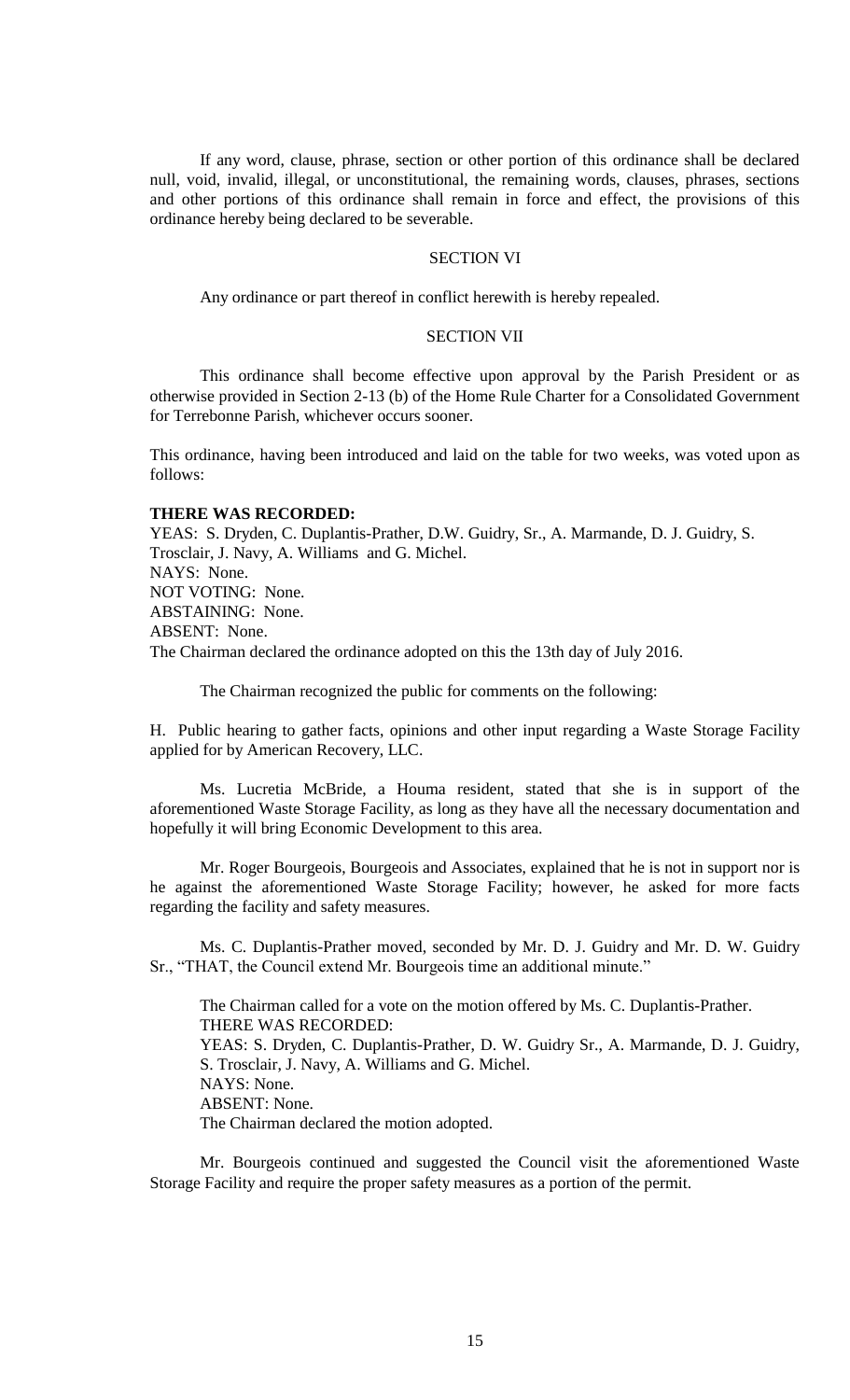Mr. A. Marmande moved, seconded by Mr. D. W. Guidry Sr., "THAT, the Council close the aforementioned public hearing."

The Chairman called for a vote on the motion offered by Mr. A. Marmande. **THERE WAS RECORDED:** YEAS: S. Dryden, C. Duplantis-Prather, D. W. Guidry Sr., A. Marmande, D. J. Guidry, S. Trosclair, J. Navy, A. Williams and G. Michel. NAYS: None. ABSENT: None. The Chairman declared the motion adopted.

Ms. A. Williams moved, seconded by Ms. C. Duplantis-Prather, "THAT, the Council defer action on the Waste Storage Facility applied for by American Recovery, LLC until the next Council meeting."

The Chairman called for a vote on the motion offered by Ms. A. Williams. **THERE WAS RECORDED:** YEAS: S. Dryden, C. Duplantis-Prather, D. W. Guidry Sr., A. Marmande, D. J. Guidry, S. Trosclair, J. Navy, A. Williams and G. Michel. NAYS: None. ABSENT: None. The Chairman declared the motion adopted.

Ms. A. Williams moved, seconded by Mr. S. Trosclair, "THAT, the Council continue with the regular order of business."

The Chairman called for a vote on the motion offered by Ms. A. Williams. **THERE WAS RECORDED:**

YEAS: S. Dryden, C. Duplantis-Prather, D. W. Guidry Sr., A. Marmande, D. J. Guidry, S. Trosclair, J. Navy, A. Williams and G. Michel. NAYS: None.

ABSENT: None.

The Chairman declared the motion adopted.

The Chairman recognized Mr. Jon Paul Olivier, a Houma resident, who addressed the Council relative to appointment to the Library Board of Control. Mr. Oliver expressed his interest in serving on the Library Board of Control.

Ms. A. Williams moved, seconded by Mr. D. W. Guidry Sr., "THAT, the Council extend Mr. Olivier's time an additional minute."

The Chairman called for a vote on the motion offered by Ms. A. Williams. **THERE WAS RECORDED:** YEAS: S. Dryden, C. Duplantis-Prather, D. W. Guidry Sr., A. Marmande, D. J. Guidry,

S. Trosclair, J. Navy, A. Williams and G. Michel. NAYS: None. ABSENT: None. The Chairman declared the motion adopted.

Mr. Olivier continued and asked the Council for their consideration in appointing him to serve on the Library Board of Control.

The Chairman called for a report on the Budget and Finance Committee meeting held on 07/11/16, whereupon the Committee Chairwoman noting ratification of minutes calls public hearings on July 27, 2016 at 6:30 p.m., rendered the following: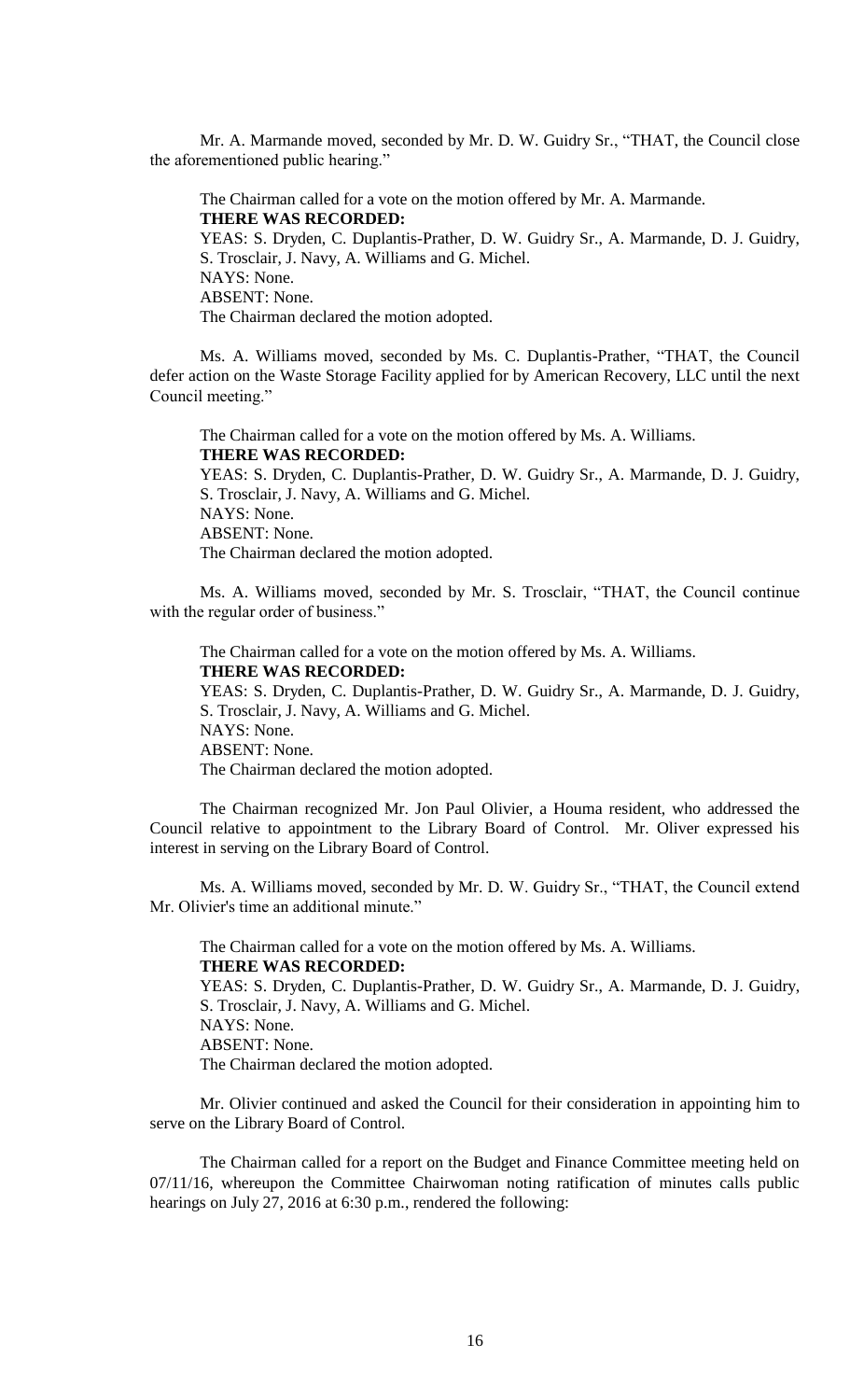## **BUDGET & FINANCE COMMITTEE**

## **JULY 11, 2016**

The Chairwoman, Arlanda Williams, called the Budget & Finance Committee meeting to order at 5:30 p. m. in the Terrebonne Parish Council Meeting Room with an Invocation offered by Committee member J. Navy with a moment of silence for the police officers and civilians who lost their lives in last week's tragedies and the Pledge of Allegiance led by Committee member D. J. Guidry. Upon roll call, Committee Members recorded as present were: S. Dryden, D. W. Guidry, Sr., A, Marmande, D. J. Guidry, S. Trosclair, J. Navy, A. Williams and G. Michel. C. Duplantis-Prather was recorded as absent. A quorum was declared present.

Committee Chairwoman A. Williams read a memo from Committee member C. Duplantis-Prather explaining that her absence from tonight's proceedings is due to the passing of her mother.

OFFERED BY: MR. D. W. GUIDRY, SR. SECONDED BY: MR. D. J. GUIDRY

#### **RESOLUTION NO. 16-315**

AUTHORIZING THE PARISH PRESIDENT TO EXECUTE THE EMERGENCY MANAGEMENT PERFORMANCE GRANT - FY 2016 NO. EMT-2016- EP-00003-S01 FROM THE GOVERNOR'S OFFICE OF HOMELAND SECURITY AND EMERGENCY PREPAREDNESS (GOHSEP) FOR OPERATIONAL EXPENSES OF THE TERREBONNE PARISH OFFICE OF HOMELAND SECURITY AND EMERGENCY PREPAREDNESS.

**WHEREAS**, the Parish has received a grant from the Governor's Office of Homeland Security and Emergency Preparedness in the amount of \$36,277.00, which the period of this grant expires May 31, 2017, and

**WHEREAS**, the Parish agrees to apply said funds towards salaries or expenses related directly to the operations of the Parish's Office of Emergency Preparedness Department including the attendance of the Director of the Office of Emergency Preparedness at the annual Parish Director's Conference, which these expenditures were implemented in the original 2009 Adopted Budget.

**NOW THEREFORE, BE IT RESOLVED**, by the Terrebonne Parish Council, on behalf of the Terrebonne Parish Consolidated Government, does authorize Parish President Gordon E. Dove to execute any and all documents relative to this grant.

#### **THERE WAS RECORDED:**

YEAS: S. Dryden, D. W. Guidry, Sr., A. Marmande, D. J. Guidry, S. Trosclair, J. Navy, A. Williams, and G. Michel. NAYS: None. ABSTAINING: None. ABSENT: C. Duplantis-Prather. The Chairman declared the resolution adopted on this the 11th day of July 2016.

Committee member J. Navy asked that this item be placed on the agenda – Discussion and possible action with regards to requesting Administration to introduce a budget amendment to determine funding resources and provide additional funding for the Houma Police Department to combat crime in high crime areas – to get additional resources that may help increase police presence. Mr. Navy stated that with the downturn in the economy, crime has increased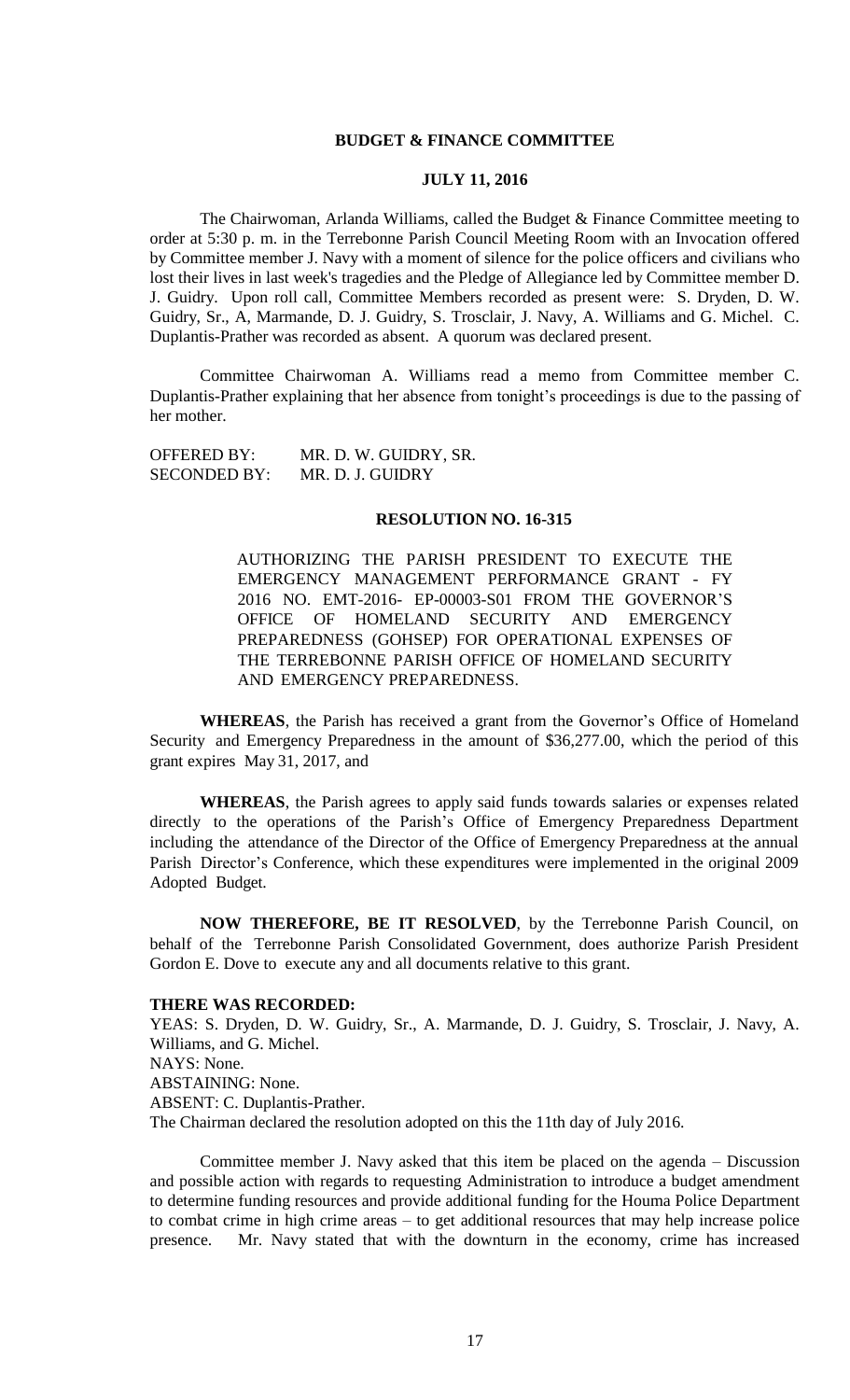drastically and a need for more police presence is important; noting that the additional monies is going to be coming from existing funds that are already allocated in the budget.

Lt. Bobbie O'Bryan, from the Houma Police Department, explained that they have been working diligently on a project entitled "2016 L.E.N.S (Law Enforcement-Navy Safety) Project" which would place additional cameras in high crime areas throughout Terrebonne Parish. Lt. O'Bryan explained that this is a cost-efficient system which would be able to "pin-point" a specific address, not just streets and neighborhoods, of concern; therefore, decreasing the amount of random patrols; and noted that this system would be used as an additional safety measure and it allows video evidence to be used when solving crimes and/or prosecuting criminals. He explained that grant funding is dwindling and/or limited and additional funding for this project will need to be budgeted.

Committee member J. Navy explained that this project would add approximately forty (40) additional cameras throughout the parish to help combat the increase in crime; and noted that this is a vital tool that can help law enforcement officers.

Discussion ensued with several Committee members supporting this endeavor needed to combat crime; noting that this is not a duplication of services but will provide an additional measure needed to combat the increase of crime throughout the parish. Some committee members questioned whether or not the neighborhood watch programs can pay for their own cameras to be installed on existing poles and questioned if private funding can be used.

\*\*Mr. J. Navy moved, seconded by Mr. D. W. Guidry, Sr., "THAT, the Budget and Finance Committee support 2016 L.E.N.S. (Law Enforcement-Navy Safety) Project and that the TPCG Finance CEO be requested to find additional funding for this project." *(MOTION ADOPTED AFTER DISCUSSION)*

Upon questioning, Parish Manager A. Levron explained that the a permit would need to be obtained to place the cameras on the existing light poles outside of the parish and the utility providers would need to be contacted to have this done.

According to Mr. J. Navy, a meeting was held today with Entergy and Lt. O'Bryan to discuss placing of cameras on existing poles to combat crime; noting that Entergy is in agreement with this measure and fully supports this endeavor.

Parish Jules Hebert explained that the current parish mapping system can determine what entergy company owns the utility poles.

Ms. Kandace Mauldin, Chief Finance Officer, explained that Administration is looking at monies left in the General Fund from completed capital-outlay projects to help with this new endeavor (2016 L.E.N.S. –Law Enforcement Navy Safety Project).

Parish President G. Dove expressed his support for this project and said that Administration will look into finding additional monies to support this endeavor.

\*\*The Chairwoman called for the vote on the motion offered by Mr. J. Navy. THERE WAS RECORDED: YEAS: S. Dryden, D.W. Guidry, Sr., A. Marmande, D. J. Guidry, S. Trosclair, J. Navy, A. Williams and G. Michel. NAYS: None. ABSENT: C. Duplantis-Prather. The Chairwoman declared the motion adopted.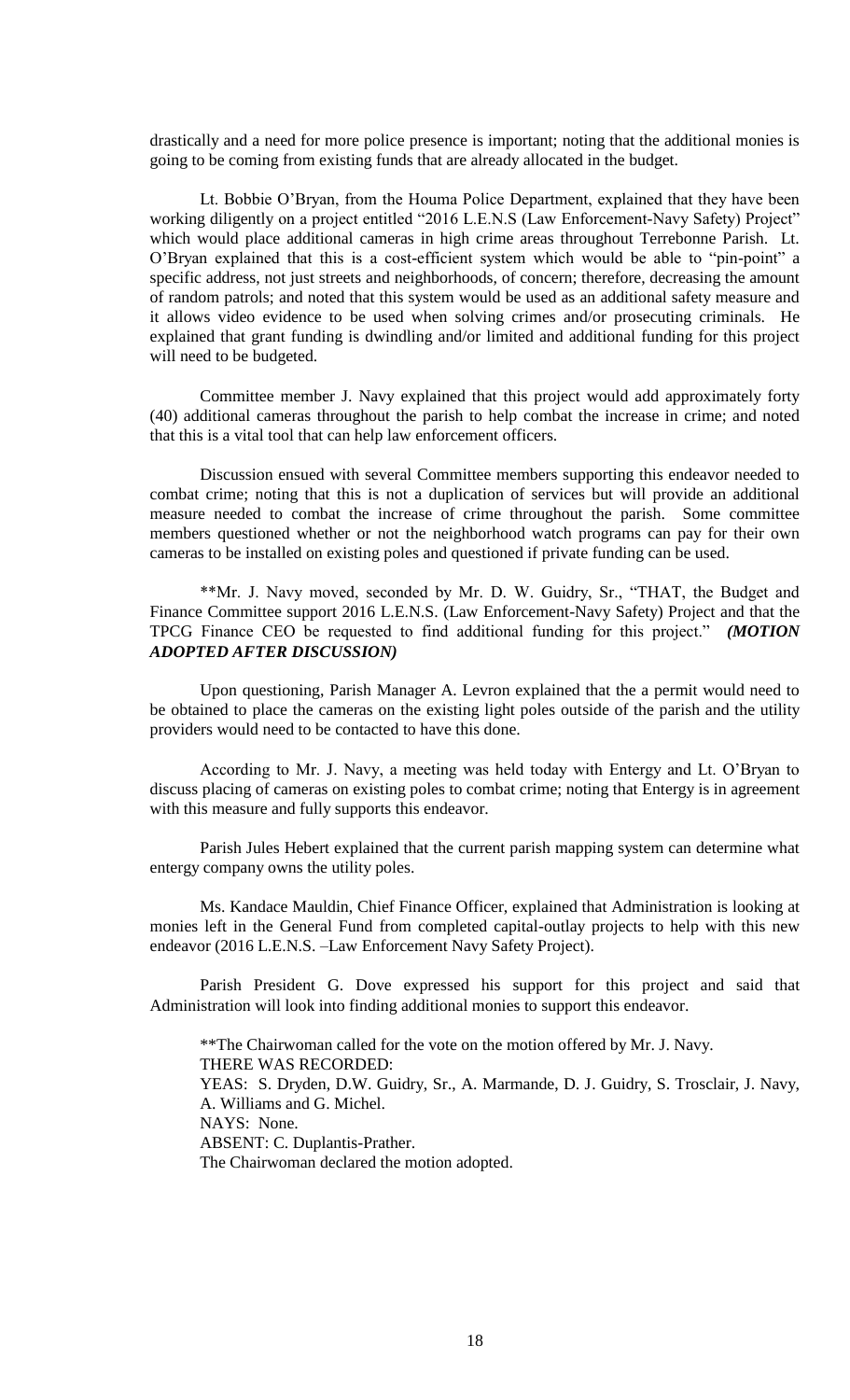| <b>OFFERED BY:</b>  |  |
|---------------------|--|
| <b>SECONDED BY:</b> |  |

MR. A. MARMANDE MR. S. TROSCLAIR

### **RESOLUTION NO. 16-316**

Awarding Bid# 16-S/P-30 Surplus Sale of CDBG Buyout Property at 442 Ashland Drive to Lance Hemphill

**WHEREAS,** on March 23, 2016 the Terrebonne Parish Council adopted Ordinance No. 8688 declaring the following described property owned by the Terrebonne Parish Consolidated Government, purchased with CDGB funds, as surplus:

> LOT 46 BLOCK 5, PHASE V, ASHLAND PLANTATION SOUTH SUBD. (Parcel# 47791) (442 Ashland Drive), and

**WHEREAS,** on June 22, 2016 bids were received electronically via Central Auction House by the Terrebonne Parish Consolidated Government for Bid No. 16-S/P-30 Surplus Sale of CDBG Buyout Property Located at 442 Ashland Drive, and

**WHEREAS,** after careful review by Parish Administration it has been determined that the highest bid received is that of Lance Hemphill in the amount of Five Thousand Dollars (\$5,000.00) plus the 5% website transaction fee of Two Hundred Fifty Dollars (\$250.00) for a total of Five Thousand Two Hundred Fifty Dollars (\$5,250.00) and that the bid should be accepted as per attached bid forms and pursuant to all the terms and conditions as stated in Ordinance No. 8688, and

**WHEREAS,** the Parish Administration has recommended the acceptance of the aforementioned bid for Bid No. 16-S/P-30 Surplus Sale of CDBG Buyout Property Located at 442 Ashland Drive as described in attached hereto and made a part hereof.

**NOW, THEREFORE BE IT RESOLVED** by Terrebonne Parish Council (Budget and Finance Committee), on behalf of the Terrebonne Parish Consolidated Government, that the recommendation of the Parish Administration is approved and the bid of Lance Hemphill is accepted as per attached bid forms and pursuant to all the terms and conditions as stated in Ordinance No. 8688.

### **THERE WAS RECORDED:**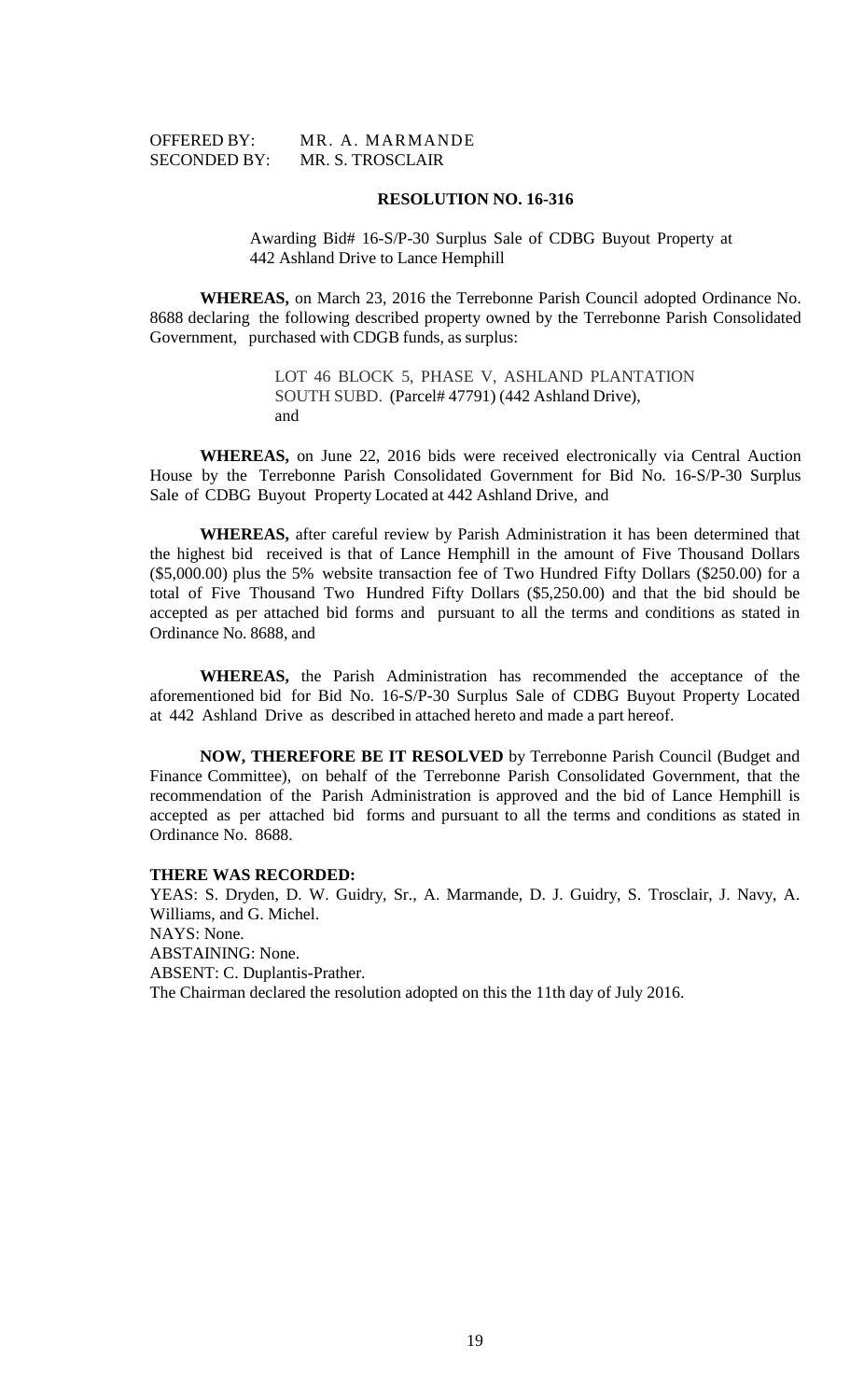Committee member G. Michel asked whether or not the properties purchased through the CDBG funds has to meet the property elevation requirements.

Upon questioning from Committee member D. J. Guidry, Chief Finance Officer Kandace Mauldin explained that there is a state plan that goes through Citizens Insurance and CDBG to get approved to use the aforementioned funds; and noted that this is one alternative to find funding for the crime cameras and that Administration would have to go to the state to amend the plan, if that is the appropriate action that they are going to take.

OFFERED BY: MR. A. MARMANDE SECONDED BY: MR. S. TROSCLAIR

# **RESOLUTION NO. 16-317**

Awarding Bid# 16-S/P-31 Surplus Sale of CDBG Buyout Property at 1783 Bayou Dularge Road to Toby Voisin

**WHEREAS,** on March 23, 2016 the Terrebonne Parish Council adopted Ordinance No. 8688 declaring the following described property owned by the Terrebonne Parish Consolidated Government, purchased with CDGB funds, as surplus:

> ON THE LEFT DESCENDING BANK OF BAYOU DULARGE. BOUNDED ABOVE BY EUGENE CHAMPAGNE, OR ASSIGNS. BOUNDED BELOW C.X. HENRY FORMERLY NOW WILBERT VOISIN. HAVING A FRONTAGE 136' MORE OR LESS BY DEPTH OF SURVEY. (Parcel# 41528) (1783 Bayou Dularge Road), and

**WHEREAS,** on June 22, 2016 bids were received electronically via Central Auction House by the Terrebonne Parish Consolidated Government for Bid No. 16-S/P-31 Surplus Sale of CDBG Buyout Property Located at 1783 Bayou Dularge Road, and

**WHEREAS,** after careful review by Parish Administration it has been determined that the highest bid received is that of Toby Voisin in the amount of Twenty-Three Thousand Dollars (\$23,000.00) plus the 5% website transaction fee of One Thousand One Hundred Fifty Dollars (\$1,150.00) for a total of Twenty-Four Thousand One Hundred Fifty Dollars (\$24,150.00) and that the bid should be accepted as per attached bid forms and pursuant to all the terms and conditions as stated in Ordinance No. 8688, and

**WHEREAS,** the Parish Administration has recommended the acceptance of the aforementioned bid for Bid No. 16-S/P-31 Surplus Sale of CDBG Buyout Property Located at 1783 Bayou Dularge Road as described in attached hereto and made a part hereof.

**NOW, THEREFORE BE IT RESOLVED** by Terrebonne Parish Council (Budget and Finance Committee), on behalf of the Terrebonne Parish Consolidated Government, that the recommendation of the Parish Administration is approved and the bid of **Toby Voisin** is accepted as per attached bid forms and pursuant to all the terms and conditions as stated in Ordinance No. 8688.

### **THERE WAS RECORDED:**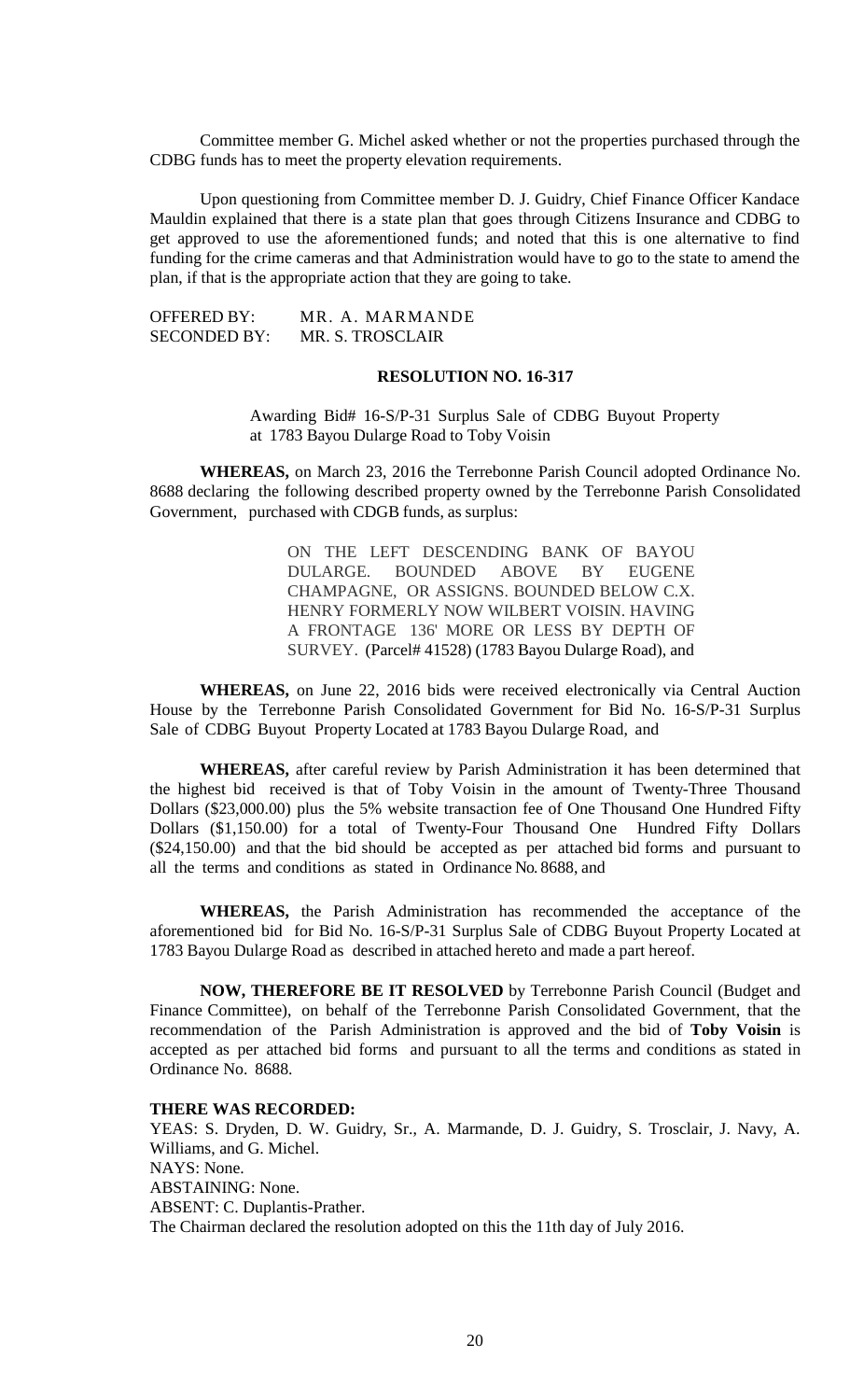| <b>OFFERED BY:</b>  | M |
|---------------------|---|
| <b>SECONDED BY:</b> | N |

IR. D. J. GUIDRY IR. G. MICHEL

### **RESOLUTION NO. 16-318**

Awarding Bid# 16-S/P-33 Surplus Sale of CDBG Buyout Property at 101 Edna Street to Carla Ghere

**WHEREAS,** on March 23, 2016 the Terrebonne Parish Council adopted Ordinance No. 8688 declaring the following described property owned by the Terrebonne Parish Consolidated Government, purchased with CDGB funds, as surplus:

> LOT 1 BLOCK 2 AUTHEMENT SUBD. (Parcel# 32865) (101 Edna Street), and

**WHEREAS,** on June 22, 2016 bids were received electronically via Central Auction House by the Terrebonne Parish Consolidated Government for Bid No. 16-S/P-33 Surplus Sale of CDBG Buyout Property Located at 101 Edna Street, and

**WHEREAS,** after careful review by Parish Administration it has been determined that the highest bid received is that of Carla Ghere in the amount of Six Thousand Five Hundred Dollars (\$6,500.00) plus the 5% website transaction fee of Three Hundred Twenty-Five Dollars (\$325.00) for a total of Six Thousand Eight Hundred Twenty-Five Dollars (\$6,825.00) and that the bid should be accepted as per attached bid forms and pursuant to all the terms and conditions as stated in Ordinance No. 8688, and

**WHEREAS,** the Parish Administration has recommended the acceptance of the aforementioned bid for Bid No. 16-S/P-33 Surplus Sale of CDBG Buyout Property Located at 101 Edna Street as described in attached hereto and made a part hereof.

**NOW, THEREFORE BE IT RESOLVED** by Terrebonne Parish Council (Budget and Finance Committee), on behalf of the Terrebonne Parish Consolidated Government, that the recommendation of the Parish Administration is approved and the bid of Carla Ghere is accepted as per attached bid forms and pursuant to all the terms and conditions as stated in Ordinance No. 8688.

### **THERE WAS RECORDED:**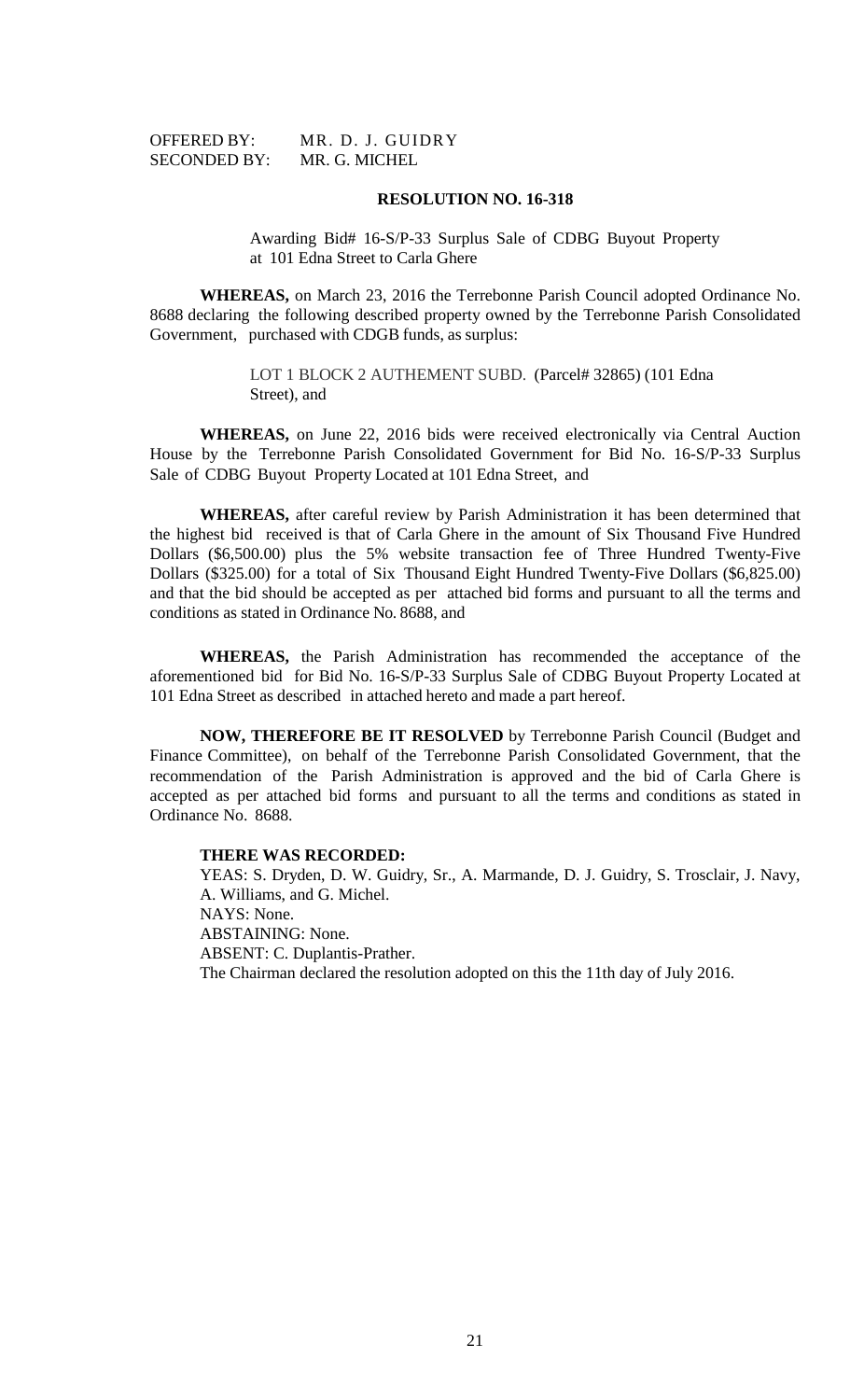OFFERED BY: MR. A. MARMANDE SECONDED BY: MR. S. TROSLCAIR AND MR. G. MICHEL

#### **RESOLUTION NO. 16-319**

Awarding Bid# 16-S/P-36 Surplus Sale of CDBG Buyout Property at 370 Highridge Drive to Jacquelyn Higgins

**WHEREAS,** on March 23, 2016 the Terrebonne Parish Council adopted Ordinance No. 8688 declaring the following described property owned by the Terrebonne Parish Consolidated Government, purchased with CDGB funds, as surplus:

> LOT 17 & E/2 LOT 16 BLOCK 1 HIGHRIDGE SUBD. CB 2367/475. (Parcel# 40971) (370 Highridge Drive), and

**WHEREAS,** on June 22, 2016 bids were received electronically via Central Auction House by the Terrebonne Parish Consolidated Government for Bid No. 16-S/P-36 Surplus Sale of CDBG Buyout Property Located at 370 Highridge Drive, and

**WHEREAS,** after careful review by Parish Administration it has been determined that the highest bid received is that of Jacquelyn Higgins in the amount of Seventeen Thousand Five Hundred Dollars (\$17,500.00) plus the 5% website transaction fee of Eight Hundred Seventy-Five Dollars (\$875.00) for a total of Eighteen Thousand Three Hundred Seventy-Five Dollars (\$18,375.00) and that the bid should be accepted as per attached bid forms and pursuant to all the terms and conditions as stated in Ordinance No. 8688, and

**WHEREAS,** the Parish Administration has recommended the acceptance of the aforementioned bid for Bid No. 16-S/P-36 Surplus Sale of CDBG Buyout Property Located at 370 Highridge Drive as described in attached hereto and made a part hereof.

**NOW, THEREFORE BE IT RESOLVED** by Terrebonne Parish Council (Budget and Finance Committee), on behalf of the Terrebonne Parish Consolidated Government, that the recommendation of the Parish Administration is approved and the bid of Jacquelyn Higgins is accepted as per attached bid forms and pursuant to all the terms and conditions as stated in Ordinance No. 8688.

### **THERE WAS RECORDED:**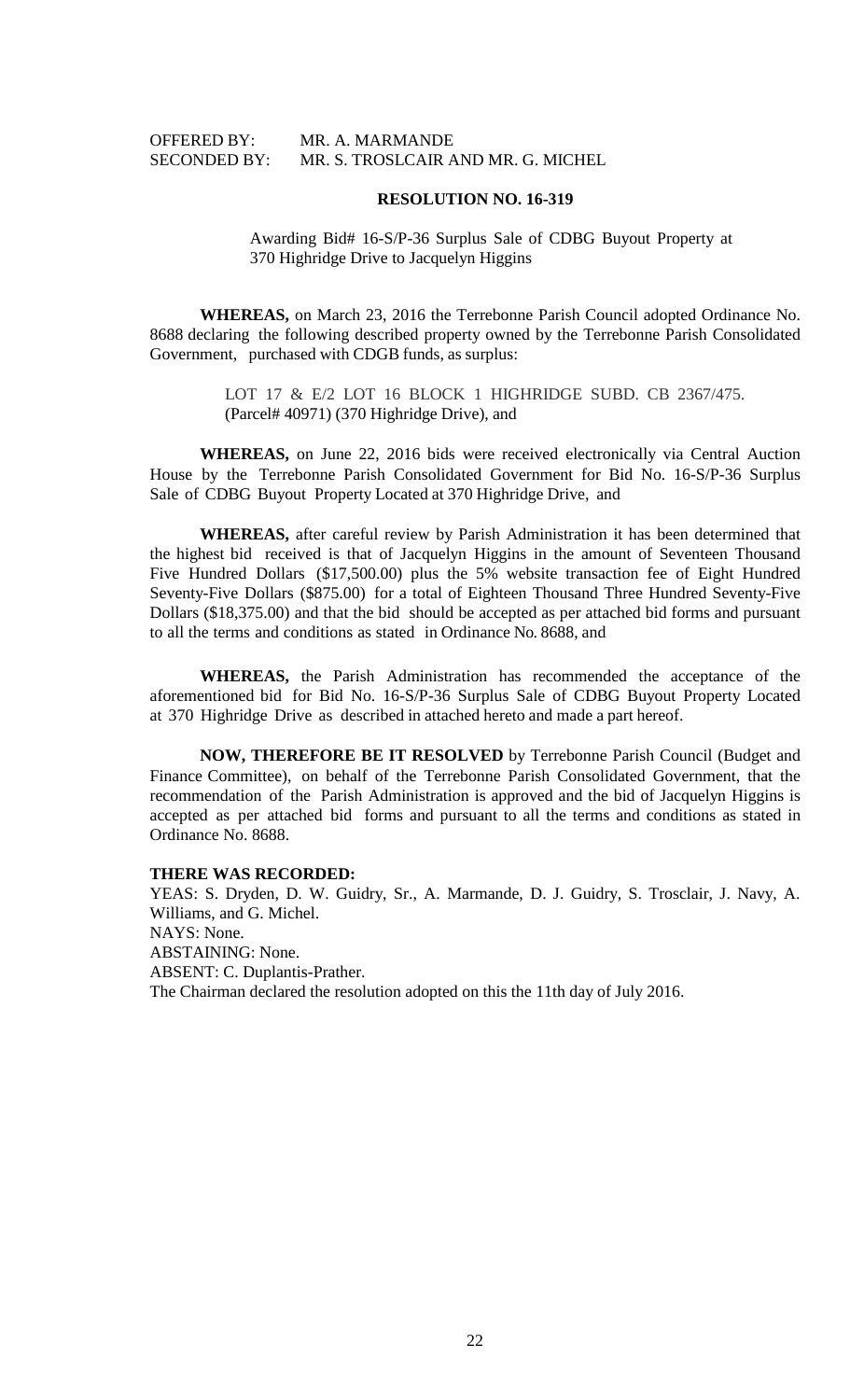| <b>OFFERED BY:</b>  | MR. D. J. GUIDRY |
|---------------------|------------------|
| <b>SECONDED BY:</b> | MR. G. MICHEL    |

Awarding Bid# 16-S/P-41 Surplus Sale of CDBG Buyout Property at 191 Mes Amis Lane to Jimmy Lirette

**WHEREAS,** on March 23, 2016 the Terrebonne Parish Council adopted Ordinance No. 8688 declaring the following described property owned by the Terrebonne Parish Consolidated Government, purchased with CDGB funds, as surplus:

> LOTS 9, 10, 11 & 12 BLOCK 1 CENTRAL HEIGHTS SUBD. (Parcel# 34475) (191 Mes Amis Lane), and

**WHEREAS,** on June 22, 2016 bids were received electronically via Central Auction House by the Terrebonne Parish Consolidated Government for Bid No. 16-S/P-41 Surplus Sale of CDBG Buyout Property Located at 191 Mes Amis Lane, and

**WHEREAS,** after careful review by Parish Administration it has been determined that the highest bid received is that of Jimmy Lirette in the amount of Fifteen Thousand One Hundred Dollars (\$15,100.00) plus the 5% website transaction fee of Seven Hundred Fifty-Five Dollars (\$755.00) for a total of Fifteen Thousand Eight Hundred Fifty-Five Dollars (\$15,855.00) and that the bid should be accepted as per attached bid forms and pursuant to all the terms and conditions as stated in Ordinance 8688, and

**WHEREAS,** the Parish Administration has recommended the acceptance of the aforementioned bid for Bid No. 16-S/P-41 Surplus Sale of CDBG Buyout Property Located at 191 Mes Amis Lane as described in attached hereto and made a part hereof.

**NOW, THEREFORE BE IT RESOLVED** by Terrebonne Parish Council (Budget and Finance Committee), on behalf of the Terrebonne Parish Consolidated Government, that the recommendation of the Parish Administration is approved and the bid of Jimmy Lirette is accepted as per attached bid forms and pursuant to all the terms and conditions as stated in Ordinance No. 8688.

#### **THERE WAS RECORDED**: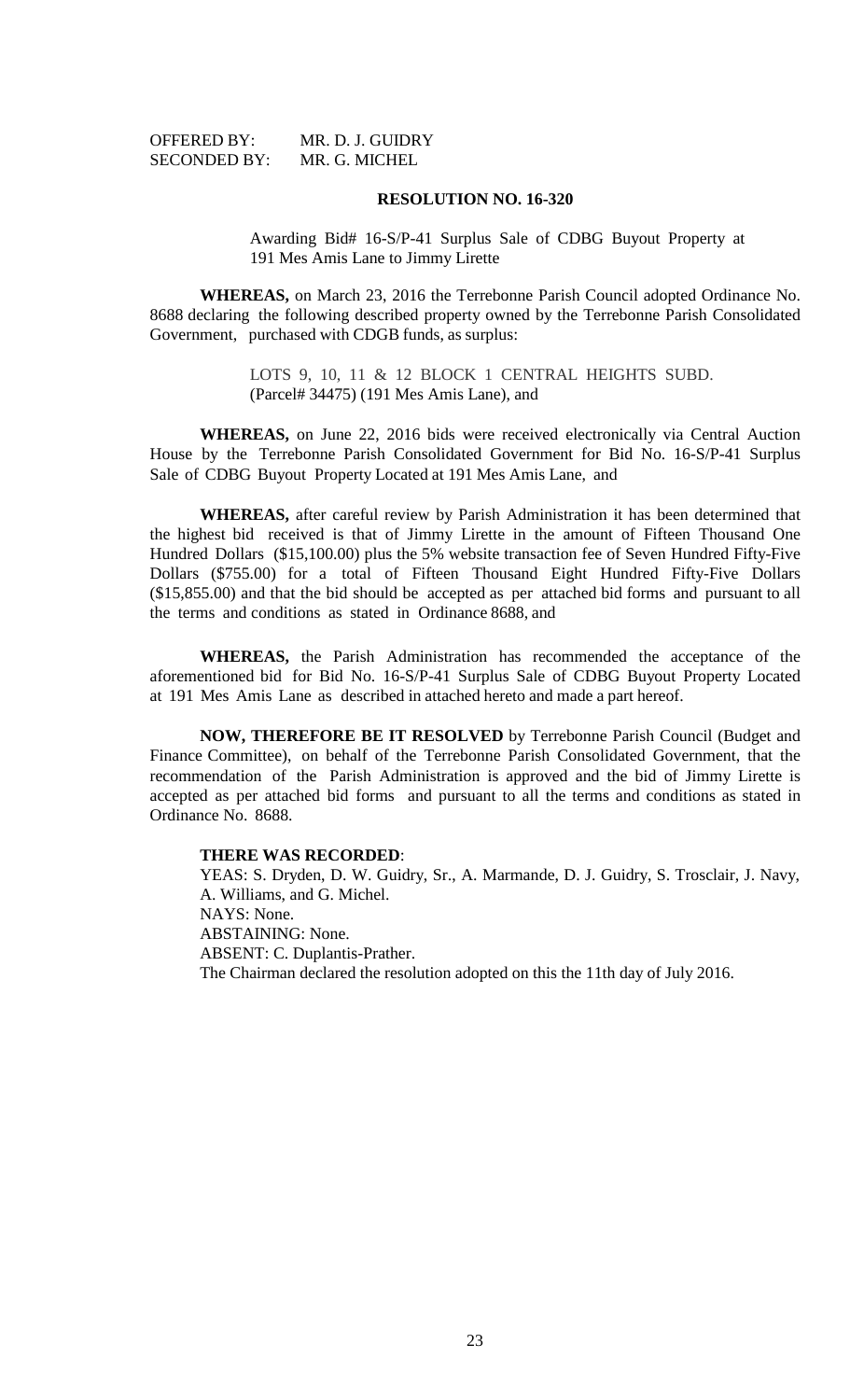| OFFERED BY:         | MR. G. MICHEL   |
|---------------------|-----------------|
| <b>SECONDED BY:</b> | MR. D. J. GUIDY |

A Resolution awarding Bid# 16-S/P-43 Surplus Sale of CDBG Buyout Property at 506 Mire Street to Andre Breaux

**WHEREAS,** on March 23, 2016 the Terrebonne Parish Council adopted Ordinance No. 8688 declaring the following described property owned by the Terrebonne Parish Consolidated Government, purchased with CDGB funds, as surplus:

> LOT 4 BLOCK 18 BROADMOOR SUBDIVISION. (Parcel# 13943) (506 Mire Street), and

**WHEREAS,** on June 22, 2016 bids were received electronically via Central Auction House by the Terrebonne Parish Consolidated Government for Bid No. 16-S/P-43 Surplus Sale of CDBG Buyout Property Located at 506 Mire Street, and

**WHEREAS,** after careful review by Parish Administration it has been determined that the highest bid received is that of Andre Breaux in the amount of Thirty Thousand Dollars (\$30,000.00) plus the 5% website transaction fee of One Thousand Five Hundred Dollars (\$1,500.00) for a total of Thirty-One Thousand Five Hundred Dollars (\$31,500.00) and that the bid should be accepted as per attached bid forms and pursuant to all the terms and conditions as stated in Ordinance No. 8688, and

**WHEREAS,** the Parish Administration has recommended the acceptance of the aforementioned bid for Bid No. 16-S/P-43 Surplus Sale of CDBG Buyout Property Located at 506 Mire Street as described in attached hereto and made a part hereof.

**NOW, THEREFORE BE IT RESOLVED** by Terrebonne Parish Council (Budget and Finance Committee), on behalf of the Terrebonne Parish Consolidated Government, that the recommendation of the Parish Administration is approved and the bid of Andre Breaux is accepted as per attached bid forms and pursuant to all the terms and conditions as stated in Ordinance No. 8688.

#### **THERE WAS RECORDED:**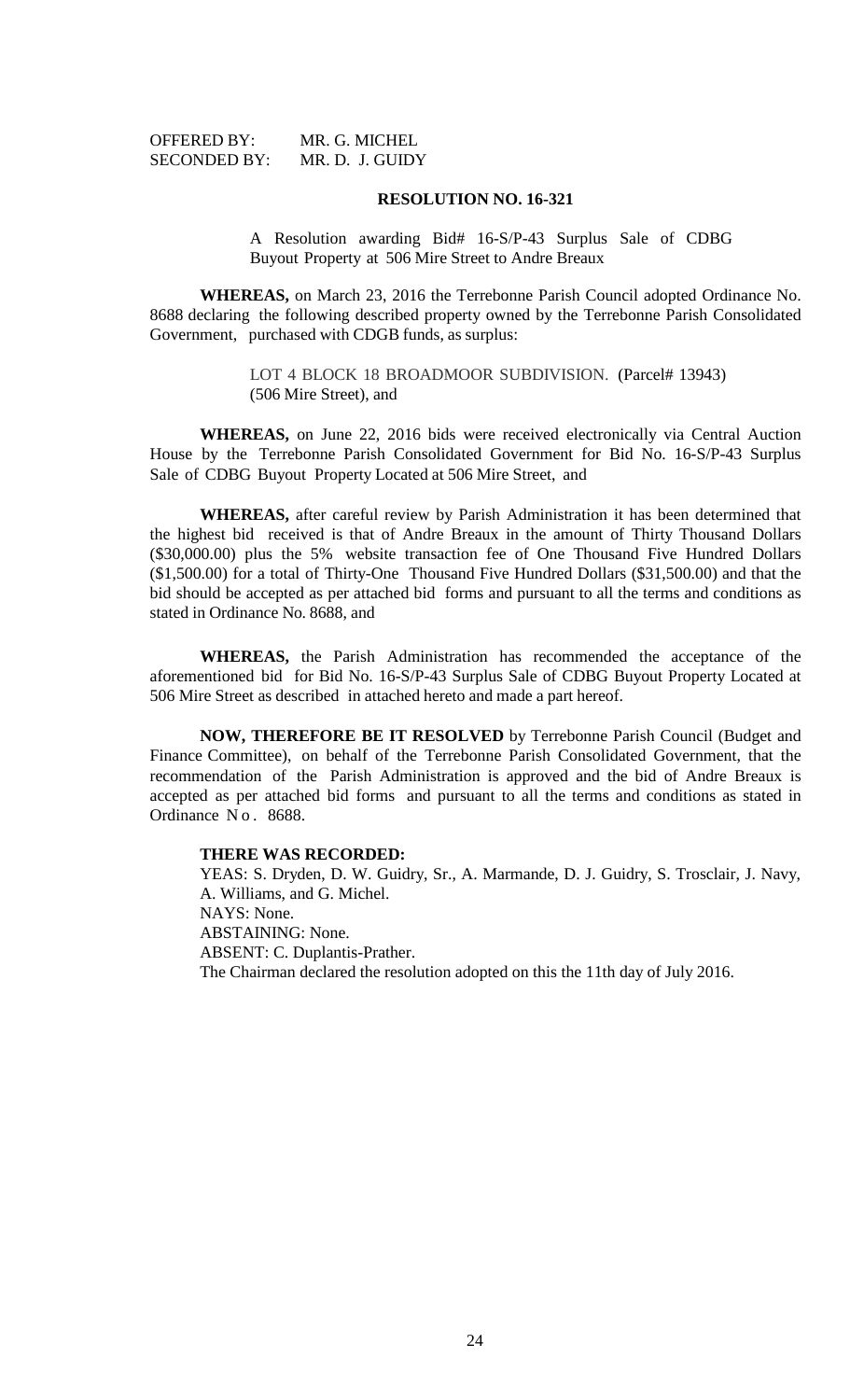| OFFERED BY:         | MR. D. J. GUIRY  |
|---------------------|------------------|
| <b>SECONDED BY:</b> | MR. S. TROSCLAIR |

Awarding Bid# 16-S/P-46 Surplus Sale of CDBG Buyout Property at 119 Pine Street to Shanel Neal

**WHEREAS,** on March 23, 2016 the Terrebonne Parish Council adopted Ordinance No. 8688 declaring the following described property owned by the Terrebonne Parish Consolidated Government, purchased with CDGB funds, as surplus:

> LOT 8 BLOCK 3 ADDEN. #1 CHAUVIN SUBD. (Parcel# 33120) (119 Pine Street), and

**WHEREAS,** on June 22, 2016 bids were received electronically via Central Auction House by the Terrebonne Parish Consolidated Government for Bid No. 16-S/P-46 Surplus Sale of CDBG Buyout Property Located at 119 Pine Street, and

**WHEREAS,** after careful review by Parish Administration it has been determined that the highest bid received is that of Shanel Neal in the amount of Four Thousand Dollars (\$4,000.00) plus the 5% website transaction fee of Two Hundred Dollars (\$200.00) for a total of Four Thousand Two Hundred Dollars (\$4,200.00) and that the bid should be accepted as per attached bid forms and pursuant to all the terms and conditions as stated in Ordinance No. 8688, and

**WHEREAS,** the Parish Administration has recommended the acceptance of the aforementioned bid for Bid No. 16-S/P-46 Surplus Sale of CDBG Buyout Property Located at 119 Pine Street as described in attached hereto and made a part hereof.

**NOW, THEREFORE BE IT RESOLVED** by Terrebonne Parish Council (Budget and Finance Committee), on behalf of the Terrebonne Parish Consolidated Government, that the recommendation of the Parish Administration is approved and the bid of Shanel Neal is accepted as per attached bid forms and pursuant to all the terms and conditions as stated in Ordinance No. 8688.

#### **THERE WAS RECORDED:**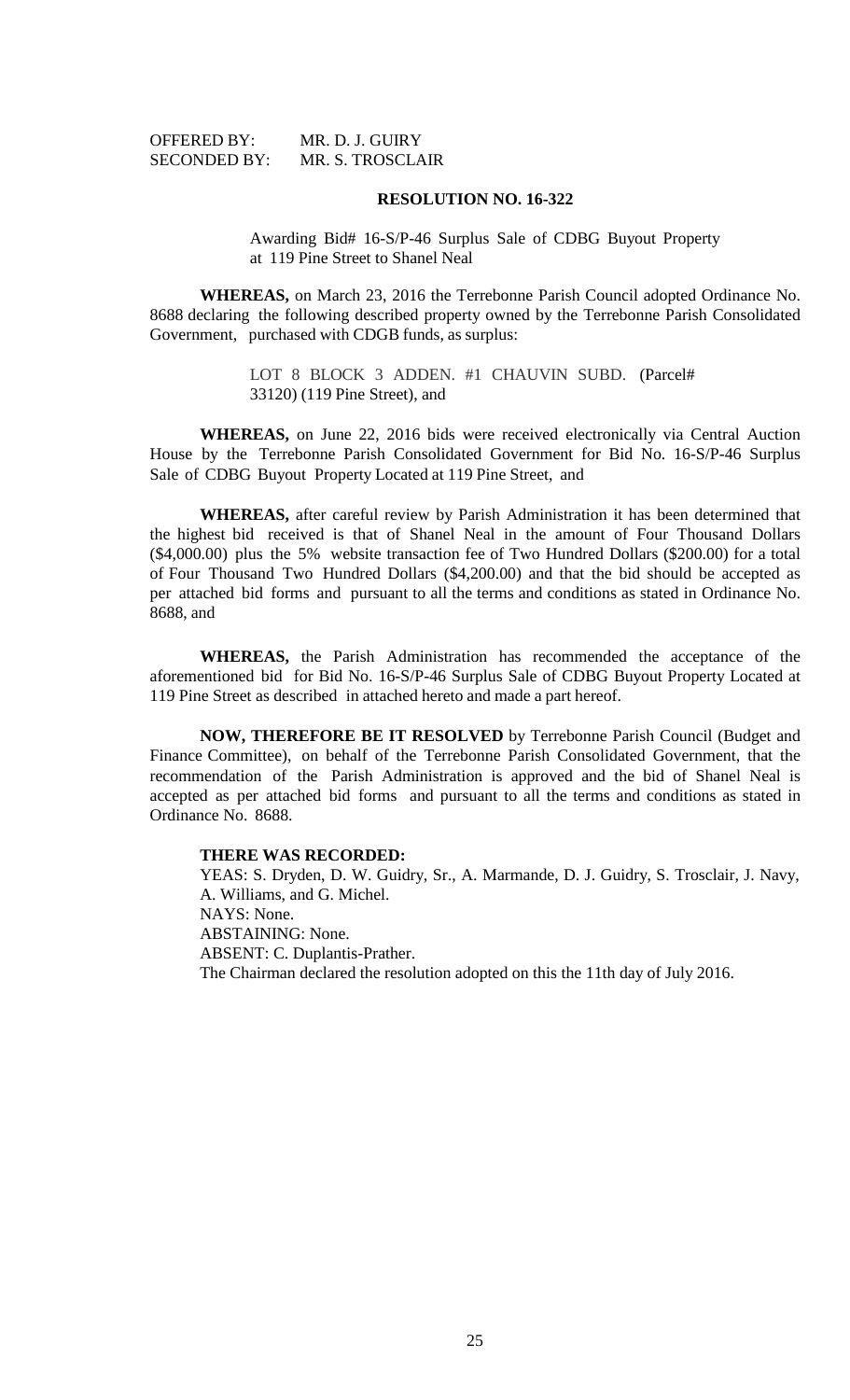| <b>OFFERED BY:</b>  | MR. D. J. GUIDRY      |
|---------------------|-----------------------|
| <b>SECONDED BY:</b> | MR. D. W. GUIDRY, SR. |

**WHEREAS,** on June 3, 2016 bids were received by the Terrebonne Parish Consolidated Government for Bid 16-SAND-16 (Re-Bid) Pumped River Sand Delivered and Self Hauled for various Parish departments/divisions, and

**WHEREAS,** after careful review by the Purchasing Division, David Rome, Roads and Bridges Superintendent and Mike Toups, Public Works Director it has been determined that the sole bid of Byron E. Talbot Contractor, Inc. be accepted in the amount of Fourteen Dollars and Fifty Cents (\$14.50) per cubic yard for delivered pumped river sand and Eight Dollars and Seventy-Five Cents (\$8.75) per cubic yard for self-hauled pumped river sand, and

**WHEREAS,** Parish Administration concurs with the recommendation that the bid of Byron E. Talbot Contractor, Inc. be accepted for Bid 16-SAND-16 (Re-Bid) Pumped River Sand Delivered and Self Hauled as per attached documents, and

**NOW, THEREFORE BE IT RESOLVED** by Terrebonne Parish Council (Budget and Finance Committee), on behalf of the Terrebonne Parish Consolidated Government, that the recommendation of the Parish Administration be approved and the bid for pumped river sand be accepted as per attached documents

#### **THERE WAS RECORDED:**

YEAS: S. Dryden, D. W. Guidry, Sr., A. Marmande, D. J. Guidry, S. Trosclair, J. Navy, A. Williams, and G. Michel. NAYS: None. ABSTAINING: None. ABSENT: C. Duplantis-Prather. The Chairman declared the resolution adopted on this the 11th day of July 2016.

Mr. G. Michel moved, seconded by Mr. D. W. Guidry, Sr., "THAT, the Budget & Finance Committee introduce an ordinance to amend the 2016 Budget of the Terrebonne Parish Consolidated Government so as to adjust the 2016 Adopted Beginning Fund Balances and the Net Positions to actual as per the 2015 Audited Financial Statements and call a public hearing on said matter on Wednesday, July 27, 2016 at 6:30 p.m."

The Chairwoman called for the vote on the motion offered by Mr. G. Michel. **THERE WAS RECORDED:** YEAS: S. Dryden, D.W. Guidry, Sr., A. Marmande, D. J. Guidry, S. Trosclair, J. Navy,

A. Williams and G. Michel. NAYS: None. ABSENT: C. Duplantis-Prather. The Chairwoman declared the motion adopted.

Mr. S. Trosclair moved, seconded by Mr. A. Marmande, "THAT, the Budget & Finance Committee introduce an ordinance to amend the 2016 Adopted Operating Budget and 5-Year Capital Outlay Budget of the Terrebonne Parish Consolidated Government for the following items and to provide for related matters:

- I. Houma Police Dept LA Commission on Law Enforcement Grant, \$43,244
- II. Houma Fire Department, \$10,294
- III. Government Tower Wind Hardening Project, \$512,557
- IV. Animal Shelter, \$245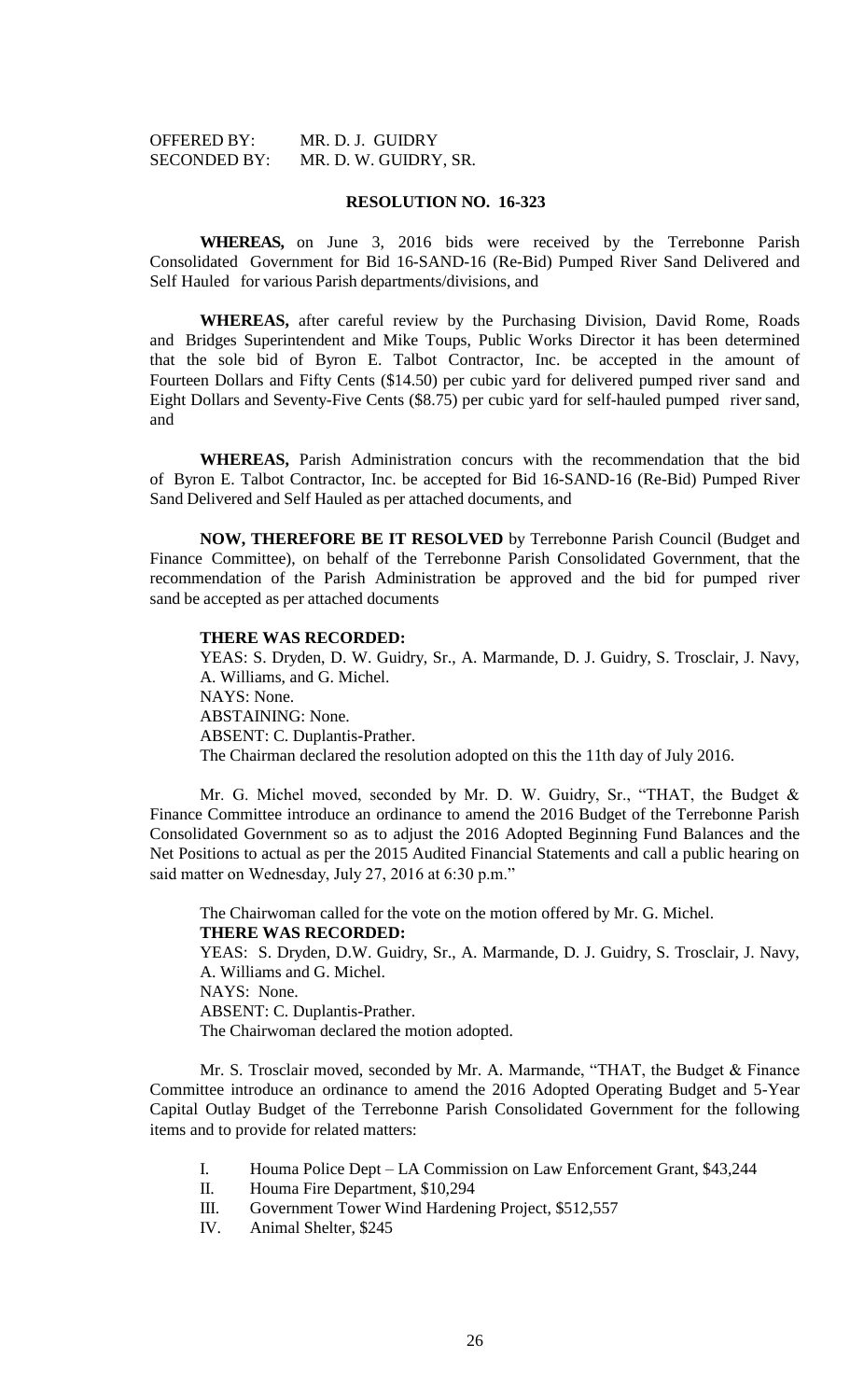- V. Victor LeBoeuf Street and vicinity Waterline Replacement, \$103,800
- VI. Human Resources, \$12,401
- VII. Budget Adjustment for Sales Tax Revenue:
	- a. General Fund, (\$438,498)
	- b. Public Safety Fund, (\$431,837)
	- c. Road & Bridge Fund, (\$328,612)
	- d. Drainage Tax Fund, (\$328,612)

e. Sales Tax Fund, (\$328,612) Terrebonne Parish Levee & Conservation District, (\$328,612)

and call a public hearing on said matter on Wednesday, July 27, 2016 at 6:30 p.m."

The Chairwoman called for the vote on the motion offered by Mr. S. Trosclair. **THERE WAS RECORDED:** YEAS: S. Dryden, D.W. Guidry, Sr., A. Marmande, D. J. Guidry, S. Trosclair, J. Navy, A. Williams and G. Michel. NAYS: None. ABSENT: C. Duplantis-Prather. The Chairwoman declared the motion adopted.

Upon questioning from Committee member D. J. Guidry, Chief Finance Officer K. Mauldin explained that the sales revenue is down 13% from the 2015 actual collection; noted that it is 5% less than what was budgeted; and added that Administration is adjusting the additional monies less the collections that they are projecting to receive.

Mr. A. Marmande moved, seconded by Mr. S. Dryden, "THAT the Budget and Finance Committee introduce an ordinance to amend the 2016 Adopted Operating Budget of the Terrebonne Parish Consolidated Government for the following items and to provide for related matters:

I. Houma Navigational Canal (HNC) Dredging, \$1,500,000

and call a public hearing on said matter on Wednesday, July 27, 2016 at 6:30 p.m."

## The Chairwoman called for the vote on the motion offered by Mr. A. Marmande. **THERE WAS RECORDED:**

YEAS: S. Dryden, D.W. Guidry, Sr., A. Marmande, D. J. Guidry, S. Trosclair, J. Navy, A. Williams and G. Michel. NAYS: None. ABSENT: C. Duplantis-Prather.

The Chairwoman declared the motion adopted.

Parish President G. Dove explained that the Corps of Engineers only budgeted \$1.1 million dollars for a 10 mile section of the Houma Navigational Canal which is presently at 12 feet; and noted that this proposal would only give the Navigational Canal 10 feet of dredging. According to Mr. Dove, the Corps of Engineers authorized the canal to be 15 feet and the vessels coming into the canal are geared at 15 feet, explaining that without the 15 feet, numerous jobs and industry will be lost. The aforementioned budget amendment allows for the expansion of the canal to 15 feet so that it can have the authorized depth and sustain Terrebonne Parish's marine industry and economic development.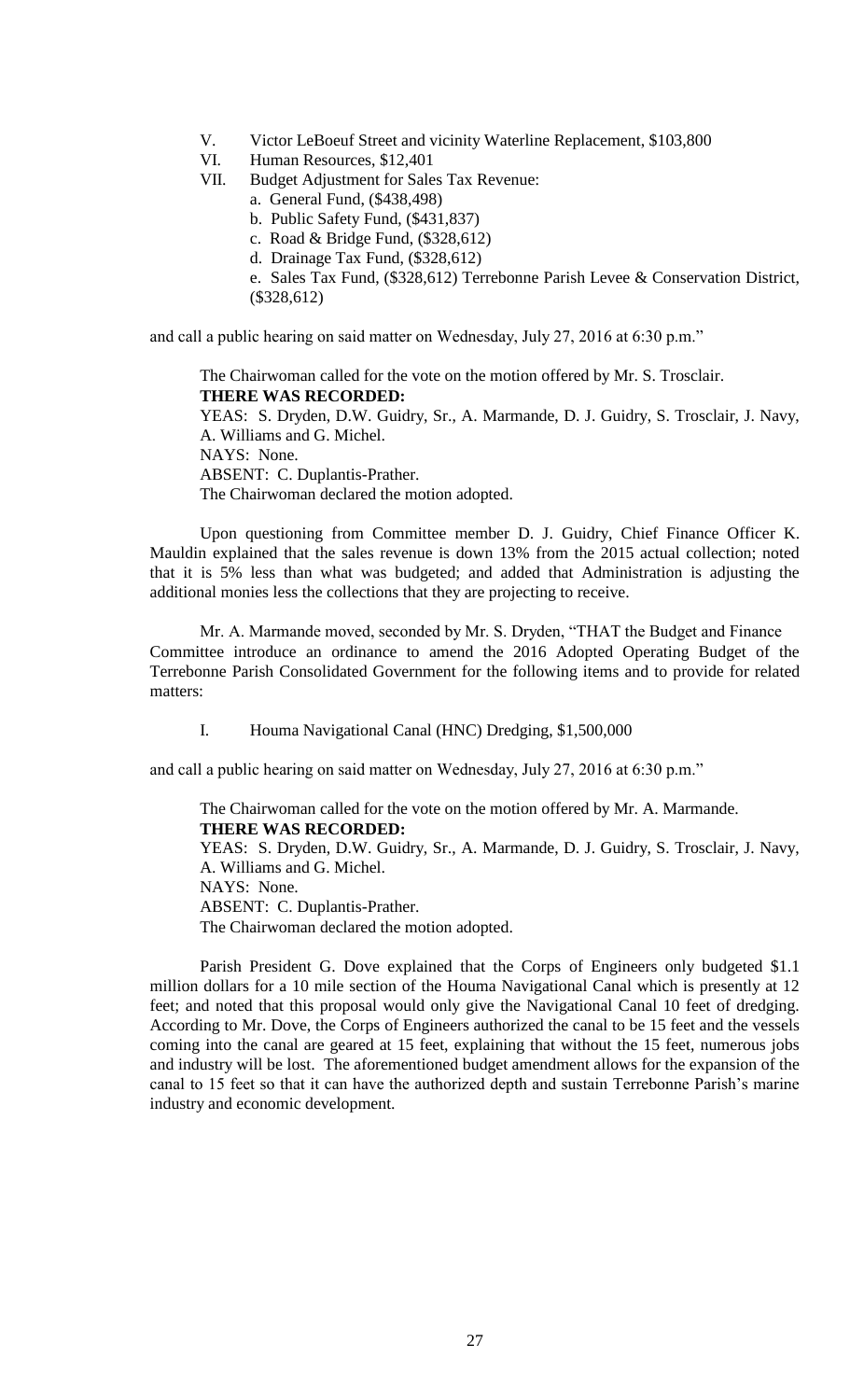| OFFERED BY:         | MR. D. J. GUIDRY        |
|---------------------|-------------------------|
| <b>SECONDED BY:</b> | <b>MR. S. TROSCLAIR</b> |

Authorizing contracting with Foret Contracting Group, LLC for Grass Cutting and Offensive Accumulations.

**WHEREAS**, prices were obtained for Grass Cutting and Offensive Accumulations from Foret Contracting Group, LLC for \$70.00 per hour, Front End Loader (1/2 cubic yard bucket minimum or equivalent with operator); \$45.00 per hour , Tractor with Bushhog (5' minimum width or equivalent with operator); \$70.00 per hour, Dump Truck (8 cubic yards minimum with operator); \$1.00 per hour, Riding Lawn Mower (10 hp minimum with driver); \$1.00 per hour, Push Lawn Mower (3.5 hp with operator); \$1.00 per hour, D-4 Bull Dozer or equivalent with operator; \$35.00 per hour, Edger or Weedeater with operator; \$35.00 per Hour, Labor to pick up trash; All Other Tools At NO COST, and

**WHEREAS,** Terrebonne Parish Consolidated Government reserves the right to increase or decrease quantities at the unit prices stated above, and

**WHEREAS,** the term of this agreement shall commence upon execution by both parties and shall expire on the third anniversary of the commencement of the agreement execution, and,

**WHEREAS,** Parish Administration has recommended the acceptance of the unit prices for the aforementioned Grass Cutting and Offensive Accumulations Contract with Foret Contracting Group, LLC, and

**NOW, THEREFORE BE IT RESOLVED** by the Terrebonne Parish Council (Budget and Finance Committee), on behalf of the Terrebonne Parish Consolidated Government, that the recommendation of the Parish Administration be approved and that the Parish President and all other appropriate parties be, and they are hereby, authorized to execute any and all contract documents associated therewith.

#### **THERE WAS RECORDED:**

YEAS: S. Dryden, D. W. Guidry, Sr., A. Marmande, D. J. Guidry, S. Trosclair, J. Navy, A. Williams, and G. Michel. NAYS: None. ABSTAINING: None. ABSENT: C. Duplantis-Prather. The Chairman declared the resolution adopted on this the 11th day of July 2016.

Mr. G. Michel moved, seconded by Mr. D. W. Guidry, Sr., "THAT, there being no further business to come before the Budget & Finance Committee, the meeting be adjourned."

The Chairwoman called for the vote on the motion offered by Mr. G. Michel. **THERE WAS RECORDED:**

YEAS: S. Dryden, D.W. Guidry, Sr., A. Marmande, D. J. Guidry, S. Trosclair, J. Navy, A. Williams and G. Michel.

NAYS: None.

ABSENT: C. Duplantis-Prather.

The Chairwoman declared the motion adopted and the meeting was adjourned at 6:12 p.m.

Arlanda J. Williams, Chairwoman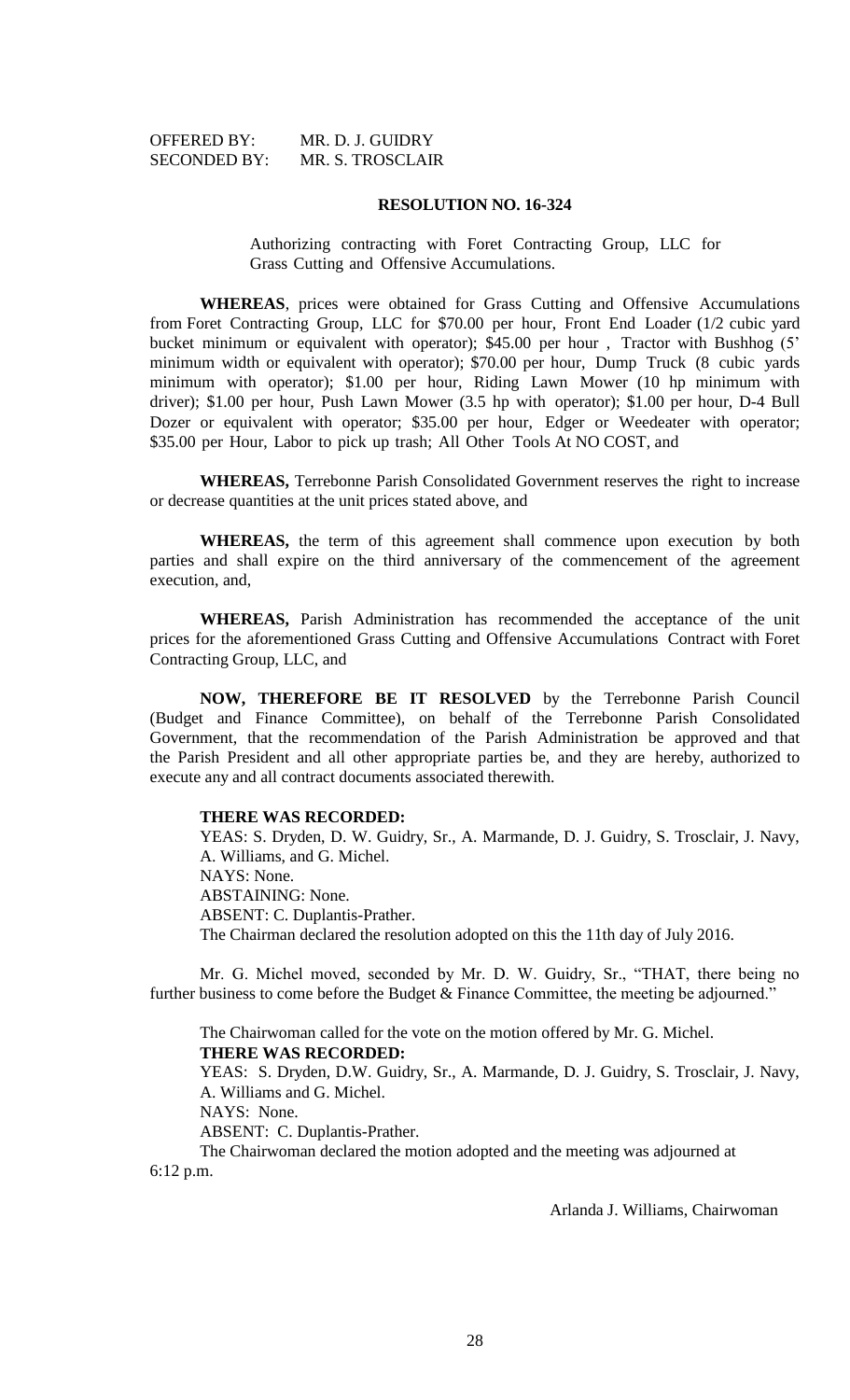Ms. A. Williams moved, seconded by Mr. G. Michel, "THAT, the Council accept and ratify the minutes of the Budget and Finance Committee meeting held on 07/11/16."

The Chairman called for a vote on the motion offered by Ms. A. Williams. **THERE WAS RECORDED:** YEAS: S. Dryden, C. Duplantis-Prather, D. W. Guidry Sr., A. Marmande, D. J. Guidry, S. Trosclair, J. Navy, A. Williams and G. Michel. NAYS: None. ABSENT: None. The Chairman declared the motion adopted.

The Chairman called for a report on the Policy, Procedure and Legal Committee meeting held on 07/11/16, whereupon the Committee Chairman rendered the following:

# **POLICY, PROCEDURE, & LEGAL COMMITTEE**

### **JULY 11, 2016**

The Chairman, Darrin W. Guidry, Sr., called the Policy, Procedure, & Legal Committee meeting to order at 6:15 p. m. in the Terrebonne Parish Council Meeting Room with an Invocation offered by Committee member D. J. Guidry and the Pledge of Allegiance led by Committee member D. J. Guidry. Upon roll call, Committee Members recorded as present were: S. Dryden, D. W. Guidry, Sr., A. Marmande, D. J. Guidry, S. Trosclair, J. Navy, A. Williams and G. Michel. C. Duplantis-Prather was recorded as absent. A quorum was declared present.

OFFERED BY: MS. A. WILLIAMS SECONDED BY: MR. S. TROSCLAIR

### **RESOLUTION NO. 16-325**

Resolution to authorize the appointment of Prudential/ Dearborne Insurance to provide certain employee benefits effective August 1, 2016, as more fully described herein.

**WHEREAS,** Terrebonne Parish Consolidated Government (TPCG) is authorized to provide Employee Benefits insurance coverage through its Department of Risk Management; and

**WHEREAS,** a review of estimated 2016 thru 2019 projections was completed for change in Carriers from Metlife Insurance to Prudential/Dearborn Insurance for employee benefits (short term disability, long term disability, basic life and voluntary life only including, all administrative costs) for an effective date of August 1, 2016 thru December 31, 2019; and

**WHEREAS,** Administration and the Risk Management Department recommends Terrebonne Parish Consolidated Government recommends a change in Carrier from Metlife Insurance for our Short Term and Long Term Disability, Life Insurance and voluntary Life Insurance to Prudential/Dearborn Insurance, per the attached documents effective August 1, 2016 thru December 31, 2019; and

**WHEREAS,** Administration and the Risk Management Department recommends accepting the attached rates and administrative cost scheduled for the effective dates of August 1, 2016 thru December 31, 2019..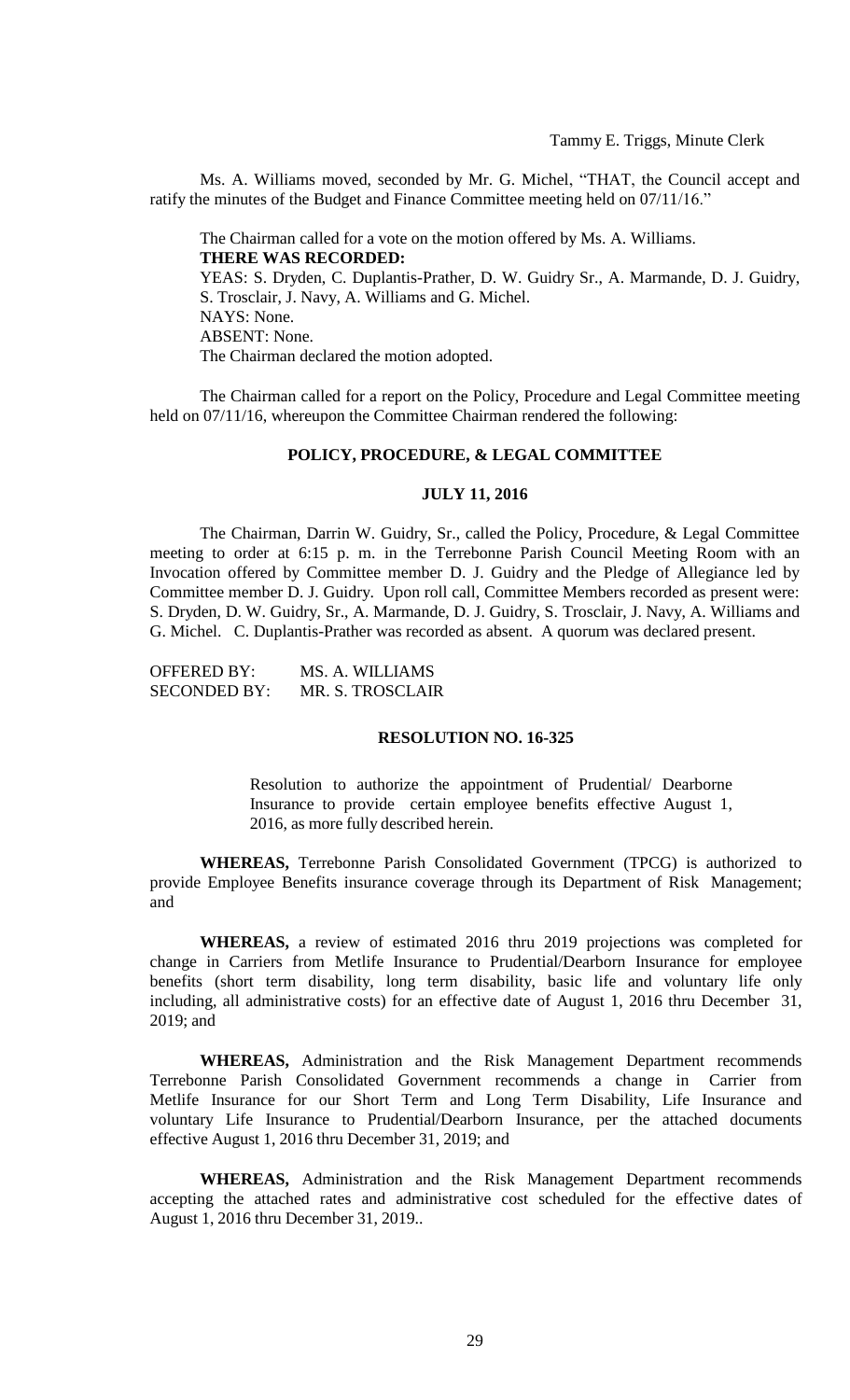**NOW THEREFORE BE IT RESOLVED** by the Terrebonne Parish Consolidated Government (Policy, Procedure, and Legal Committee), on behalf of the Terrebonne Parish Consolidated Government that the recommendation of Administration and the Risk Management Department is to accept the attached rates and administrative contract for the Short Term and Long Term Disability, Life Insurance and Voluntary Life Insurance and change from Metlife Insurance and to appoint Prudential/Dearborn Insurance effective August 1, 2016 thru December 1, 2019.

#### **THERE WAS RECORDED:**

YEAS: S. Dryden, D. W. Guidry, Sr., A. Marmande, D. J. Guidry, S. Trosclair, J. Navy, A. Williams, and G. Michel. NAYS: None. ABSTAINING: None. ABSENT: C. Duplantis-Prather. The Chairman declared the resolution adopted on this the 11th day of July 2016.

Ms. A. Williams moved, seconded by Mr. D. J. Guidry, "THAT, the Policy, Procedure, & Legal Committee approve the co-sponsorship (insurance) of the Christian Son Rise Music Fest sponsored by A World of Hope Foundation, Inc. to be held on Sunday, August 21, 2016 at Ardoyne Plantation in Schriever." (\*\*MOTION ADOPTED AFTER DISCUSSION)

Parish Attorney J. Hebert questioned whether this event was open to the public and/or whether a fee was going to be collected; and noted that the transit system cannot be used for this type of event.

Council Clerk V. Chauvin explained that this event is open and free to the public and that the transit system can't be used for this event.

Committee member G. Michel explained that this is a cultural event that has a spiritual component as well as an outreach component. He added that this event has been in existence for 25 years; that it helps to support the Philippine culture and natives; and that noted that this is done on a volunteer basis.

\*\*The Chairman called for the vote on the motion offered by Ms. A. Williams.

**THERE WAS RECORDED:**

YEAS: S. Dryden, D.W. Guidry, Sr., A. Marmande, D. J. Guidry, S. Trosclair, J. Navy, A. Williams and G. Michel.

NAYS: None.

ABSENT: C. Duplantis-Prather.

The Chairman declared the motion adopted.

Ms. G. Michel moved, seconded by Mr. S. Trosclair, "THAT, there being no further business to come before the Policy, Procedure, & Legal Committee, the meeting be adjourned."

The Chairman called for the vote on the motion offered by Mr. G. Michel. **THERE WAS RECORDED:**

YEAS: S. Dryden, D.W. Guidry, Sr., A. Marmande, D. J. Guidry, S. Trosclair, J. Navy, A. Williams and G. Michel.

NAYS: None.

ABSENT: C. Duplantis-Prather.

The Chairman declared the motion adopted and the meeting was adjourned at 6:19 p. m.

Darrin W. Guidry, Sr., Chairman

Tammy E. Triggs, Minute Clerk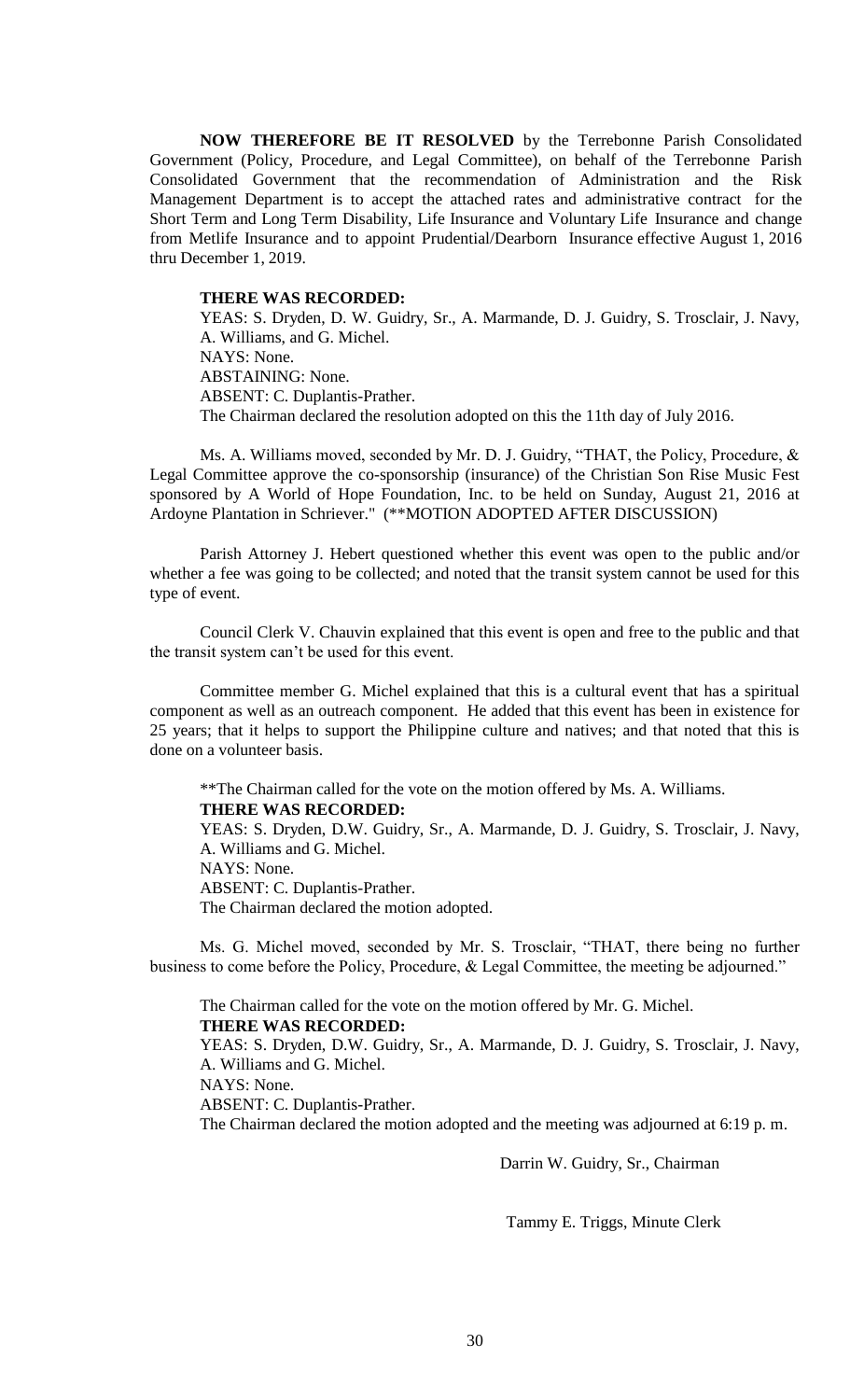Mr. D. W. Guidry Sr. moved, seconded by Ms. C. Duplantis-Prather, "THAT, the Council accept and ratify the minutes of the Policy, Procedure and Legal Committee meeting held on 07/11/16."

The Chairman called for a vote on the motion offered by Mr. D. W. Guidry Sr. **THERE WAS RECORDED:** YEAS: S. Dryden, C. Duplantis-Prather, D. W. Guidry Sr., A. Marmande, D. J. Guidry, S. Trosclair, J. Navy, A. Williams and G. Michel. NAYS: None. ABSENT: None. The Chairman declared the motion adopted.

The Chairman called for a report on the Public Services Committee meeting held on 07/11/16, whereupon the Committee Vice-Chairman noting ratification of minutes calls public hearings on July 27, 2016 at 6:30 p.m., rendered the following:

# **PUBLIC SERVICES COMMITTEE**

#### **JULY 11, 2016**

The Vice-Chairman, Darrin W. Guidry, Sr., called the Public Services Committee meeting to order at 6:22 p. m. in the Terrebonne Parish Council Meeting Room with an Invocation offered by Committee member S. Dryden and the Pledge of Allegiance led by Committee member S. Dryden. Upon roll call, Committee Members recorded as present were: S. Dryden, D. W. Guidry, Sr., A. Marmande, D. J. Guidry, S. Trosclair, J. Navy, A. Williams and G. Michel. C. Duplantis-Prather was recorded as absent. A quorum was declared present.

OFFERED BY: MS. A. WILLIAMS SECONDED BY: MR. D. J. GUIDRY AND MR. S. TROSCLAIR

### **RESOLUTION NO. 16-326**

Authorizing Task Order No. 3, under the Master Services Agreement with Intelligent Transportation Services, LLC. to install conduit for the North Campus ITS Fiber-optic Extension Project.

**WHEREAS,** the Terrebonne Parish Consolidated Government (TPCG) is developing the North Campus property to accommodate various governmental functions including public works, juvenile justice, emergence management, and animal control, and

**WHEREAS,** Intelligent Transportation Services, LLC. (ITS) has provided a proposal for the installation of underground conduit to support the fiber optic network required to facilitate the project known as North Campus ITS Fiber-optic Extension Project, and

**NOW THEREFORE BE IT RESOLVED,** by the Terrebonne Parish Council, on behalf of the Terrebonne Parish Consolidated Government, that Task Order No. 3, under the Master Services Agreement with ITS, for installation of conduit for the North Campus ITS Fiber-optic Extension Project in accordance with their proposal of June 21, 2016 be, and is hereby, authorized.

**BE IT FURTHER RESOLVED,** that the Parish President and all other appropriate parties be, and they are hereby, authorized to execute any and all documents associated therewith.

### **THERE WAS RECORDED:**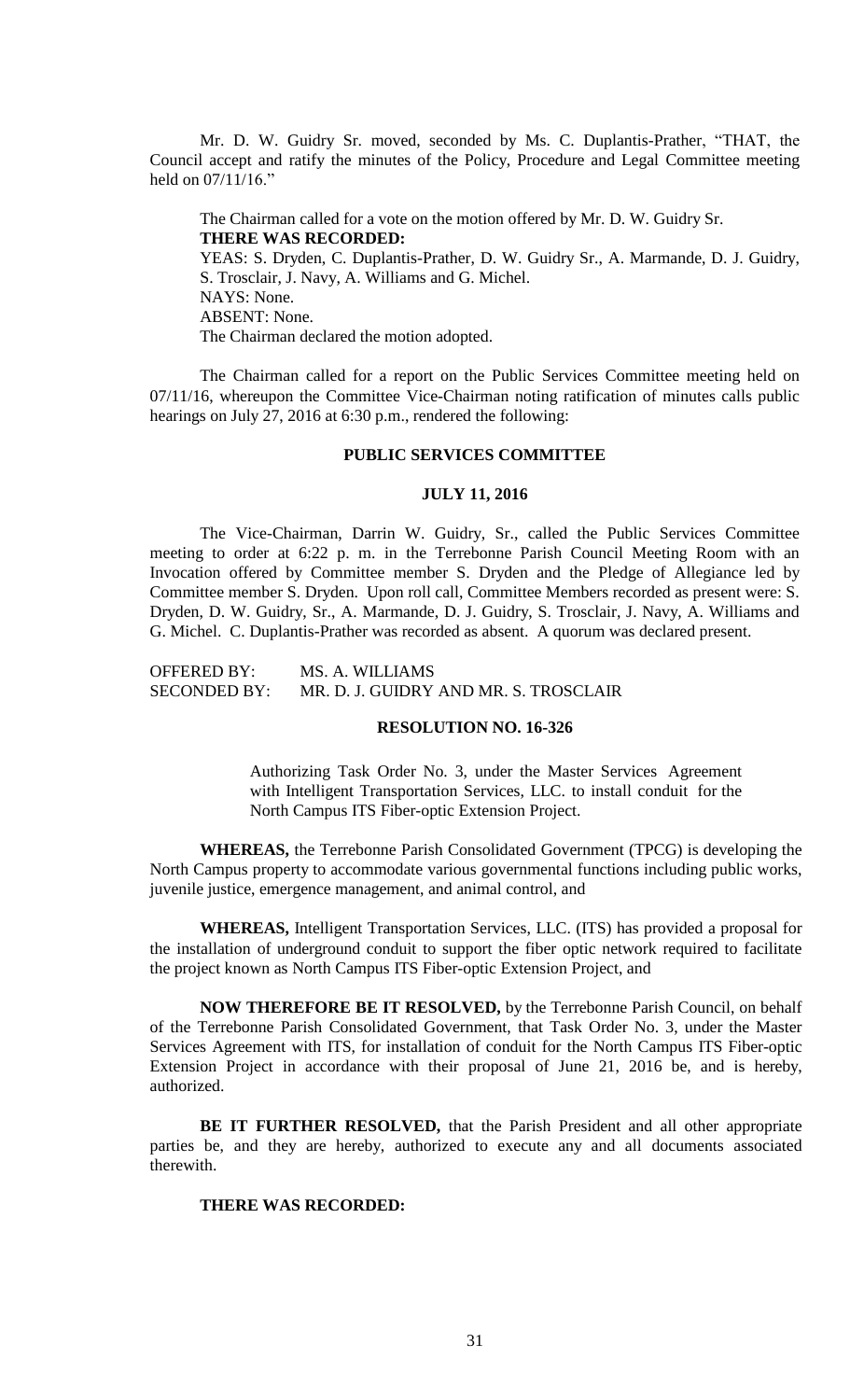YEAS: S. Dryden, D. W. Guidry, Sr., A. Marmande, D. J. Guidry, S. Trosclair, J. Navy, A. Williams, and G. Michel. NAYS: None. ABSTAINING: None. ABSENT: C. Duplantis-Prather. The Chairwoman declared the resolution adopted on this the 11th day of July 2016.

Mr. A. Marmande moved, seconded by Mr. S. Dryden, "THAT, the Public Services Committee introduce an ordinance to authorize the Parish President or his designee to execute a purchase agreement and in due course Acts of Sale and any related documents for certain immovable property located on Brady Road."

The Vice-Chairman called for the vote on the motion offered by Mr. A. Marmande. **THERE WAS RECORDED:** YEAS: S. Dryden, D.W. Guidry, Sr., A. Marmande, D. J. Guidry, S. Trosclair, J. Navy, A. Williams and G. Michel. NAYS: None. ABSENT: C. Duplantis-Prather. The Vice-Chairman declared the motion adopted.

OFFERED BY: MS. A. WILLIAMS SECONDED BY: MR. S. TROSCLAIR

## **RESOLUTION NO. 16-327**

Authorizing the Parish President to file an application with the Department of Transportation, United States of America, for grants for the fiscal year 2016, named Good Earth Transit 2016, under the Urban Mass Transportation Act of 1964, as amended.

**WHEREAS**, general transportation of persons in and around Terrebonne Parish is both necessary and convenient to the public health, welfare and safety, and

**WHEREAS**, privately-owned public transportation facilities that are or may be in operation in and around Terrebonne Parish are inadequate, and it is impossible for existing operators of privately owned transportation facilities to render necessary service with adequate resulting return on investment of capital, and

**WHEREAS**, the Secretary of Transportation is authorized to make grants for a mass transportation program, and

**WHEREAS**, the contract for financial assistance will impose certain obligations upon Terrebonne Parish Consolidated Government, including the provision by it of the local share of the project costs, and

**WHEREAS**, it is required by the U.S. Department of Transportation in accordance with the provisions of Title VI of the Civil Rights Act of 1964, that in connection with the filing of an application for assistance under the Urban Mass Transportation Act of 1964, as amended, that Terrebonne Parish Consolidated Government give an assurance that it will comply with Title VI of the Civil Rights Act of 1964 and the U.S. Department of Transportation requirements thereunder, and

**WHEREAS**, it is the goal of the Terrebonne Parish Consolidated Government that minority business enterprises be utilized to the fullest extent possible in connection with this project, and that definite procedures shall be established and administered to ensure that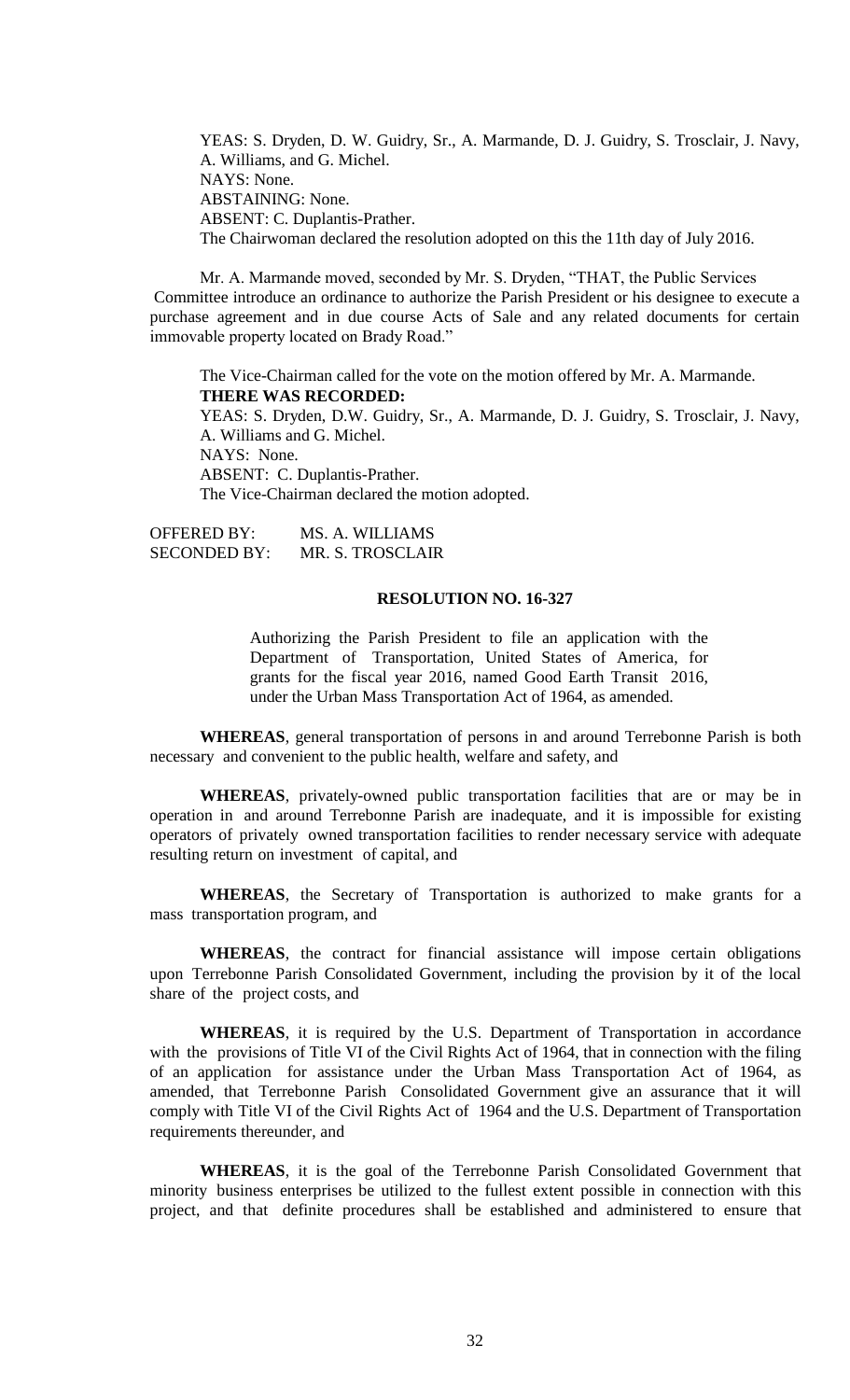minority business enterprises shall have the maximum feasible opportunity to compete for contracts when procuring supplies, equipment contracts, or consultant and other services.

**NOW THEREFORE BE IT RESOLVED**, by the Terrebonne Parish Council (Community Development and Planning Committee) on behalf of the Terrebonne Parish Consolidated Government, that:

1. The Parish President is authorized to submit and execute a grant application on behalf of the Terrebonne Parish Consolidated Government with the U.S. Department of Transportation, to aid in the financing of planning, capital, and/or operating assistance projects pursuant to Section 5307 and 5309 of the Urban Mass Transportation Act of 1964, as amended.

2. The Parish President is authorized to execute and file with such application an assurance or any other document required by the U.S. Department of Transportation effectuating the purpose of Title VI of the Civil Rights Act of 1964.

3. The Department of Public Works is authorized to furnish such additional information as the U.S. Department of Transportation may require in connection with the application for this project.

4. The Parish President is authorized to set forth and execute affirmative minority business policies in connection with the program of project and budgets procurement needs.

5. The Parish President is authorized to execute grant agreements on behalf of the Terrebonne Parish Consolidated Government with the U.S. Department of Transportation for aid in financing of the planning, capital, and/or operating assistance program of projects and budgets.

**BE IT FURTHER RESOLVED**, that all resolutions in conflict herewith are hereby repealed.

#### **THERE WAS RECORDED**:

YEAS: S. Dryden, D. W. Guidry, Sr., A. Marmande, D. J. Guidry, S. Trosclair, J. Navy, A. Williams, and G. Michel. NAYS: None. ABSTAINING: None. ABSENT: C. Duplantis-Prather. The Chairwoman declared the resolution adopted on this the 11th day of July 2016.

OFFERED BY: MR. G. MICHEL SECONDED BY: MS. A. WILLIAMS

### **RESOLUTION NO. 16-328**

Providing approval of Amendment No. 1 to the Architectural Agreement for Parish Project No. 12-PWCDBG-64, DPW Administration Building, Terrebonne Parish, Louisiana.

**WHEREAS**, the Terrebonne Parish Consolidated Government did enter into an original architectural agreement with Duplantis Design Group, PC, dated March 14 2013, recordation number 1422111, for the DPW Administration Building Project identified as Parish Project 12- PWCDBG-64, and

**WHEREAS**, the Engineering Agreement between OWNER and ENGINEER provides for certain limitations for Basic Services and specific Additional Services, and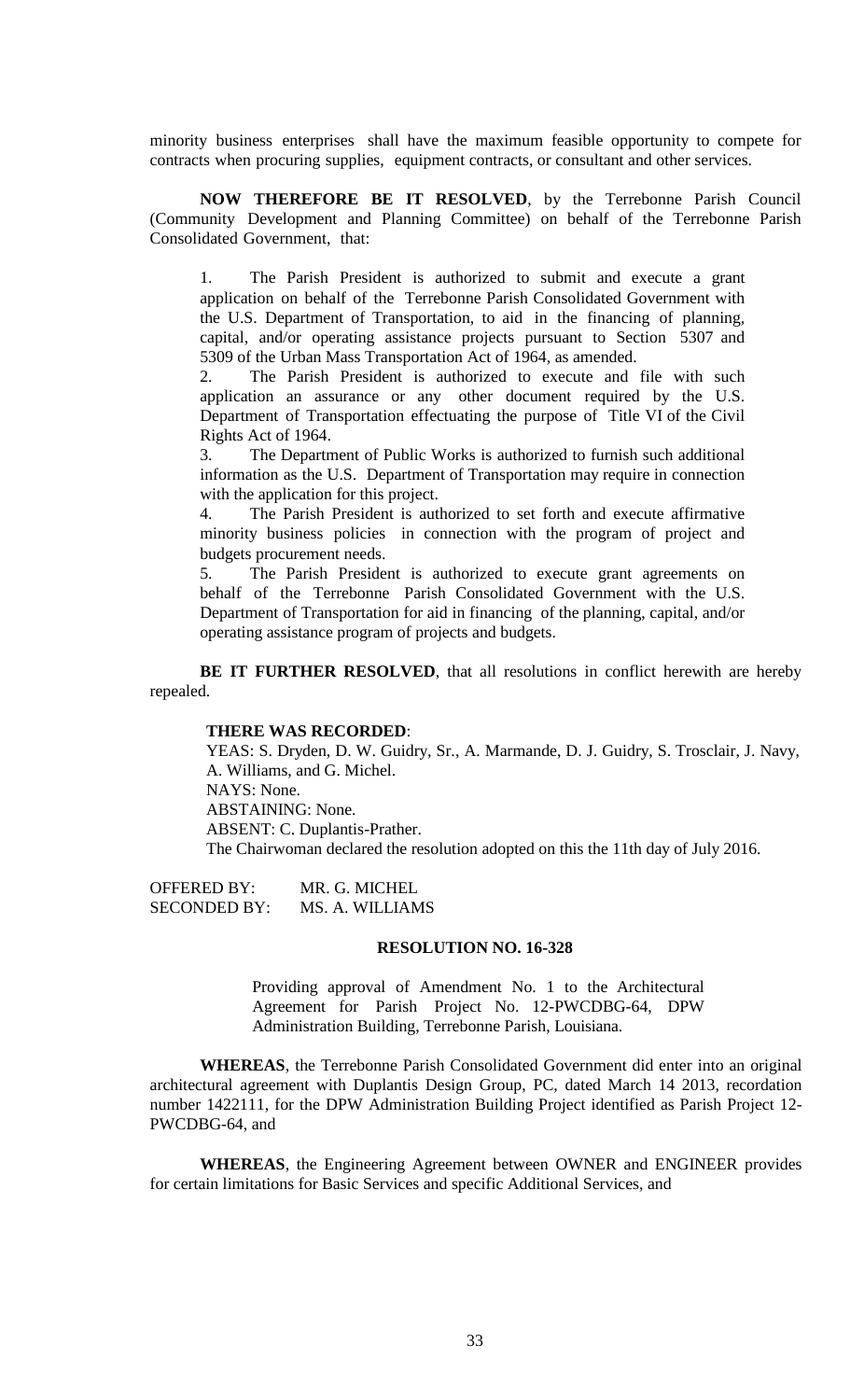**WHEREAS,** the Parish is desirous of completing the construction of the DPW Administration Complex, and

**WHEREAS,** the Parish instructed the Architect to design the Survey/Telemetry building as part of the DPW Administration Building Project, and

**WHEREAS**, this above work will increase the basic services section of the contract by an additional \$36,823.00 and the additional services section of the contract by \$10,500.00.

**NOW, THEREFORE BE IT RESOLVED** that the Terrebonne Parish Council, on behalf of the Terrebonne Parish Consolidated Government, does hereby approve this Amendment No. 1 to the Architectural Agreement for an increase of \$36,823.00 in Basic Services and \$10,500.00 in Additional Services and authorizes Parish President Gordon E. Dove to execute this Amendment No. 1 to the Engineering Agreement for the DPW Administration Building, Project Parish Project No. 12-PWCDBG-64, with Duplantis Design Group, PC, and

**BE IT FURTHER RESOLVED** that a certified copy of the resolution be forwarded to the Architect, Duplantis Design Group, PC.

#### **THERE WAS RECORDED:**

YEAS: S. Dryden, D. W. Guidry, Sr., A. Marmande, D. J. Guidry, S. Trosclair, J. Navy, A. Williams, and G. Michel. NAYS: None. ABSTAINING: None. ABSENT: C. Duplantis-Prather. The Chairwoman declared the resolution adopted on this the 11th day of July 2016.

OFFERED BY: MR. G. MICHEL SECONDED BY: MS. A. WILLIAMS

# **RESOLUTION NO. 16-329**

A resolution awarding and authorizing the signing of the construction Contract for Parish Project No. 12-PWCDBG-64, DPW Administration Building Project, Terrebonne Parish Consolidated Government, Terrebonne Parish, Louisiana, and authorizing the issuance of the Notice to Proceed.

**WHEREAS**, the Terrebonne Parish Consolidated Government did receive construction bids on Parish Project No. 12-PWCDBG-64, DPW Administration Building Project, Survey/Telemetry Building, Terrebonne Parish, Louisiana, and,

**WHEREAS**, the lowest bid was that submitted by B.E.T. Construction, Inc. in the amount of \$368,405.00, and

**WHEREAS,** the Parish is desirous of moving forward with the construction of the DPW Administration Building project, and

**NOW, THEREFORE, BE IT RESOLVED** that the Terrebonne Parish Consolidated Government award the construction contract to B.E.T. Construction, Inc., in the overall amount of \$368,405.00, and

**BE IT FURTHER RESOLVED,** that the President of Terrebonne Parish Consolidated Government, be and he is hereby authorized and empowered to sign a construction contract for and on behalf of the Terrebonne Parish Consolidated Government with B.E.T. Construction, Inc., upon receipt of the performance bond in the amount of the contract price, and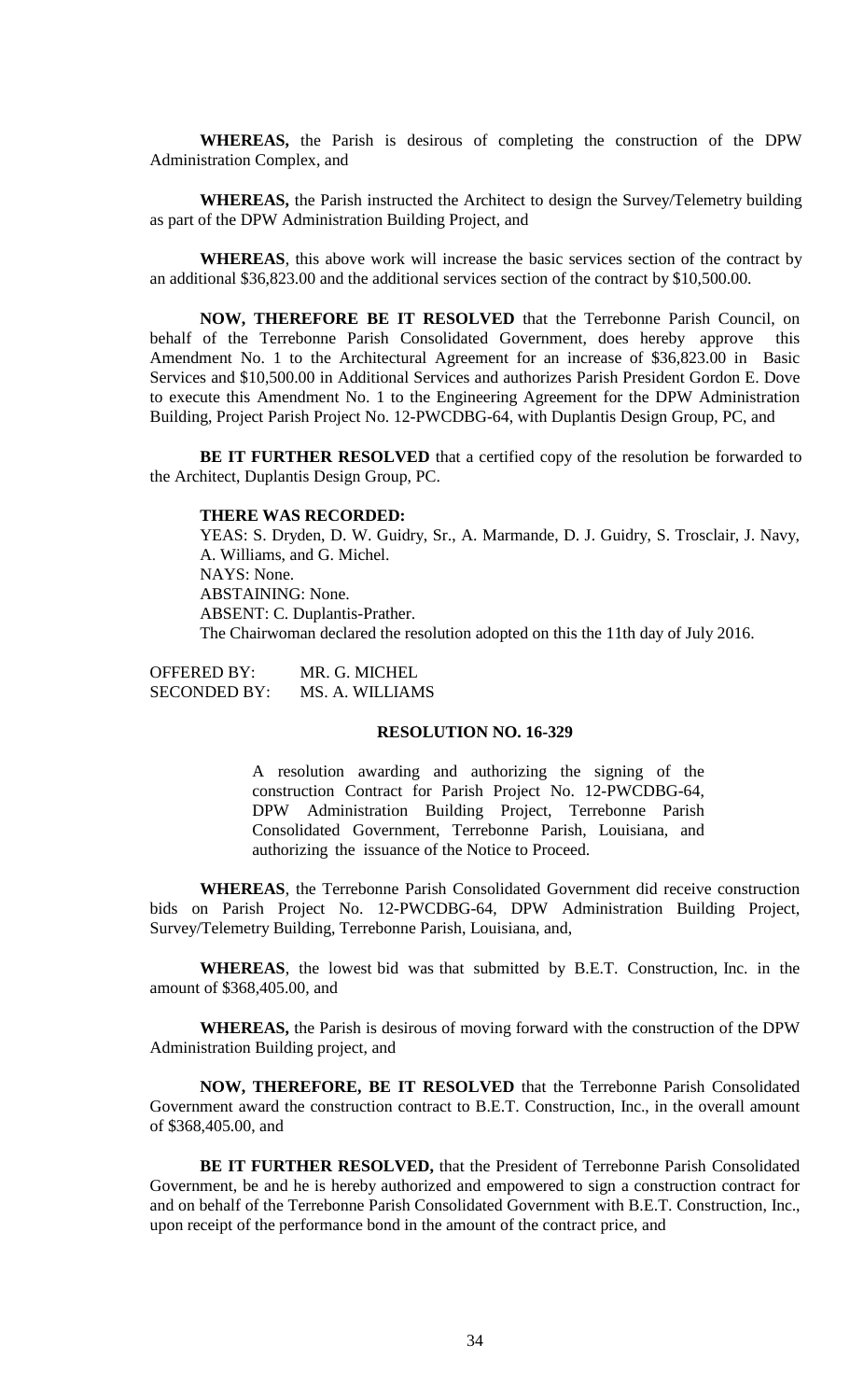**BE IT FURTHER RESOLVED**, that upon receipt of required certificates of insurance evidencing coverage as provided in the project specifications and upon execution and recordation of all contract documents, that the Engineer is hereby authorized to issue the Notice to Proceed to the Contractor to commence construction of the project.

### **THERE WAS RECORDED:**

YEAS: S. Dryden, D. W. Guidry, Sr., A. Marmande, D. J. Guidry, S. Trosclair, J. Navy, A. Williams, and G. Michel. NAYS: None. ABSTAINING: None. ABSENT: C. Duplantis-Prather. The Chairwoman declared the resolution adopted on this the 11th day of July 2016.

Mr. D. J. Guidry moved, seconded by Mr. S. Trosclair and Ms. A. Williams, "THAT, the Public Services Committee introduce an ordinance that will establish a 'Four–Way Stop' at the intersection of Wimberly Way and Waterford Road and call a public hearing on July 27, 2016 at 6:30 p.m."

The Vice-Chairman called for the vote on the motion offered by Mr. D. J. Guidry. **THERE WAS RECORDED:** YEAS: S. Dryden, D.W. Guidry, Sr., A. Marmande, D. J. Guidry, S. Trosclair, J. Navy, A. Williams and G. Michel. NAYS: None. ABSENT: C. Duplantis-Prather. The Vice-Chairman declared the motion adopted.

Ms. A. Williams moved, seconded by Mr. D. J. Guidry, "THAT, the Public Services Committee introduce an ordinance that will establish a '2-Way Stop' at the intersection of Harvey Avenue and Derusso Street and call a public hearing on July 27, 2016 at 6:30 p.m."

The Vice-Chairman called for the vote on the motion offered by Ms. A. Williams. **THERE WAS RECORDED:**

YEAS: S. Dryden, D.W. Guidry, Sr., A. Marmande, D. J. Guidry, S. Trosclair, J. Navy, A. Williams and G. Michel. NAYS: None.

ABSENT: C. Duplantis-Prather.

The Vice-Chairman declared the motion adopted.

Mr. S. Trosclair moved, seconded by Mr. G. Michel, "THAT, there being no further business to come before the Public Services Committee, the meeting be adjourned."

The Vice-Chairman called for the vote on the motion offered by Mr. S. Trosclair. **THERE WAS RECORDED:**

YEAS: S. Dryden, D.W. Guidry, Sr., A. Marmande, D. J. Guidry, S. Trosclair, A. Williams and G. Michel.

NAYS: None.

ABSENT: C. Duplantis-Prather and J. Navy.

The Vice-Chairman declared the motion adopted and the meeting was adjourned at 6:25 p.m.

Darrin W. Guidry, Sr., Vice-Chairman

Tammy E. Triggs, Minute Clerk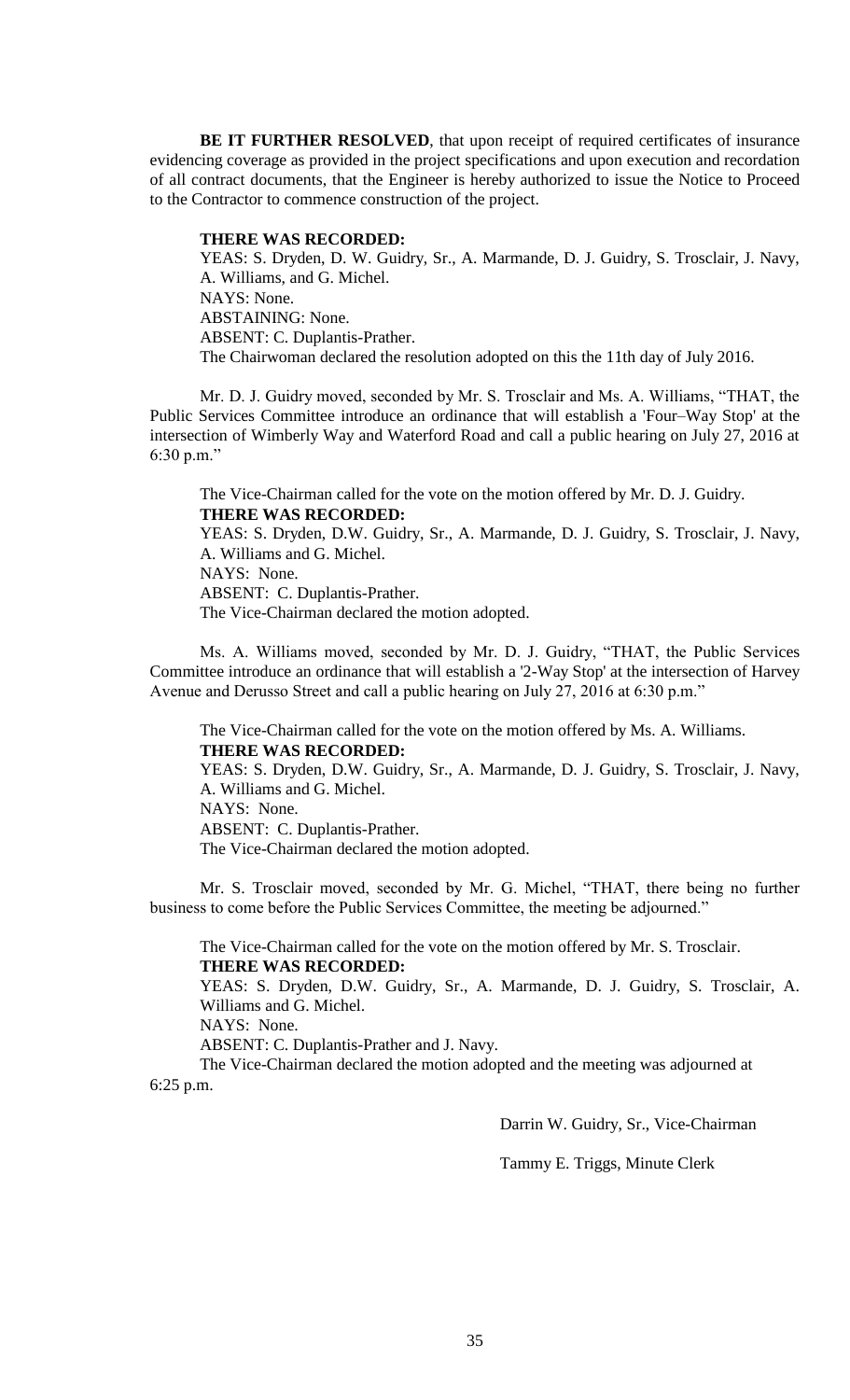Mr. D. W. Guidry Sr. moved, seconded by Ms. C. Duplantis-Prather, "THAT, the Council accept and ratify the minutes of the Public Services Committee meeting held on  $07/11/16."$ 

The Chairman called for a vote on the motion offered by Mr. D. W. Guidry Sr.. **THERE WAS RECORDED:** YEAS: S. Dryden, C. Duplantis-Prather, D. W. Guidry Sr., A. Marmande, D. J. Guidry, S. Trosclair, J. Navy, A. Williams and G. Michel. NAYS: None. ABSENT: None. The Chairman declared the motion adopted.

The Chairman called for a report on the Community Development and Planning Committee meeting held on 07/11/16, whereupon the Committee Chairman noting ratification of minutes calls public hearings on July 26, 2016 at 5:30 p.m. and July 27, 2016 at 6:30 p.m.,

#### **COMMUNITY DEVELOPMENT & PLANNING COMMITTEE**

#### **JULY 11, 2016**

The Chairman, Dirk Guidry, called the Community Development & Planning Committee meeting to order at 6:27 p. m. in the Terrebonne Parish Council Meeting Room with an Invocation offered by Committee member S. Trosclair and the Pledge of Allegiance by Committee member A. Marmande. Upon roll call, Committee Members recorded as present were: S. Dryden, D. W. Guidry, Sr., A. Marmande, D. J. Guidry, S. Trosclair, J. Navy, A. Williams and G. Michel. C. Duplantis-Prather was recorded as absent. A quorum was declared present.

OFFERED BY: MS. A. WILLIAMS SECONDED BY: MR. S. DRYDEN

rendered the following:

## **RESOLUTION NO. 16-330**

Authorizing the Parish President to sign the Food Service Agreement between Terrebonne Parish School Board, and Terrebonne Parish Head Start, a program in the Department of Housing and Human Services within Terrebonne Parish Consolidated Government.

**WHEREAS,** Terrebonne Parish School Board has expressed an interest in preparing and serving meals at five Terrebonne Parish Head Start sites;

**WHEREAS**, the facilities of the Sponsor are not adequate for preparing and serving meals to children, the Sponsor wishes to contract with the Vendor for the preparation and service of meals to children participating in this Program, and the Vendor agree to supply approved meals to the Sponsor;

**WHEREAS,** it is necessary that a Food Service Agreement be executed by Terrebonne Parish School Board and Terrebonne Parish Consolidated Government;

**NOW THEREFORE BE IT RESOLVED** that the Terrebonne Parish Council, on behalf of the Terrebonne Parish Consolidated Government does hereby authorize the Parish President, Gordon E. Dove, to sign the Food Service Agreement to provide meals.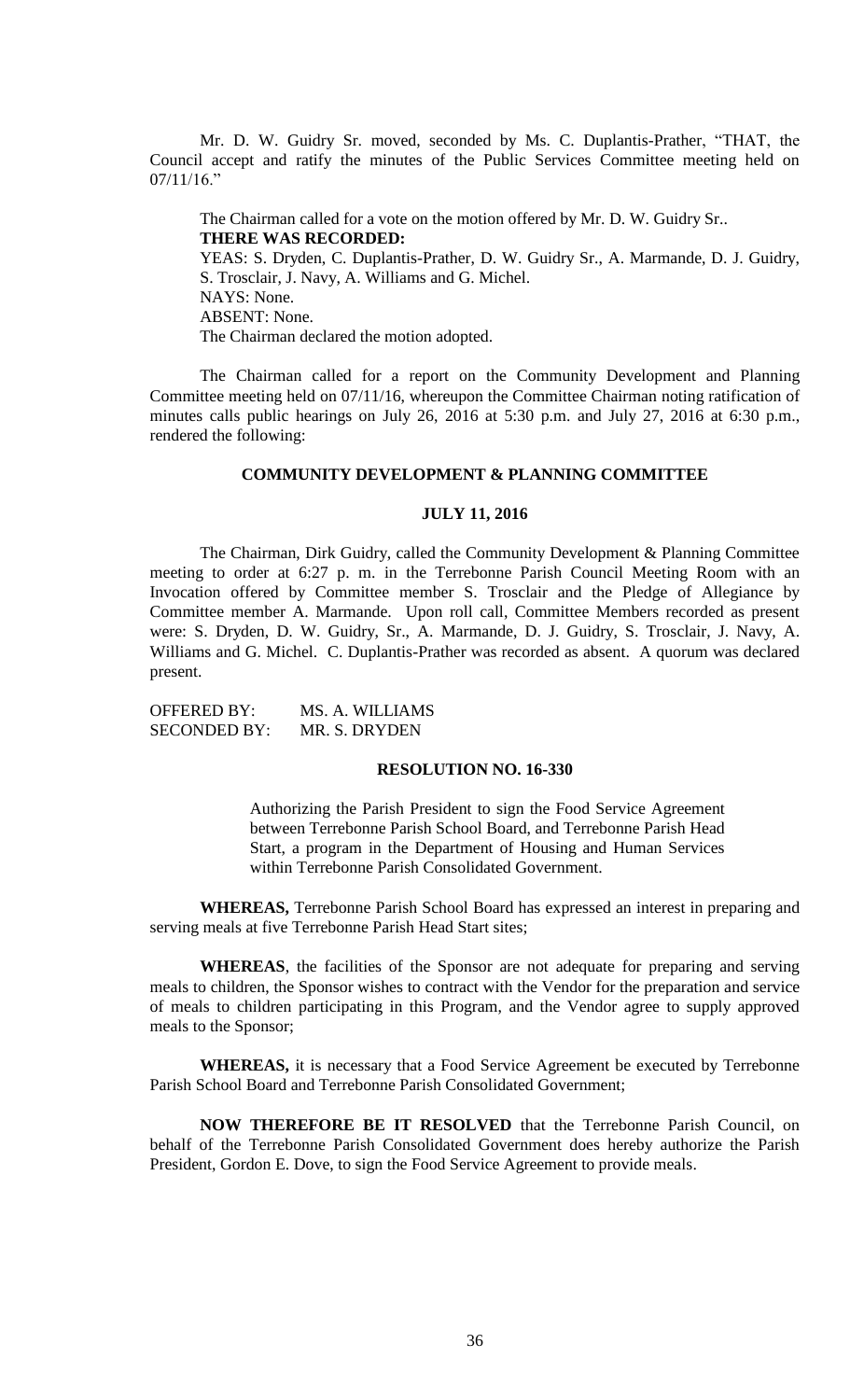**BE IT FURTHER RESOLVED** that the Terrebonne Parish Council on behalf of the Terrebonne Parish Consolidated Government does hereby authorize the Parish President to sign any certifications that may be associated with the implementation of these agreements.

### **THERE WAS RECORDED:**

YEAS: S. Dryden, D. W. Guidry, Sr., A. Marmande, D. J. Guidry, S. Trosclair, J. Navy, A. Williams, and G. Michel. NAYS: None. ABSTAINING: None. ABSENT: C. Duplantis-Prather. The Chairman declared the resolution adopted on this the 20th day of June 2016.

OFFERED BY: MR. A. MARMANDE SECONDED BY: MR. S. TROSCLAIR

### **RESOLUTION NO. 16-331**

OBLIGATING THE NECESSARY FUNDING UNDER THE TERREBONNE PARISH FLOOD HAZARD MITIGATION GRANT PROGRAM/HURRICANE GUSTAV, PROJECT NO 1786-109-0006 AND CDBG ISAAC LOW-TO-MODERATE INCOME (LMI) COST SHARE PROGRAM TO COMPLETE THE STRUCTURE ELEVATION OF 5482 SHRIMPERS ROW, HOUMA, LA 70363.

**WHEREAS**, the Terrebonne Parish Consolidated Government has been formally notified by FEMA that the Hurricane Gustav Flood Hazard Mitigation Grant Program (HMGP), Project No. 1786-109-0001, can proceed with the mitigation of the following property and;

**WHEREAS**, the Parish has received a release of funds from the Louisiana Office of Community Development to expend Community Development Block Grant (CDBG) Isaac LMI Cost Share Program Funds for:

# **ADDRESS:** 5482 SHRIMPERS ROW HOUMA, LA 70363

### **OWNED BY:**SHARLENE KELLEY**;**

**WHEREAS**, under the administrative guidance of Solutient, the required "elevation Packet" has been prepared and executed for the property owner recommending elevation through the HMGP Program.

**NOW, THEREFORE, BE IT RESOLVED**, by the Terrebonne Parish Council, (Community Development And Planning Committee), on behalf of the Terrebonne Parish Consolidated Government, that the necessary funding under the Terrebonne Parish Flood Hazard Mitigation Grant Program/Hurricane Gustav, Project No. 1786-109-0006 and CDBG Isaac LMI Cost Share Program be hereby obligated to mitigate the property above.

### **THERE WAS RECORDED:**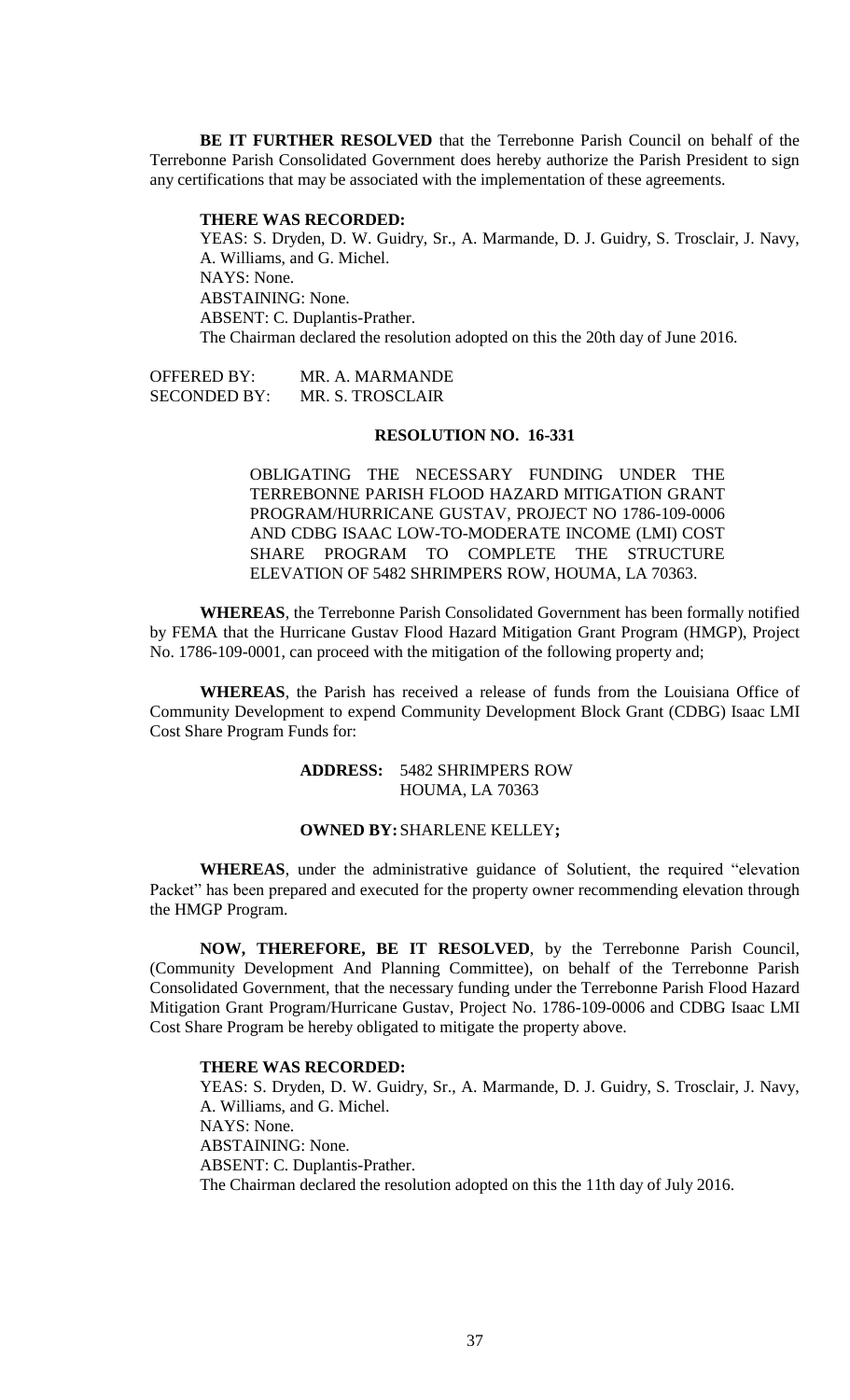| <b>OFFERED BY:</b>  | MR. S. TROSCLAIR |
|---------------------|------------------|
| <b>SECONDED BY:</b> | MR. S. DRYDEN    |

OBLIGATING THE NECESSARY FUNDING UNDER THE TERREBONNE PARISH FLOOD HAZARD MITIGATION GRANT PROGRAM/HURRICANE GUSTAV, PROJECT NO 1786-109-0006 TO COMPLETE THE STRUCTURE ELEVATION OF 509 OAKWOOD DRIVE, HOUMA, LA 70363.

**WHEREAS**, the Terrebonne Parish Consolidated Government has been formally notified by FEMA and the Governor's Office of Homeland Security and Emergency Preparedness that the Hurricane Gustav Flood Hazard Mitigation Grant Program (HMGP), Project No. 1786-109-0006, can proceed with the mitigation of the following property**:**

> **ADDRESS:** 509 OAKWOOD DRIVE, HOUMA, LA 70363.

### **OWNED BY:** BONNIE AND LEROY DETIVEAUX**;**

**WHEREAS**, under the administrative guidance of Solutient, the required "Elevation Packet" has been prepared and executed for the property owner recommending elevation through the HMGP Program.

**NOW, THEREFORE, BE IT RESOLVED**, by the Terrebonne Parish Council that the necessary funding under the Terrebonne Parish Flood Hazard Mitigation Grant Program/Hurricane Gustav, Project No. 1786-109-0006 be hereby obligated to mitigate the property above.

#### **THERE WAS RECORDED:**

YEAS: S. Dryden, D. W. Guidry, Sr., A. Marmande, D. J. Guidry, S. Trosclair, J. Navy, A. Williams, and G. Michel. NAYS: None. ABSTAINING: None. ABSENT: C. Duplantis-Prather. The Chairman declared the resolution adopted on this the 11th day of July 2016.

OFFERED BY: MR. S. TROSCLAIR SECONDED BY: MR. S. DRYDEN

### **RESOLUTION NO. 16-333**

OBLIGATING THE NECESSARY FUNDING UNDER THE TERREBONNE PARISH FLOOD HAZARD MITIGATION GRANT PROGRAM/HURRICANE GUSTAV, PROJECT NO 1786-109-0006 AND CDBG ISAAC LOW-TO-MODERATE INCOME (LMI) COST SHARE PROGRAM TO COMPLETE THE STRUCTURE ELEVATION OF 519 WOODSIDE DRIVE, HOUMA, LA 70363.

**WHEREAS**, the Terrebonne Parish Consolidated Government has been formally notified by FEMA and the Governor's Office of Homeland Security and Emergency Preparedness that the Hurricane Gustav Flood Hazard Mitigation Grant Program (HMGP), Project No. 1786-109-0006 and the CDBG Isaac LMI Cost Share Program, can proceed with the mitigation of the following property: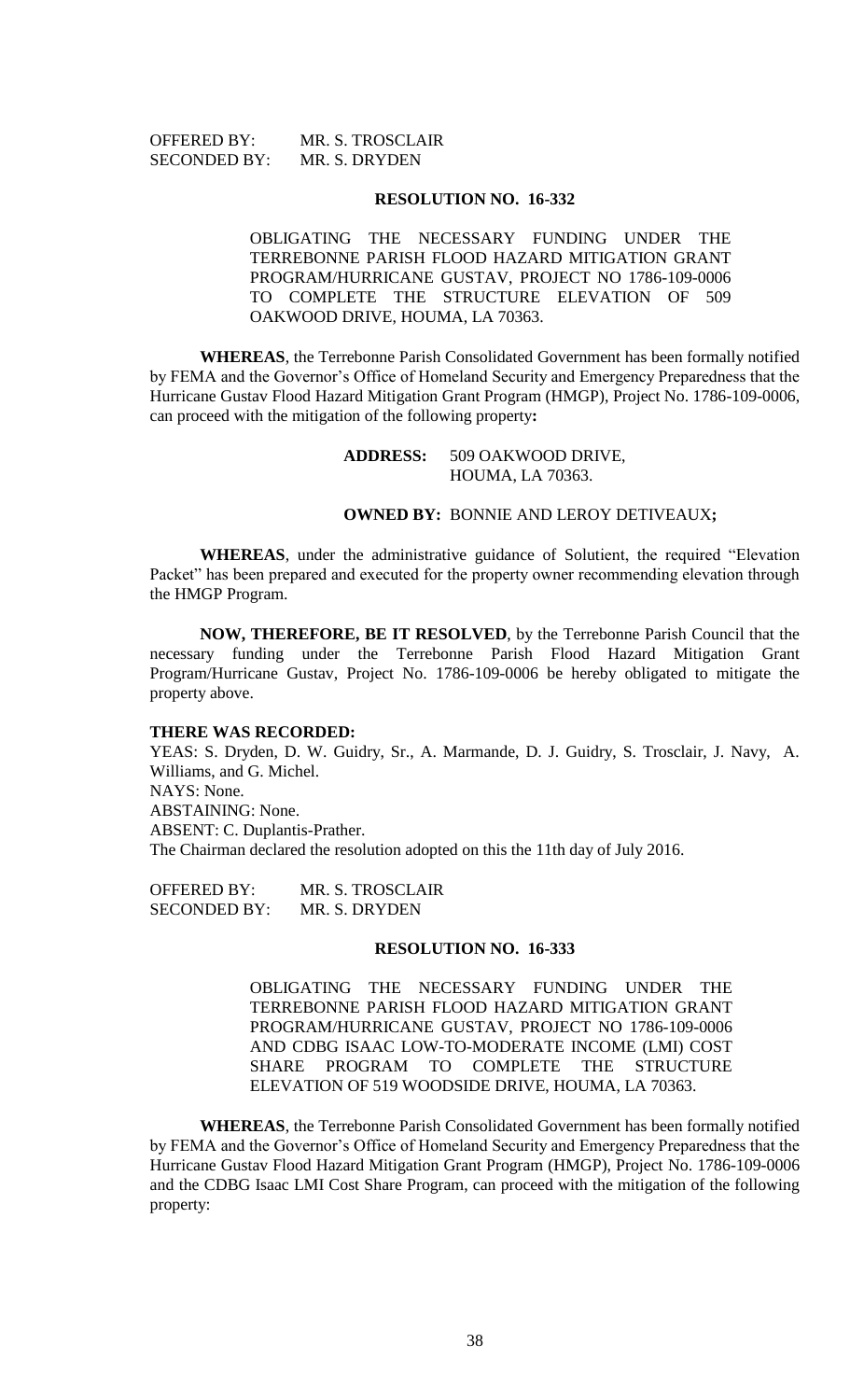## **ADDRESS:** 519 WOODSIDE DRIVE, HOUMA, LA 70363.

# **OWNED BY:** JAMES AND MARY FLURRY**;**

**WHEREAS**, under the administrative guidance of Solutient, the required "Elevation Packet" has been prepared and executed for the property owner recommending elevation through the grant programs.

**NOW, THEREFORE, BE IT RESOLVED**, by the Terrebonne Parish Council that the necessary funding under the Terrebonne Parish Flood Hazard Mitigation Grant Program/Hurricane Gustav, Project No. 1786-109-0006 and the CDBG Isaac LMI Cost Share Program be hereby obligated to mitigate the property above.

#### **THERE WAS RECORDED:**

YEAS: S. Dryden, D. W. Guidry, Sr., A. Marmande, D. J. Guidry, S. Trosclair, J. Navy, A. Williams, and G. Michel. NAYS: None. ABSTAINING: None. ABSENT: C. Duplantis-Prather. The Chairman declared the resolution adopted on this the 11th day of July 2016.

OFFERED BY: MR. S. TROSCLAIR SECONDED BY: MR. S. DRYDEN

### **RESOLUTION NO. 16-334**

OBLIGATING THE NECESSARY FUNDING UNDER THE TERREBONNE PARISH FLOOD HAZARD MITIGATION GRANT PROGRAM/HURRICANE GUSTAV, PROJECT NO 1786-109-0006 AND CDBG ISAAC LOW-TO-MODERATE INCOME (LMI) COST SHARE PROGRAM TO COMPLETE THE STRUCTURE ELEVATION OF 192 PIERRE STREET, CHAUVIN, LA 70344.

**WHEREAS**, The Terrebonne Parish Consolidated Government has been formally notified by FEMA and the Governor's Office of Homeland Security and Emergency Preparedness that the Hurricane Gustav Flood Hazard Mitigation Grant Program (HMGP), Project No. 1786-109-0006 and the CDBG Isaac LMI Cost Share Program through the Office of Community Development, can proceed with the mitigation of the following property:

> **ADDRESS:** 192 PIERRE STREET CHAUVIN, LA 70344

# **OWNED BY:** BERTON AND JOANN LYONS**;**

**WHEREAS**, under the administrative guidance of Solutient, the required "Elevation Packet" has been prepared and executed for the property owner recommending elevation through the HMGP and CDBG Programs.

**NOW, THEREFORE, BE IT RESOLVED**, by the Terrebonne Parish Council that the necessary funding under the Terrebonne Parish Flood Hazard Mitigation Grant Program/Hurricane Gustav, Project No. 1786-109-0006 and the CDBG Isaac LMI Cost Share Program be hereby obligated to mitigate the property above.

## **THERE WAS RECORDED:**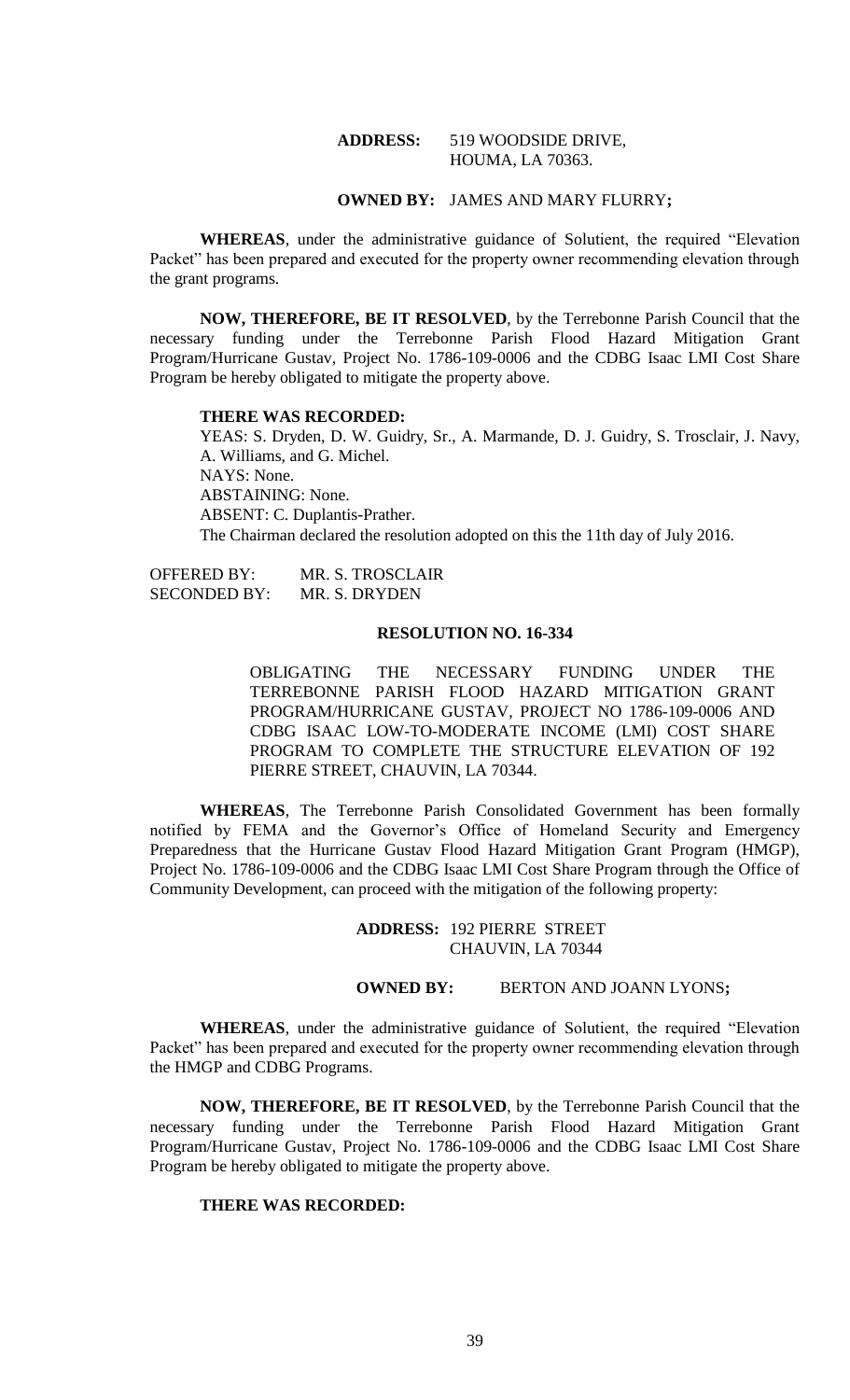YEAS: S. Dryden, D. W. Guidry, Sr., A. Marmande, D. J. Guidry, S. Trosclair, J. Navy, A. Williams, and G. Michel. NAYS: None. ABSTAINING: None. ABSENT: C. Duplantis-Prather. The Chairman declared the resolution adopted on this the 11th day of July 2016.

OFFERED BY: MR. S. TROSCLAIR SECONDED BY: MR. S. DRYDEN

### **RESOLUTION NO. 16-335**

OBLIGATING THE NECESSARY FUNDING UNDER THE TERREBONNE PARISH FLOOD HAZARD MITIGATION GRANT PROGRAM/HURRICANE GUSTAV, PROJECT NO 1786-109-0006 TO COMPLETE THE STRUCTURE ELEVATION OF 200 SOUTH CENTRAL BOULEVARD, CHAUVIN, LA 70344.

**WHEREAS**, the Terrebonne Parish Consolidated Government has been formally notified by FEMA that the Hurricane Gustav Flood Hazard Mitigation Grant Program (HMGP), Project No. 1786-109-0006, can proceed with the mitigation of the following property:

# **ADDRESS**: 200 SOUTH CENTRAL BOULEVARD CHAUVIN, LA 70344

#### **OWNED BY:** JIMMY AND JOSEANA LIRETTE;

**WHEREAS**, under the administrative guidance of Solutient, the required "Elevation Packet" has been prepared and executed for the property owners recommending elevation through the HMGP Program.

**NOW, THEREFORE, BE IT RESOLVED**, by the Terrebonne Parish Council that the necessary funding under the Terrebonne Parish Flood Hazard Mitigation Grant Program/Hurricane Gustav, Project No. 1786-109-0006 be hereby obligated to mitigate the property above.

### **THERE WAS RECORDED:**

YEAS: S. Dryden, D. W. Guidry, Sr., A. Marmande, D. J. Guidry, S. Trosclair, J. Navy, A. Williams, and G. Michel. NAYS: None. ABSTAINING: None. ABSENT: C. Duplantis-Prather. The Chairman declared the resolution adopted on this the 11th day of July 2016.

OFFERED BY: MR. S. TROSCLAIR SECONDED BY: MR. S. DRYDEN

# **RESOLUTION NO. 16-336**

OBLIGATING THE NECESSARY FUNDING UNDER THE TERREBONNE PARISH FLOOD HAZARD MITIGATION GRANT PROGRAM PROJECT NO. FMA-PJ-LA-2014-001 TO COMPLETE THE STRUCTURE ELEVATION OF 208 RHONDA STREET, CHAUVIN, LA 70344.

**WHEREAS**, the Terrebonne Parish Consolidated Government has been formally notified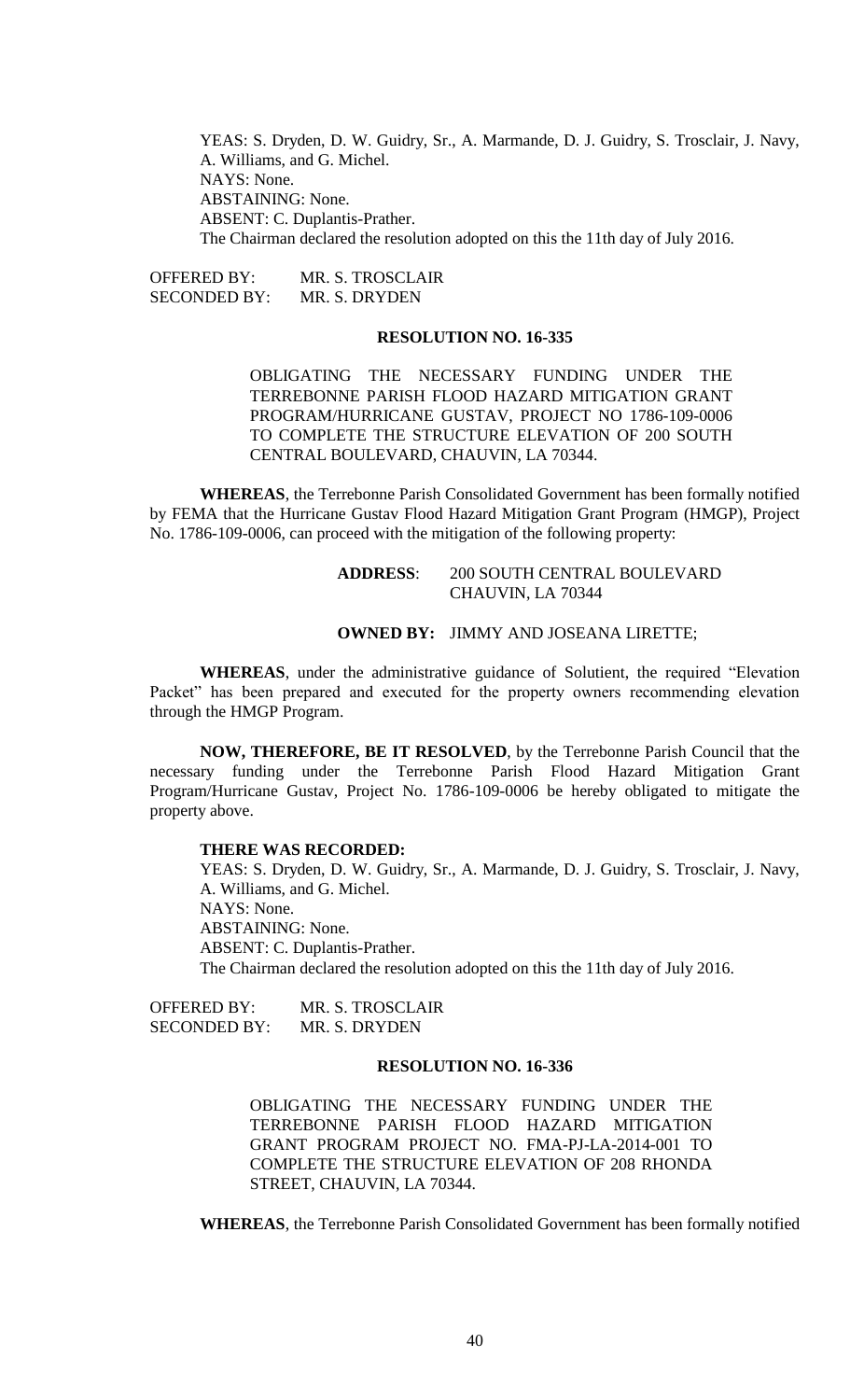by FEMA that the Flood Hazard Mitigation Grant Program, Project No. FMA-PJ-LA-2014-001, can proceed with the mitigation of the following property:

## **ADDRESS**: 208 RHONDA STREET CHAUVIN, LA 70344

# **OWNED BY**: MONA TRAHAN;

**WHEREAS**, under the administrative guidance of Solutient, the required "Elevation Packet" has been prepared and executed for the property owner recommending elevation through the FMA Program.

**NOW, THEREFORE, BE IT RESOLVED**, by the Terrebonne Parish Council that the necessary funding under the Terrebonne Parish Fema Funded Flood Mitigation Assistance Program, Project No. FMA-PJ-LA-2014-001 be hereby obligated to mitigate 208 Rhonda Street.

### **THERE WAS RECORDED:**

YEAS: S. Dryden, D. W. Guidry, Sr., A. Marmande, D. J. Guidry, S. Trosclair, J. Navy, A. Williams, and G. Michel. NAYS: None. ABSTAINING: None. ABSENT: C. Duplantis-Prather. The Chairman declared the resolution adopted on this the 11th day of July 2016.

| <b>OFFERED BY:</b>  | MR. J. NAVY             |
|---------------------|-------------------------|
| <b>SECONDED BY:</b> | <b>MR. S. TROSCLAIR</b> |

### **RESOLUTION NO. 16-337**

GIVING NOTICE OF INTENT TO ADOPT AN ORDINANCE TO AMEND CHAPTER 14, "NUISANCE ABATEMENT" OF THE TERREBONNE PARISH CODE OF ORDINANCES AND TO DISCUSS OTHER MATTERS RELATIVE THERETO.

**WHEREAS,** at the request of the Parish Council and the direction of Administration the Legal Department and Planning and Zoning Department, Nuisance Abatement Division prepared a draft of revisions to the Nuisance Abatement Ordinances to improve their efficiency and enforcement.

**THEREFORE, BE IT RESOLVED** by the Terrebonne Parish Council, on behalf of the Terrebonne Parish Consolidated Government, that Notice of Intent is given for adopting an Ordinance to amend Chapter 14, "Nuisance Abatement" of the Terrebonne Parish Code of Ordinances.

**BE IT FURTHER RESOLVED** that a public hearing on said ordinance be called for Wednesday, July 27, 2016 at 6:30p.m.

#### **THERE WAS RECORDED:**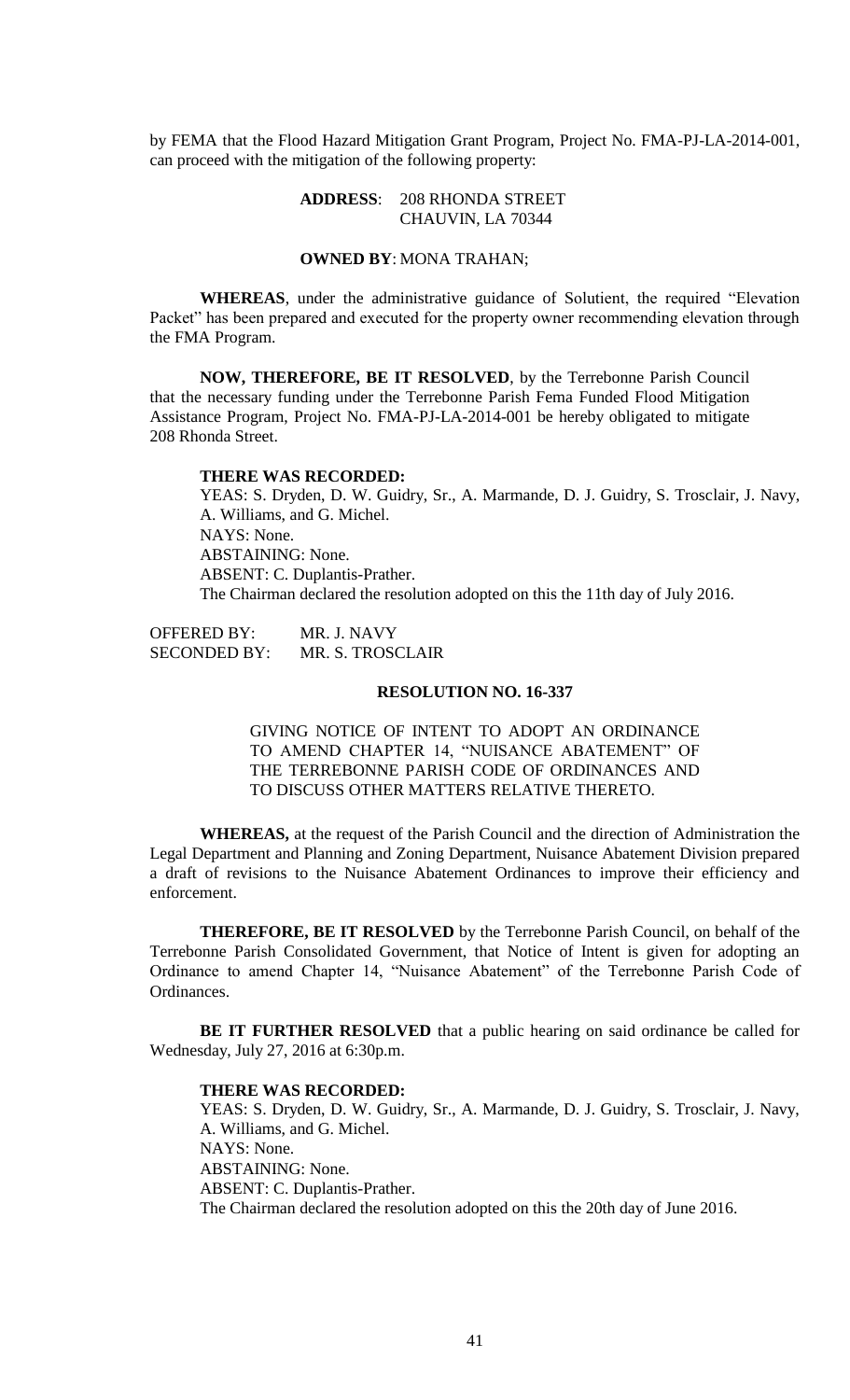Committee member G. Michel expressed his concern over the "vagueness" of the proposed changes to the Nuisance Abatement regulations in the Parish Code and his concern over the enforcement of this particular legislation.

Committee member J. Navy explained that the Planning and Zoning Department, along with the Legal Department, have spent countless hours working on this legislation to make it enforceable.

OFFERED BY: MR. S. TROSCLAIR SECONDED BY: MS. A. WILLIAMS

## **RESOLUTION NO. 16-338**

CALLING A CONDEMNATION HEARING ON RESIDENTIAL STRUCTURE SITUATED AT 612 HIGH STREET, LOT 2-A REDIVISION OF LOT 2, BLOCK 30; LOCATED IN SECTION 7, T17S-R17E, FOR TUESDAY, JULY 26, 2016, AT 5:30 P.M. AND ADDRESSING OTHER MATTERS RELATIVE THERETO.

**WHEREAS**, on February 2, 2016, the Department of Planning and Zoning was notified of extensive violations to the Terrebonne Parish Nuisance Abatement Ordinance occurring at 612 High Street; and

**WHEREAS,** from an inspection of the property conducted by the Department of Planning and Zoning on February 5, 2016, it was found that the structure located at **612 High Street** was, in fact, in such condition that it has been formally declared a dilapidated and dangerous structure, as defined under Section 14-26 of the Terrebonne Parish Code of Ordinances and, therefore, constitutes a nuisance; and

**WHEREAS,** after attempts to contact the owner of record via certified mail, the Department of Planning and Zoning published the required warning giving the owner notice of the violations; and

**WHEREAS,** subsequent to the required publication of the nuisance warning and numerous inspections of the property, the last of which occurring on May 18, 2016, no work to remedy the violations has occurred.

**NOW, THEREFORE, BE IT RESOLVED** by the Terrebonne Parish Council that a condemnation hearing on the residential structure located at 612 High Street be called for Tuesday, July 26, 2016, at 5:30 p. m.; and

**BE IT FURTHER RESOLVED** that the appropriate notice be sent to the property owner(s) requiring him/her to show just cause at the hearing as to why the structure should not be condemned; and

**BE IT FURTHER RESOLVED** that the Parish President is hereby authorized to appoint an attorney ad hoc to ensure that the property owner(s) are given proper notice and representation, if needed.

### **THERE WAS RECORDED:**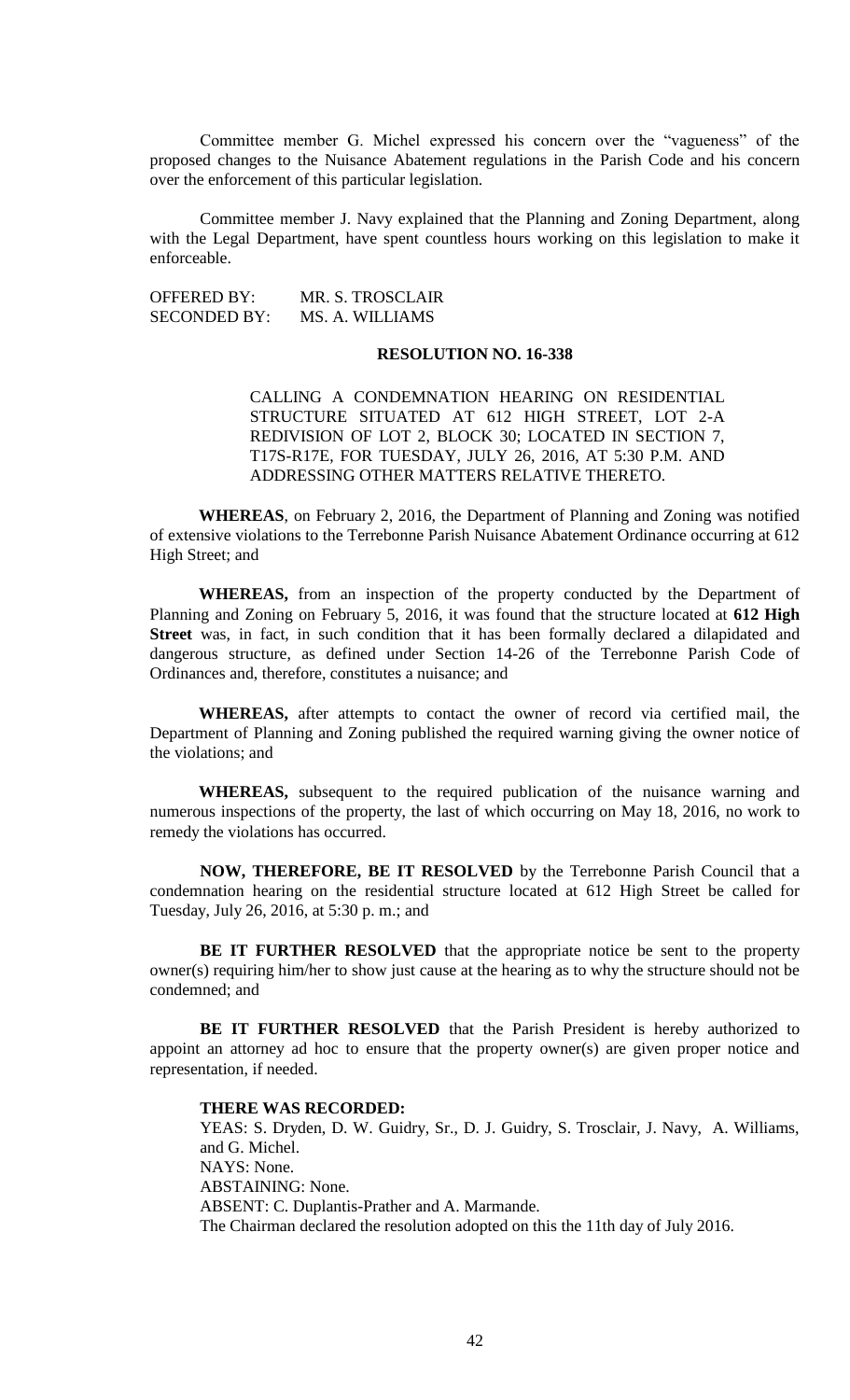| <b>OFFERED BY:</b>  | MR. S. TROSCLAIR |
|---------------------|------------------|
| <b>SECONDED BY:</b> | MS. A. WILLIAMS  |

# CALLING A CONDEMNATION HEARING ON RESIDENTIAL STRUCTURE SITUATED AT 521 CRESCENT BOULEVARD, LOT 6, BLOCK 13 – CRESCENT PARK ADDITION, FOR TUESDAY, JULY 26, 2016, AT 5:30 P.M. AND ADDRESSING OTHER MATTERS RELATIVE THERETO.

**WHEREAS**, on October 5, 2015, the Department of Planning and Zoning was notified of extensive violations to the Terrebonne Parish Nuisance Abatement Ordinance occurring at 521 Crescent Boulevard; and

**WHEREAS,** from an inspection of the property conducted by the Department of Planning and Zoning on October 8, 2015, it was found that the structure located at 521 Crescent Boulevard was, in fact, in such condition that it has been formally declared a dilapidated and dangerous structure, as defined under Section 14-26 of the Terrebonne Parish Code of Ordinances and, therefore, constitutes a nuisance; and

**WHEREAS,** after attempts to contact the owner of record via certified mail, the Department of Planning and Zoning published the required warning giving the owner notice of the violations; and

**WHEREAS,** subsequent to the required publication of the nuisance warning and numerous inspections of the property, the last of which occurring on May 16, 2016, no work to remedy the violations has occurred.

**NOW, THEREFORE, BE IT RESOLVED** by the Terrebonne Parish Council that a condemnation hearing on the residential structure located at 521 Crescent Boulevard be called for Tuesday, July 26, 2016, at 5:30 p. m.; and

**BE IT FURTHER RESOLVED** that the appropriate notice be sent to the property owner(s) requiring him/her to show just cause at the hearing as to why the structure should not be condemned; and

BE IT FURTHER RESOLVED that the Parish President is hereby authorized to appoint an attorney ad hoc to ensure that the property owner(s) are given proper notice and representation, if needed.

#### **THERE WAS RECORDED:**

YEAS: S. Dryden, D. W. Guidry, Sr., D. J. Guidry, S. Trosclair, J. Navy, A. Williams, and G. Michel. NAYS: None. ABSTAINING: None. ABSENT: C. Duplantis-Prather and A. Marmande. The Chairman declared the resolution adopted on this the 11th day of July 2016.

OFFERED BY: MR. S. TROSCLAIR SECONDED BY: MS. A. WILLIAMS

# **RESOLUTION NO. 16-340**

CALLING A CONDEMNATION HEARING ON RESIDENTIAL STRUCTURE SITUATED AT 170 MARJORIE STREET, LOT 18, BLOCK 2 – A. J. AUTHEMENT SUBD. #2, FOR TUESDAY, JULY 26, 2016, AT 5:30 P.M. AND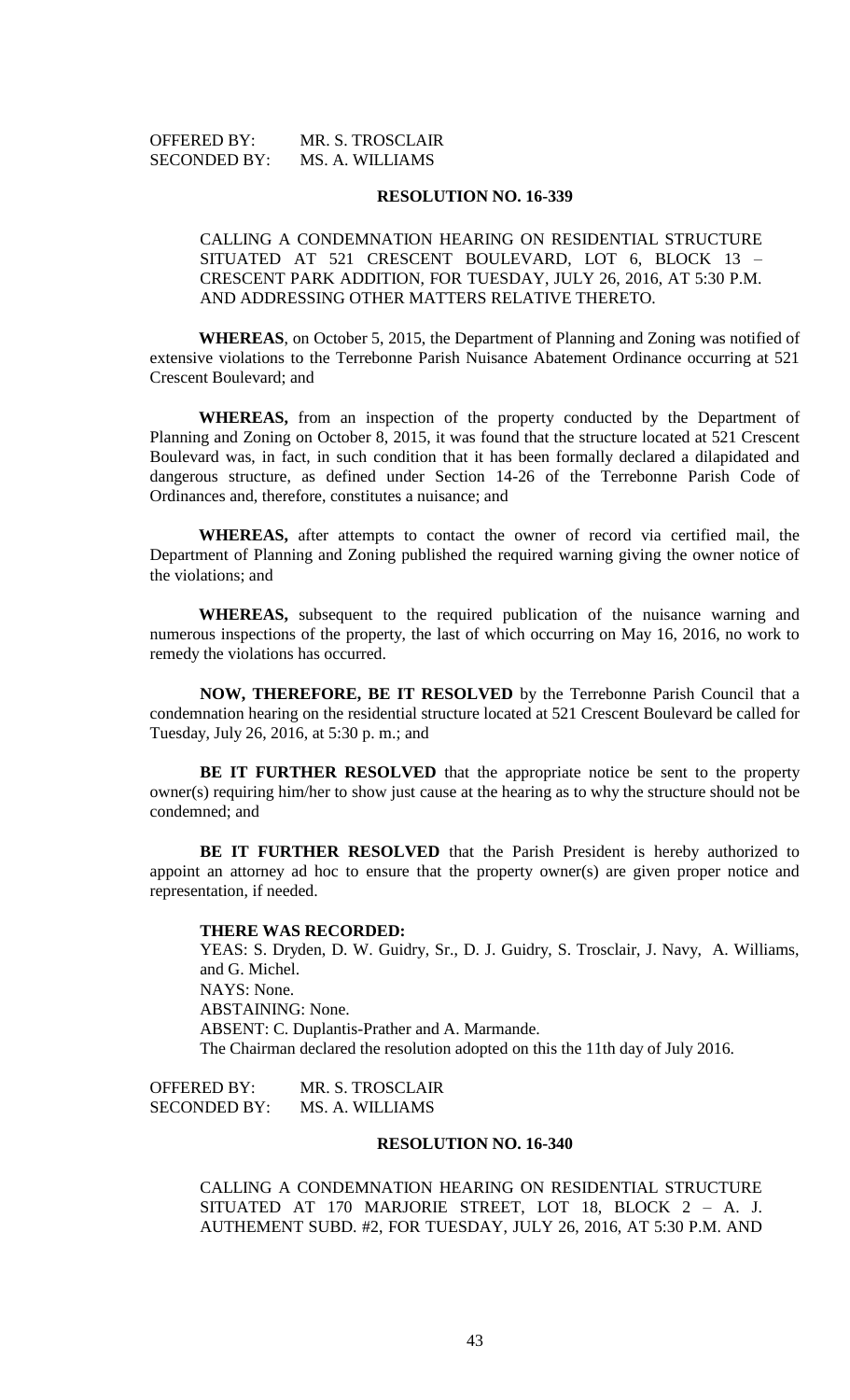## ADDRESSING OTHER MATTERS RELATIVE THERETO.

**WHEREAS**, on October 22, 2015, the Department of Planning and Zoning was notified of extensive violations to the Terrebonne Parish Nuisance Abatement Ordinance occurring at 170 Marjorie Street; and

**WHEREAS,** from an inspection of the property conducted by the Department of Planning and Zoning on October 28, 2015, it was found that the structure located at 170 Marjorie Street was, in fact, in such condition that it has been formally declared a dilapidated and dangerous structure, as defined under Section 14-26 of the Terrebonne Parish Code of Ordinances and, therefore, constitutes a nuisance; and

**WHEREAS,** after attempts to contact the owner of record via certified mail, the Department of Planning and Zoning published the required warning giving the owner notice of the violations; and

**WHEREAS,** subsequent to the required publication of the nuisance warning and numerous inspections of the property, the last of which occurring on May 16, 2016, no work to remedy the violations has occurred.

**NOW, THEREFORE, BE IT RESOLVED** by the Terrebonne Parish Council that a condemnation hearing on the residential structure located at 170 Marjorie Street be called for Tuesday, July 26, 2016, at 5:30 p. m.; and

**BE IT FURTHER RESOLVED** that the appropriate notice be sent to the property owner(s) requiring him/her to show just cause at the hearing as to why the structure should not be condemned; and

**BE IT FURTHER RESOLVED** that the Parish President is hereby authorized to appoint an attorney ad hoc to ensure that the property owner(s) are given proper notice and representation, if needed.

#### **THERE WAS RECORDED:**

YEAS: S. Dryden, D. W. Guidry, Sr., D. J. Guidry, S. Trosclair, J. Navy, A. Williams, and G. Michel. NAYS: None. ABSTAINING: None. ABSENT: C. Duplantis-Prather and A. Marmande. The Chairman declared the resolution adopted on this the 11th day of July 2016.

OFFERED BY: MR. S. TROSCLAIR SECONDED BY: MS. A. WILLIAMS

### **RESOLUTION NO. 16-341**

CALLING A CONDEMNATION HEARING ON RESIDENTIAL STRUCTURE SITUATED AT 306 CLINTON STREET, LOT 11, BLOCK 5, ADDENDUM 3 – MEDWARD SUBD., FOR TUESDAY, JULY 26, 2016, AT 5:30 P.M. AND ADDRESSING OTHER MATTERS RELATIVE THERETO.

**WHEREAS**, on November 3, 2015, the Department of Planning and Zoning was notified of extensive violations to the Terrebonne Parish Nuisance Abatement Ordinance occurring at 306 Clinton Street; and

**WHEREAS,** from an inspection of the property conducted by the Department of Planning and Zoning on November 9, 2015, it was found that the structure located at 306 Clinton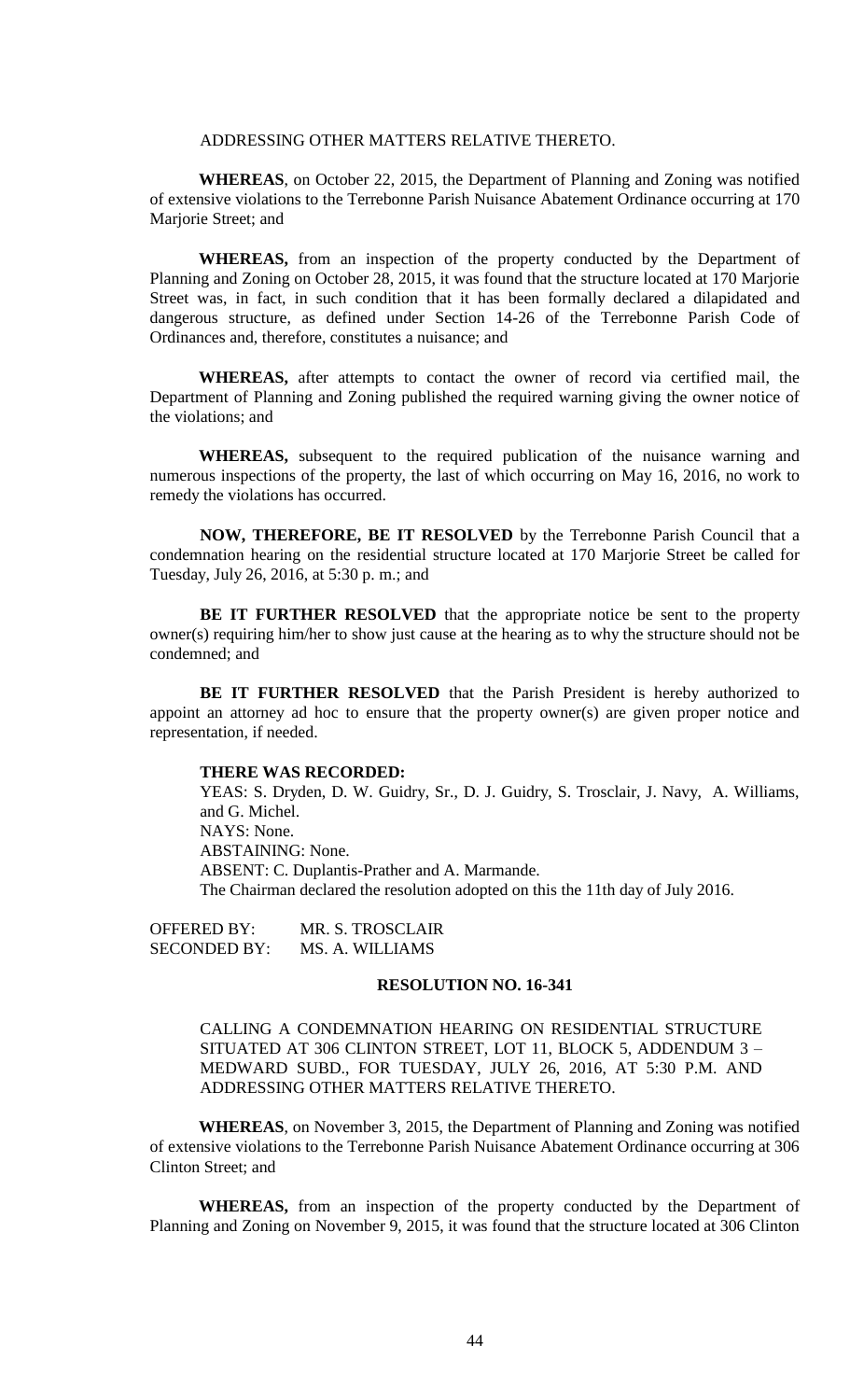Street was, in fact, in such condition that it has been formally declared a dilapidated and dangerous structure, as defined under Section 14-26 of the Terrebonne Parish Code of Ordinances and, therefore, constitutes a nuisance; and

**WHEREAS,** after attempts to contact the owner of record via certified mail, the Department of Planning and Zoning published the required warning giving the owner notice of the violations; and

**WHEREAS,** subsequent to the required publication of the nuisance warning and numerous inspections of the property, the last of which occurring on May 16, 2016, no work to remedy the violations has occurred.

**NOW, THEREFORE, BE IT RESOLVED** by the Terrebonne Parish Council that a condemnation hearing on the residential structure located at 306 Clinton Street be called for Tuesday, July 26, 2016, at 5:30 p. m.; and

**BE IT FURTHER RESOLVED** that the appropriate notice be sent to the property owner(s) requiring him/her to show just cause at the hearing as to why the structure should not be condemned; and

**BE IT FURTHER RESOLVED** that the Parish President is hereby authorized to appoint an attorney ad hoc to ensure that the property owner(s) are given proper notice and representation, if needed.

# **THERE WAS RECORDED:**

YEAS: S. Dryden, D. W. Guidry, Sr., D. J. Guidry, S. Trosclair, J. Navy, A. Williams, and G. Michel. NAYS: None. ABSTAINING: None. ABSENT: C. Duplantis-Prather and A. Marmande. The Chairman declared the resolution adopted on this the 11th day of July 2016.

OFFERED BY: MR. S. TROCLAIR SECONDED BY: MS. WILLIAMS

# **RESOLUTION NO. 16-342**

CALLING A CONDEMNATION HEARING ON RESIDENTIAL STRUCTURE SITUATED AT 340 HIGHWAY 311, LOT 5, BLOCK 3 – GROS SUBD.;PARCEL NO 13-9, FOR TUESDAY, JULY 26, 2016, AT 5:30 P.M. AND ADDRESSING OTHER MATTERS RELATIVE THERETO.

**WHEREAS**, on February 22, 2016, the Department of Planning and Zoning was notified of extensive violations to the Terrebonne Parish Nuisance Abatement Ordinance occurring at 340 Highway 311; and

**WHEREAS,** from an inspection of the property conducted by the Department of Planning and Zoning on March 1, 2016, it was found that the structure located at 340 Highway 311 was, in fact, in such condition that it has been formally declared a dilapidated and dangerous structure, as defined under Section 14-26 of the Terrebonne Parish Code of Ordinances and, therefore, constitutes a nuisance; and

**WHEREAS,** after attempts to contact the owner of record via certified mail, the Department of Planning and Zoning published the required warning giving the owner notice of the violations; and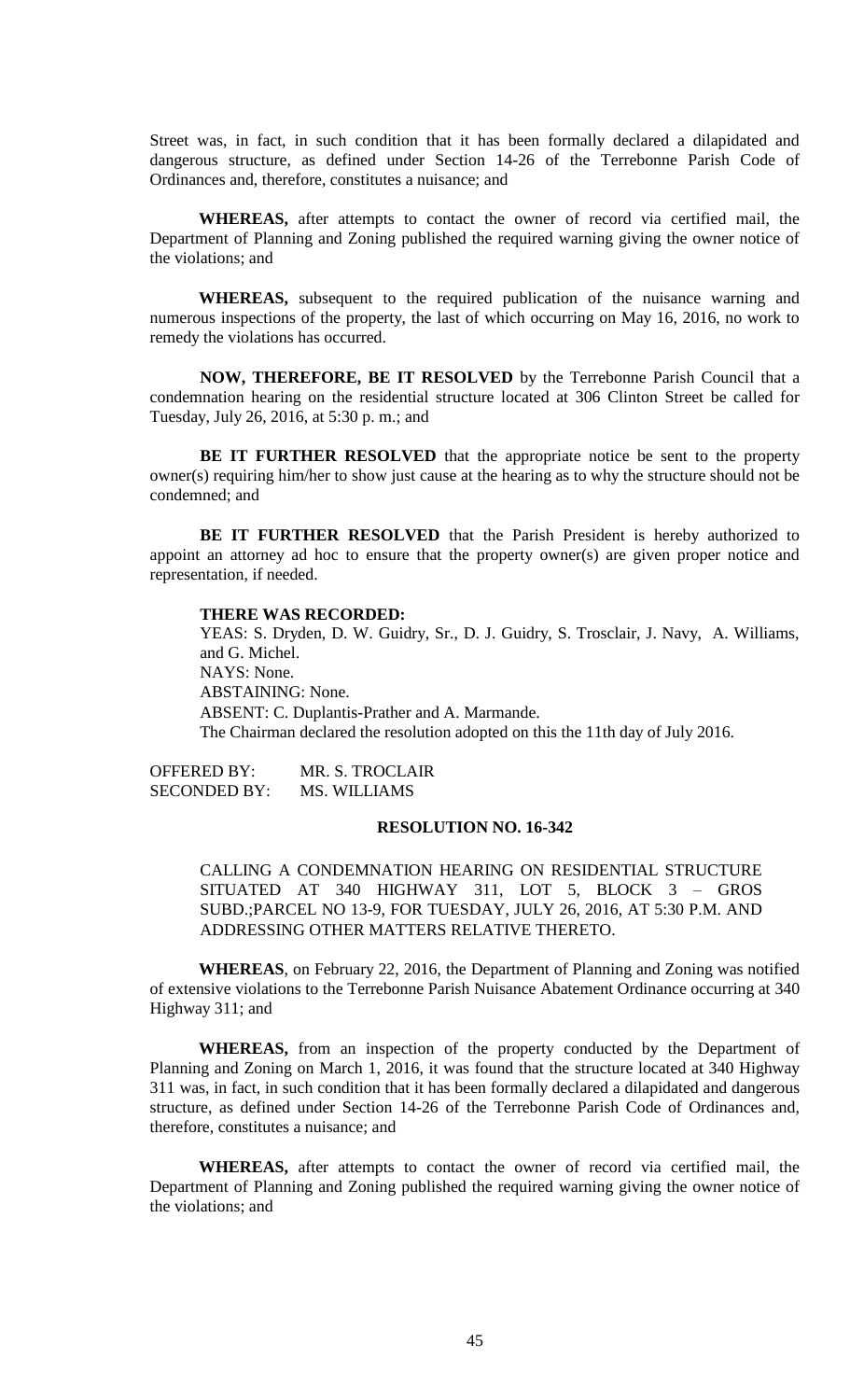**WHEREAS,** subsequent to the required publication of the nuisance warning and numerous inspections of the property, the last of which occurring on May 9, 2016, no work to remedy the violations has occurred.

**NOW, THEREFORE, BE IT RESOLVED** by the Terrebonne Parish Council that a condemnation hearing on the residential structure located at 340 Highway 311 be called for Tuesday, July 26, 2016, at 5:30 p. m.; and

**BE IT FURTHER RESOLVED** that the appropriate notice be sent to the property owner(s) requiring him/her to show just cause at the hearing as to why the structure should not be condemned; and

**BE IT FURTHER RESOLVED** that the Parish President is hereby authorized to appoint an attorney ad hoc to ensure that the property owner(s) are given proper notice and representation, if needed.

#### **THERE WAS RECORDED:**

YEAS: S. Dryden, , D. W. Guidry, Sr., D. J. Guidry, S. Trosclair, J. Navy, A. Williams, and G. Michel. NAYS: None. ABSTAINING: None. ABSENT: C. Duplantis-Prather and A. Marmande. The Chairman declared the resolution adopted on this the 11th day of July 2016.

OFFERED BY: MR. S. TROSCLAIR SECONDED BY: MS. A. WILLIAMS

## **RESOLUTION NO. 16-343**

CALLING A CONDEMNATION HEARING ON RESIDENTIAL STRUCTURE SITUATED AT 230 STOVALL STREET, LOT 11, BLOCK 3 – PRINCE COLLINS SUBD., FOR TUESDAY, JULY 26, 2016, AT 5:30 P.M. AND ADDRESSING OTHER MATTERS RELATIVE THERETO.

**WHEREAS**, on March 14, 2016, the Department of Planning and Zoning was notified of extensive violations to the Terrebonne Parish Nuisance Abatement Ordinance occurring at 230 Stovall Street; and

**WHEREAS,** from an inspection of the property conducted by the Department of Planning and Zoning on March 15, 2016, it was found that the structure located at 230 Stovall Street was, in fact, in such condition that it has been formally declared a dilapidated and dangerous structure, as defined under Section 14-26 of the Terrebonne Parish Code of Ordinances and, therefore, constitutes a nuisance; and

**WHEREAS,** after attempts to contact the owner of record via certified mail, the Department of Planning and Zoning published the required warning giving the owner notice of the violations; and

**WHEREAS,** subsequent to the required publication of the nuisance warning and numerous inspections of the property, the last of which occurring on May 27, 2016, no work to remedy the violations has occurred.

**NOW, THEREFORE, BE IT RESOLVED** by the Terrebonne Parish Council that a condemnation hearing on the residential structure located at 230 Stovall Street be called for Tuesday, July 26, 2016, at 5:30 p. m.; and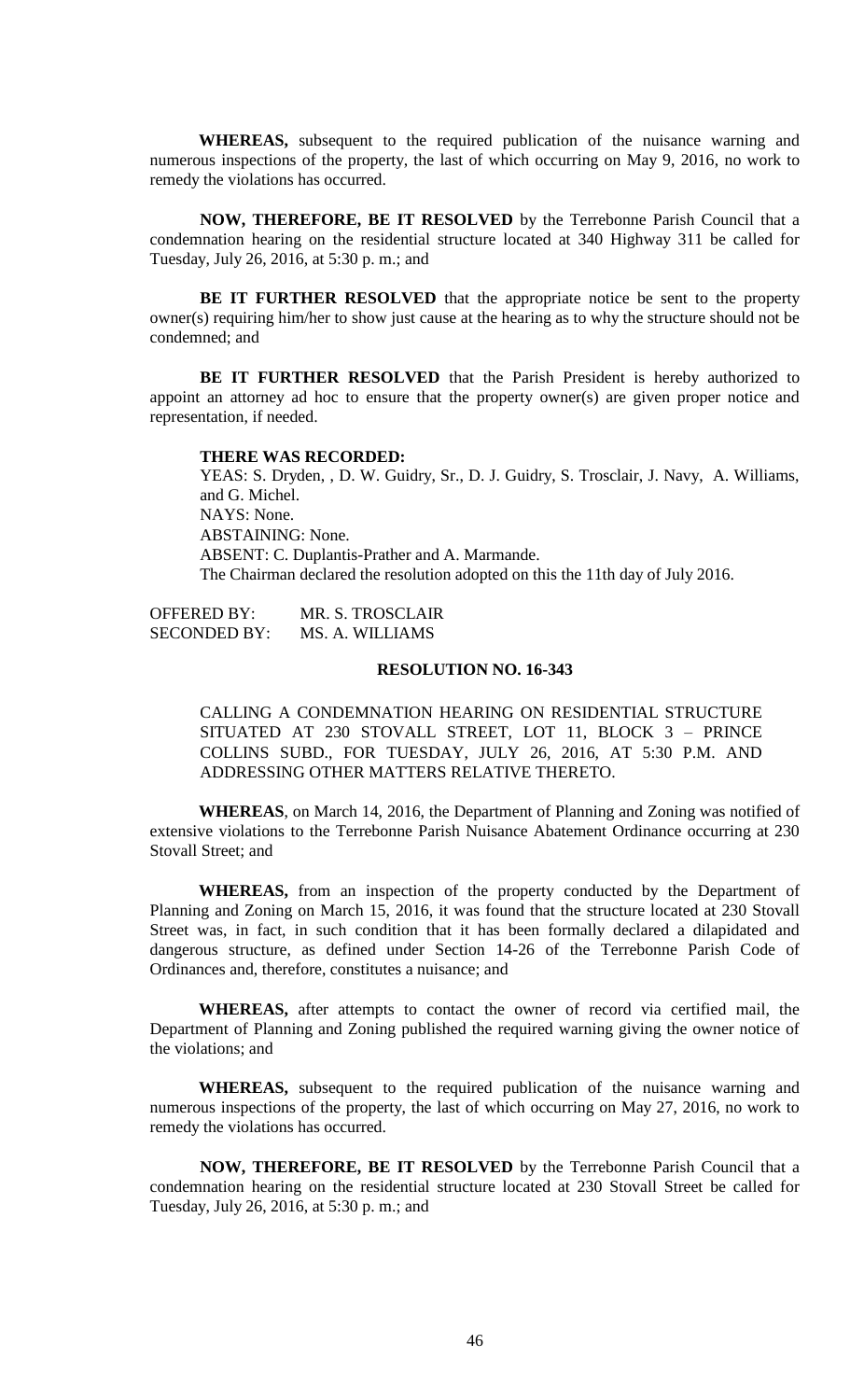**BE IT FURTHER RESOLVED** that the appropriate notice be sent to the property owner(s) requiring him/her to show just cause at the hearing as to why the structure should not be condemned; and

**BE IT FURTHER RESOLVED** that the Parish President is hereby authorized to appoint an attorney ad hoc to ensure that the property owner(s) are given proper notice and representation, if needed.

#### **THERE WAS RECORDED:**

YEAS: S. Dryden, D. W. Guidry, Sr., D. J. Guidry, S. Trosclair, J. Navy, A. Williams, and G. Michel. NAYS: None. ABSTAINING: None. ABSENT: C. Duplantis-Prather and A. Marmande. The Chairman declared the resolution adopted on this the 11th day of July 2016.

OFFERED BY: MR. S. TROSCLAIR SECONDED BY: MS. A. WILLIAMS

### **RESOLUTION NO. 16-344**

CALLING A CONDEMNATION HEARING ON RESIDENTIAL STRUCTURE SITUATED AT 2602 MADGE STREET, SM  $\frac{1}{2}$  OF LOTS 23 & 24, SOUARE 5 -BARROWTOWN, FOR TUESDAY, JULY 26, 2016, AT 5:30 P.M. AND ADDRESSING OTHER MATTERS RELATIVE THERETO.

**WHEREAS**, on February 24, 2016, the Department of Planning and Zoning was notified of extensive violations to the Terrebonne Parish Nuisance Abatement Ordinance occurring at 2602 Madge Street; and

**WHEREAS,** from an inspection of the property conducted by the Department of Planning and Zoning on March 9, 2016, it was found that the structure located at **2602 Madge Street** was, in fact, in such condition that it has been formally declared a dilapidated and dangerous structure, as defined under Section 14-26 of the Terrebonne Parish Code of Ordinances and, therefore, constitutes a nuisance; and

**WHEREAS,** after attempts to contact the owner of record via certified mail, the Department of Planning and Zoning published the required warning giving the owner notice of the violations; and

**WHEREAS,** subsequent to the required publication of the nuisance warning and numerous inspections of the property, the last of which occurring on May 16, 2016, no work to remedy the violations has occurred.

**NOW, THEREFORE, BE IT RESOLVED** by the Terrebonne Parish Council that a condemnation hearing on the residential structure located at 2602 Madge Street be called for Tuesday, July 26, 2016, at 5:30 p. m.; and

**BE IT FURTHER RESOLVED** that the appropriate notice be sent to the property owner(s) requiring him/her to show just cause at the hearing as to why the structure should not be condemned; and

**BE IT FURTHER RESOLVED** that the Parish President is hereby authorized to appoint an attorney ad hoc to ensure that the property owner(s) are given proper notice and representation, if needed.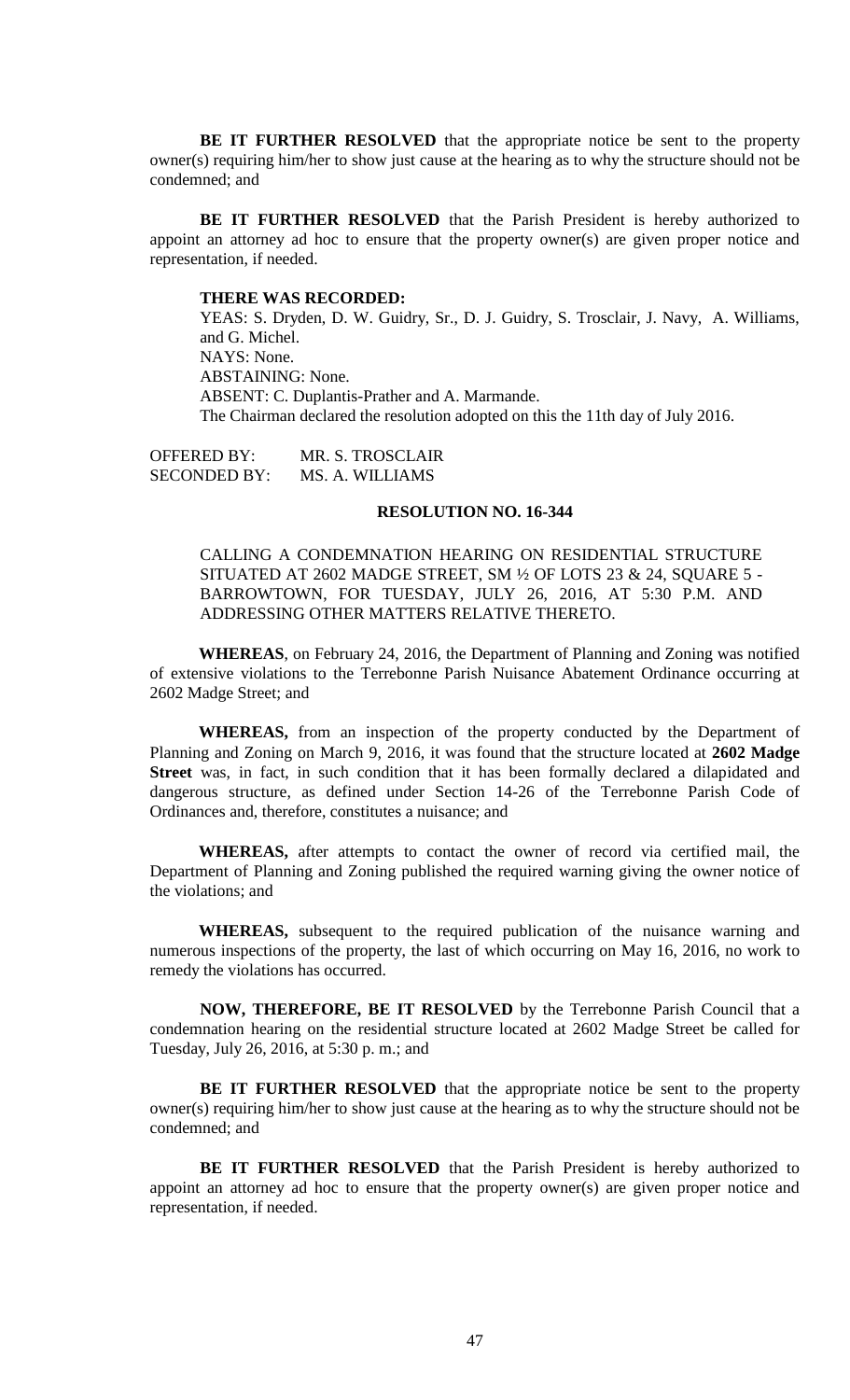### **THERE WAS RECORDED:**

YEAS: S. Dryden, D. W. Guidry, Sr., D. J. Guidry, S. Trosclair, J. Navy, A. Williams, and G. Michel. NAYS: None. ABSTAINING: None. ABSENT: C. Duplantis-Prather and A. Marmande. The Chairman declared the resolution adopted on this the 11th day of July 2016.

OFFERED BY: MR. S. TROSCLAIR SECONDED BY: MS. A. WILLIAMS

### **RESOLUTION NO. 16-345**

CALLING A CONDEMNATION HEARING ON RESIDENTIAL STRUCTURE SITUATED AT 1212 ELLENDER STREET, LOT 1, BLOCK 2 – VOISIN PLACE., FOR TUESDAY, JULY 26, 2016, AT 5:30 P.M. AND ADDRESSING OTHER MATTERS RELATIVE THERETO.

**WHEREAS**, on April 19, 2016, the Department of Planning and Zoning was notified of extensive violations to the Terrebonne Parish Nuisance Abatement Ordinance occurring at 1212 Ellender Street; and

**WHEREAS,** from an inspection of the property conducted by the Department of Planning and Zoning on April 21, 2016, it was found that the structure located at 1212 Ellender Street was, in fact, in such condition that it has been formally declared a dilapidated and dangerous structure, as defined under Section 14-26 of the Terrebonne Parish Code of Ordinances and, therefore, constitutes a nuisance; and

**WHEREAS,** after attempts to contact the owner of record via certified mail, the Department of Planning and Zoning published the required warning giving the owner notice of the violations; and

**WHEREAS,** subsequent to the required publication of the nuisance warning and numerous inspections of the property, the last of which occurring on May 31, 2016, no work to remedy the violations has occurred.

**NOW, THEREFORE, BE IT RESOLVED** by the Terrebonne Parish Council that a condemnation hearing on the residential structure located at 1212 Ellender Street be called for Tuesday, July 26, 2016, at 5:30 p. m.; and

**BE IT FURTHER RESOLVED** that the appropriate notice be sent to the property owner(s) requiring him/her to show just cause at the hearing as to why the structure should not be condemned; and

**BE IT FURTHER RESOLVED** that the Parish President is hereby authorized to appoint an attorney ad hoc to ensure that the property owner(s) are given proper notice and representation, if needed.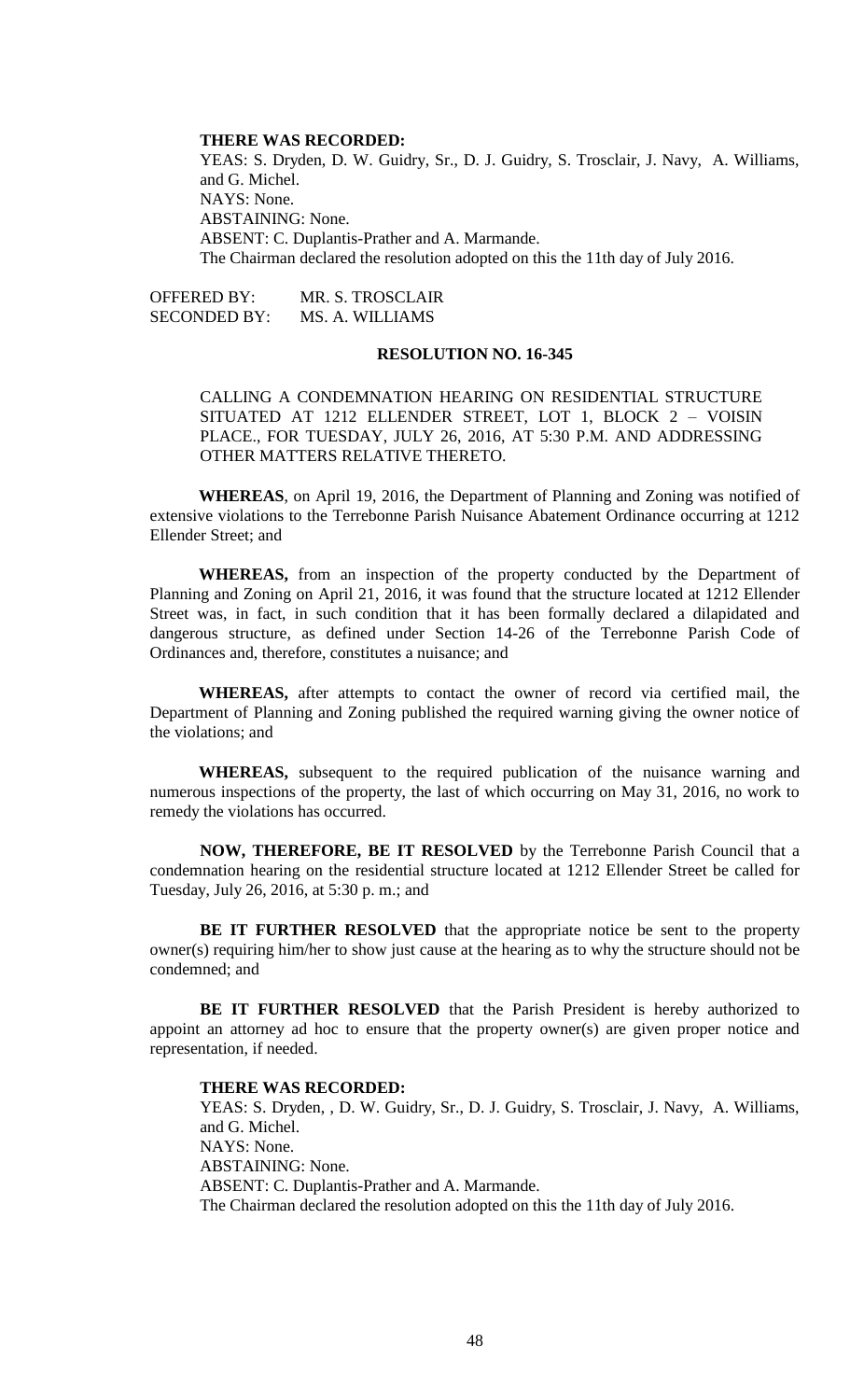| OFFERED BY:         | MR. S. TROSCLAIR |
|---------------------|------------------|
| <b>SECONDED BY:</b> | MS. A. WILLIAMS  |

CALLING A CONDEMNATION HEARING ON RESIDENTIAL MOBILE HOME STRUCTURE SITUATED AT 112 CIRCLE DRIVE, LOT 3, BLOCK 2 – TIMBER ESTATES, FOR TUESDAY, JULY 26, 2016, AT 5:30 P.M. AND ADDRESSING OTHER MATTERS RELATIVE THERETO.

**WHEREAS**, on April 4, 2016, the Department of Planning and Zoning was notified of extensive violations to the Terrebonne Parish Nuisance Abatement Ordinance occurring at 112 Circle Drive; and

**WHEREAS,** from an inspection of the property conducted by the Department of Planning and Zoning on April 8, 2016, it was found that the structure located at 112 Circle Drive was, in fact, in such condition that it has been formally declared a dilapidated and dangerous structure, as defined under Section 14-26 of the Terrebonne Parish Code of Ordinances and, therefore, constitutes a nuisance; and

**WHEREAS,** the owner of record has been issued the required warning via certified mail by the Department of Planning and Zoning, of the violations occurring on the property; and

**WHEREAS,** subsequent to the required notifications and inspections of the property, the last of which occurring on May 13, 2016, no work to remedy the violations has occurred;

**NOW, THEREFORE, BE IT RESOLVED** by the Terrebonne Parish Council that a condemnation hearing on the residential mobile home structure located at 112 Circle Drive, be called for Tuesday, July 26, 2016 at 5:30 p. m.; and

**BE IT FURTHER RESOLVED** that the appropriate notice be sent to the property owner(s) requiring him/her to show just cause at the hearing as to why the structure should not be condemned; and

**BE IT FURTHER RESOLVED** that the Parish President is hereby authorized to appoint an attorney ad hoc to ensure that the property owner(s) are given proper notice and representation, if needed.

### **THERE WAS RECORDED:**

YEAS: S. Dryden, , D. W. Guidry, Sr., D. J. Guidry, S. Trosclair, J. Navy, A. Williams, and G. Michel. NAYS: None. ABSTAINING: None. ABSENT: C. Duplantis-Prather and A. Marmande. The Chairman declared the resolution adopted on this the 11th day of July 2016.

OFFERED BY: MR. S. TROSCLAIR SECONDED BY: MS. A. WILLIAMS

## **RESOLUTION NO. 16-347**

CALLING A CONDEMNATION HEARING ON RESIDENTIAL STRUCTURE SITUATED AT 2020 SLATTER STREET, LOT 20, BLOCK 3 – RESIDENCE SUBD., FOR TUESDAY, JULY 26, 2016, AT 5:30 P.M. AND ADDRESSING OTHER MATTERS RELATIVE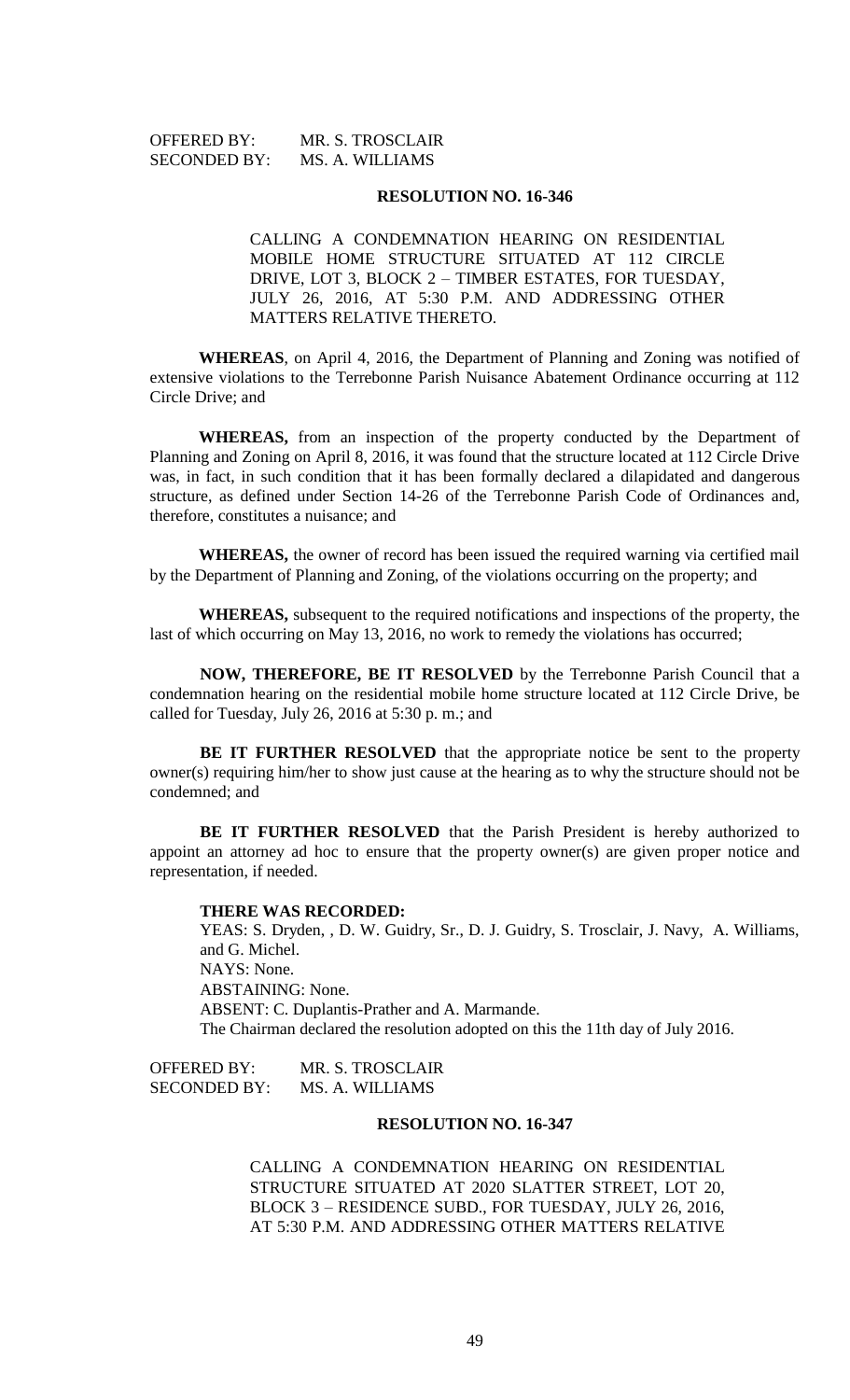#### THERETO.

**WHEREAS**, on February 25, 2016, the Department of Planning and Zoning was notified of extensive violations to the Terrebonne Parish Nuisance Abatement Ordinance occurring at 2020 Slatter Street; and

**WHEREAS,** from an inspection of the property conducted by the Department of Planning and Zoning on March 3, 2016, it was found that the structure located at 2020 Slatter Street was, in fact, in such condition that it has been formally declared a dilapidated and dangerous structure, as defined under Section 14-26 of the Terrebonne Parish Code of Ordinances and, therefore, constitutes a nuisance; and

**WHEREAS,** after attempts to contact the owner of record via certified mail, the Department of Planning and Zoning published the required warning giving the owner notice of the violations; and

**WHEREAS,** subsequent to the required publication of the nuisance warning and numerous inspections of the property, the last of which occurring on May 10, 2016, no work to remedy the violations has occurred.

**NOW, THEREFORE, BE IT RESOLVED** by the Terrebonne Parish Council that a condemnation hearing on the residential structure located at 2020 Slatter Street be called for Tuesday, July 26, 2016, at 5:30 p. m.; and

**BE IT FURTHER RESOLVED** that the appropriate notice be sent to the property owner(s) requiring him/her to show just cause at the hearing as to why the structure should not be condemned; and

**BE IT FURTHER RESOLVED** that the Parish President is hereby authorized to appoint an attorney ad hoc to ensure that the property owner(s) are given proper notice and representation, if needed.

#### **THERE WAS RECORDED:**

YEAS: S. Dryden, , D. W. Guidry, Sr., D. J. Guidry, S. Trosclair, J. Navy, A. Williams, and G. Michel. NAYS: None. ABSTAINING: None. ABSENT: C. Duplantis-Prather and A. Marmande. The Chairman declared the resolution adopted on this the 11th day of July 2016.

OFFERED BY: MR. S. TROSCLAIR SECONDED BY: MS. A. WILLIAMS

#### **RESOLUTION NO. 16-348**

CALLING A CONDEMNATION HEARING ON RESIDENTIAL STRUCTURE SITUATED AT 128 WAYNE AVENUE, LOT 15, BAYOU CANE HEIGHTS, FOR TUESDAY, JULY 26, 2016, AT 5:30 P.M. AND ADDRESSING OTHER MATTERS RELATIVE THERETO.

**WHEREAS**, on December 30, 2015, the Department of Planning and Zoning was notified of extensive violations to the Terrebonne Parish Nuisance Abatement Ordinance occurring at 128 Wayne Avenue; and

**WHEREAS,** from an inspection of the property conducted by the Department of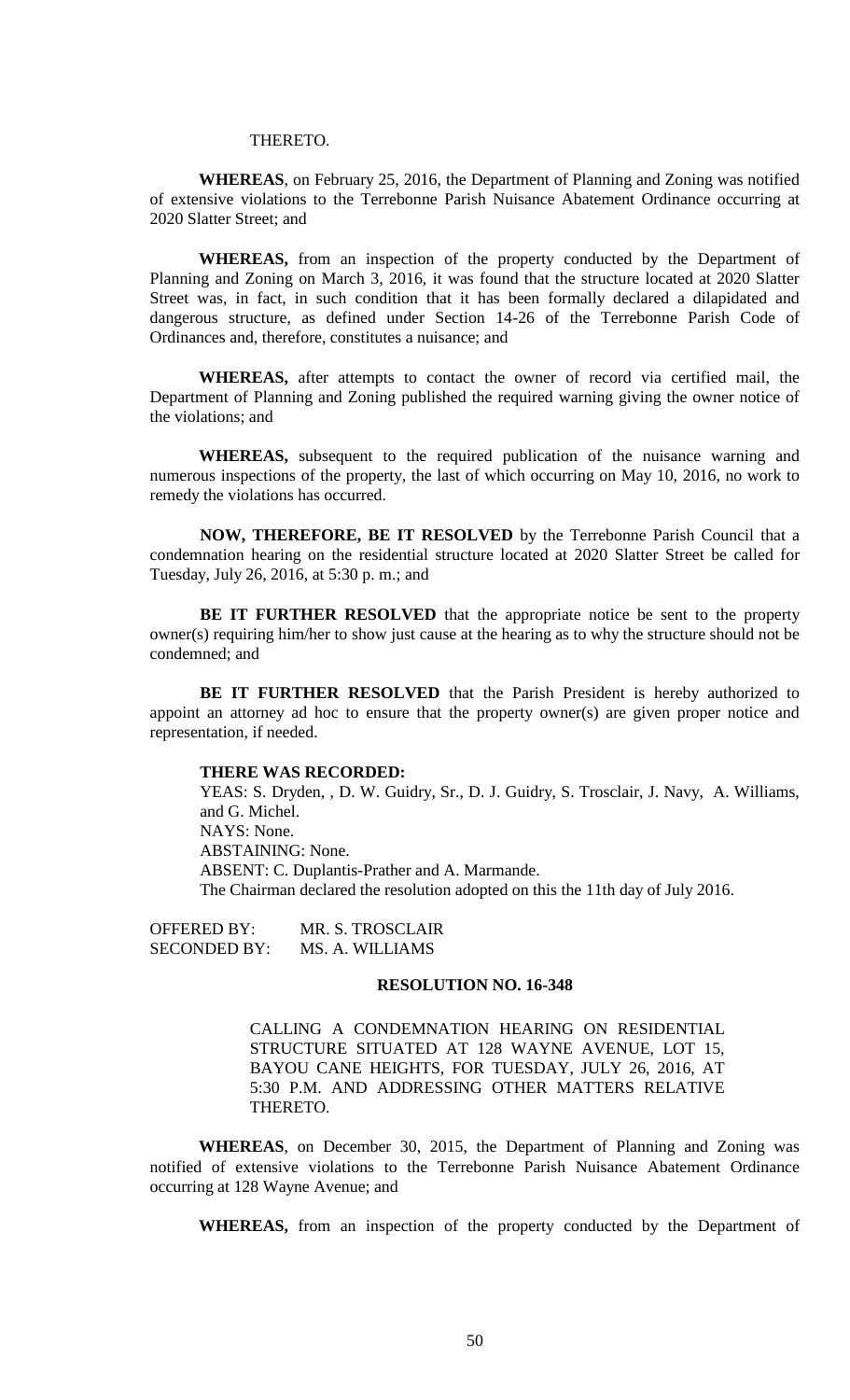Planning and Zoning on January 4, 2016, it was found that the structure located at 128 Wayne Avenue was, in fact, in such condition that it has been formally declared a dilapidated and dangerous structure, as defined under Section 14-26 of the Terrebonne Parish Code of Ordinances and, therefore, constitutes a nuisance; and

**WHEREAS,** the owner of record has been issued the required warning via certified mail by the Department of Planning and Zoning, of the violations occurring on the property; and

**WHEREAS,** subsequent to the required notifications and inspections of the property, the last of which occurring on May 16, 2016, no work to remedy the violations has occurred;

**NOW, THEREFORE, BE IT RESOLVED** by the Terrebonne Parish Council that a condemnation hearing on the residential structure located at 128 Wayne Avenue, be called for Tuesday, July 26, 2016 at 5:30 p. m.; and

**BE IT FURTHER RESOLVED** that the appropriate notice be sent to the property owner(s) requiring him/her to show just cause at the hearing as to why the structure should not be condemned; and

**BE IT FURTHER RESOLVED** that the Parish President is hereby authorized to appoint an attorney ad hoc to ensure that the property owner(s) are given proper notice and representation, if needed.

#### **THERE WAS RECORDED:**

YEAS: S. Dryden, D. W. Guidry, Sr., D. J. Guidry, S. Trosclair, J. Navy, A. Williams, and G. Michel. NAYS: None. ABSTAINING: None. ABSENT: C. Duplantis-Prather and A. Marmande. The Chairman declared the resolution adopted on this the 11th day of July 2016.

Committee member A. Marmande exited the proceedings at 6:38 p.m. prior to the vote on the aforementioned condemnations which were presented as a group.

OFFERED BY: MR. S. TROSCLAIR SECONDED BY: MS. A. WILLIAMS

### **RESOLUTION NO. 16-349**

CALLING A CONDEMNATION HEARING ON RESIDENTIAL STRUCTURE SITUATED AT 295 PONTIFF STREET, LOT 11, BLOCK 4, ADDENDUM 1 – PONTIFF SUBD., FOR TUESDAY, JULY 26, 2016, AT 5:30 P.M. AND ADDRESSING OTHER MATTERS RELATIVE THERETO.

**WHEREAS**, on October 22, 2015, the Department of Planning and Zoning was notified of extensive violations to the Terrebonne Parish Nuisance Abatement Ordinance occurring at 295 Pontiff Street; and

**WHEREAS,** from an inspection of the property conducted by the Department of Planning and Zoning on October 23, 2015, it was found that the structure located at 295 Pontiff Street was, in fact, in such condition that it has been formally declared a dilapidated and dangerous structure, as defined under Section 14-26 of the Terrebonne Parish Code of Ordinances and, therefore, constitutes a nuisance; and

**WHEREAS,** the owner of record has been issued the required warning via certified mail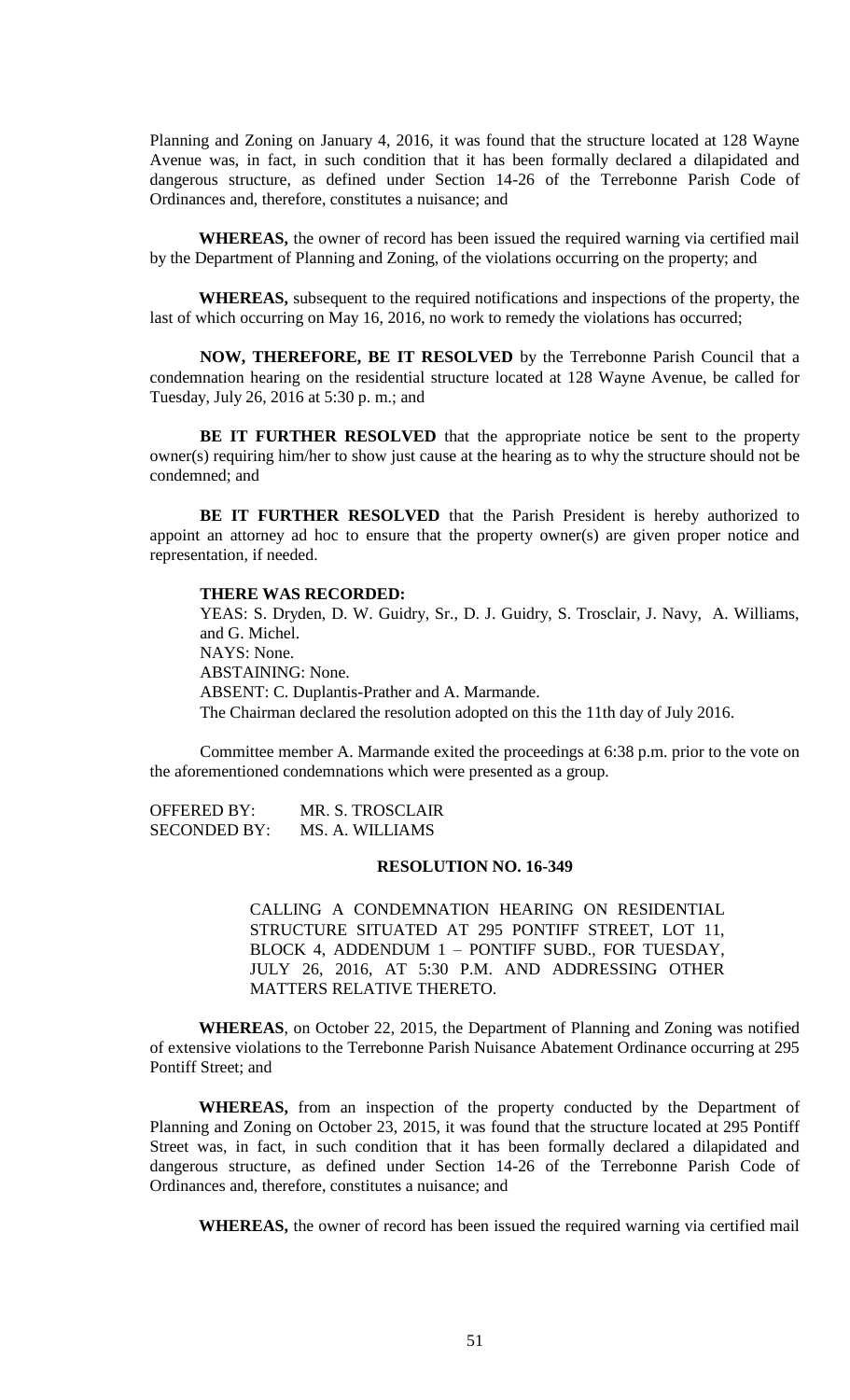by the Department of Planning and Zoning, of the violations occurring on the property; and

**WHEREAS,** subsequent to the required notifications and inspections of the property, the last of which occurring on May 16, 2016, no work to remedy the violations has occurred;

**NOW, THEREFORE, BE IT RESOLVED** by the Terrebonne Parish Council that a condemnation hearing on the residential structure located at 295 Pontiff Street, be called for Tuesday, July 26, 2016 at 5:30 p. m.; and

**BE IT FURTHER RESOLVED** that the appropriate notice be sent to the property owner(s) requiring him/her to show just cause at the hearing as to why the structure should not be condemned; and

**BE IT FURTHER RESOLVED** that the Parish President is hereby authorized to appoint an attorney ad hoc to ensure that the property owner(s) are given proper notice and representation, if needed.

#### **THERE WAS RECORDED:**

YEAS: S. Dryden, D. W. Guidry, Sr., D. J. Guidry, S. Trosclair, J. Navy, A. Williams, and G. Michel. NAYS: None. ABSTAINING: None. ABSENT: C. Duplantis-Prather and A. Marmande. The Chairman declared the resolution adopted on this the 11th day of July 2016.

OFFERED BY: MR. S. TROSCLAIR SECONDED BY: MS. A. WILLIAMS

### **RESOLUTION NO. 16-350**

CALLING A CONDEMNATION HEARING ON RESIDENTIAL MOBILE HOME STRUCTURE SITUATED AT 127 OCTAVIA STREET, LOT 26, LEVYTOWN, FOR TUESDAY, JULY 26, 2016, AT 5:30 P.M. AND ADDRESSING OTHER MATTERS RELATIVE THERETO.

**WHEREAS**, on October 26, 2015, the Department of Planning and Zoning was notified of extensive violations to the Terrebonne Parish Nuisance Abatement Ordinance occurring at 127 Octavia Street; and

**WHEREAS,** from an inspection of the property conducted by the Department of Planning and Zoning on October 29, 2015, it was found that the structure located at **127 Octavia**  Street was, in fact, in such condition that it has been formally declared a dilapidated and dangerous structure, as defined under Section 14-26 of the Terrebonne Parish Code of Ordinances and, therefore, constitutes a nuisance; and

**WHEREAS,** the owner of record has been issued the required warning via certified mail by the Department of Planning and Zoning, of the violations occurring on the property; and

**WHEREAS,** subsequent to the required notifications and inspections of the property, the last of which occurring on May 16, 2016, no work to remedy the violations has occurred;

**NOW, THEREFORE, BE IT RESOLVED** by the Terrebonne Parish Council that a condemnation hearing on the residential mobile home structure located at 127 Octavia Street, be called for Tuesday, July 26, 2016 at 5:30 p. m.; and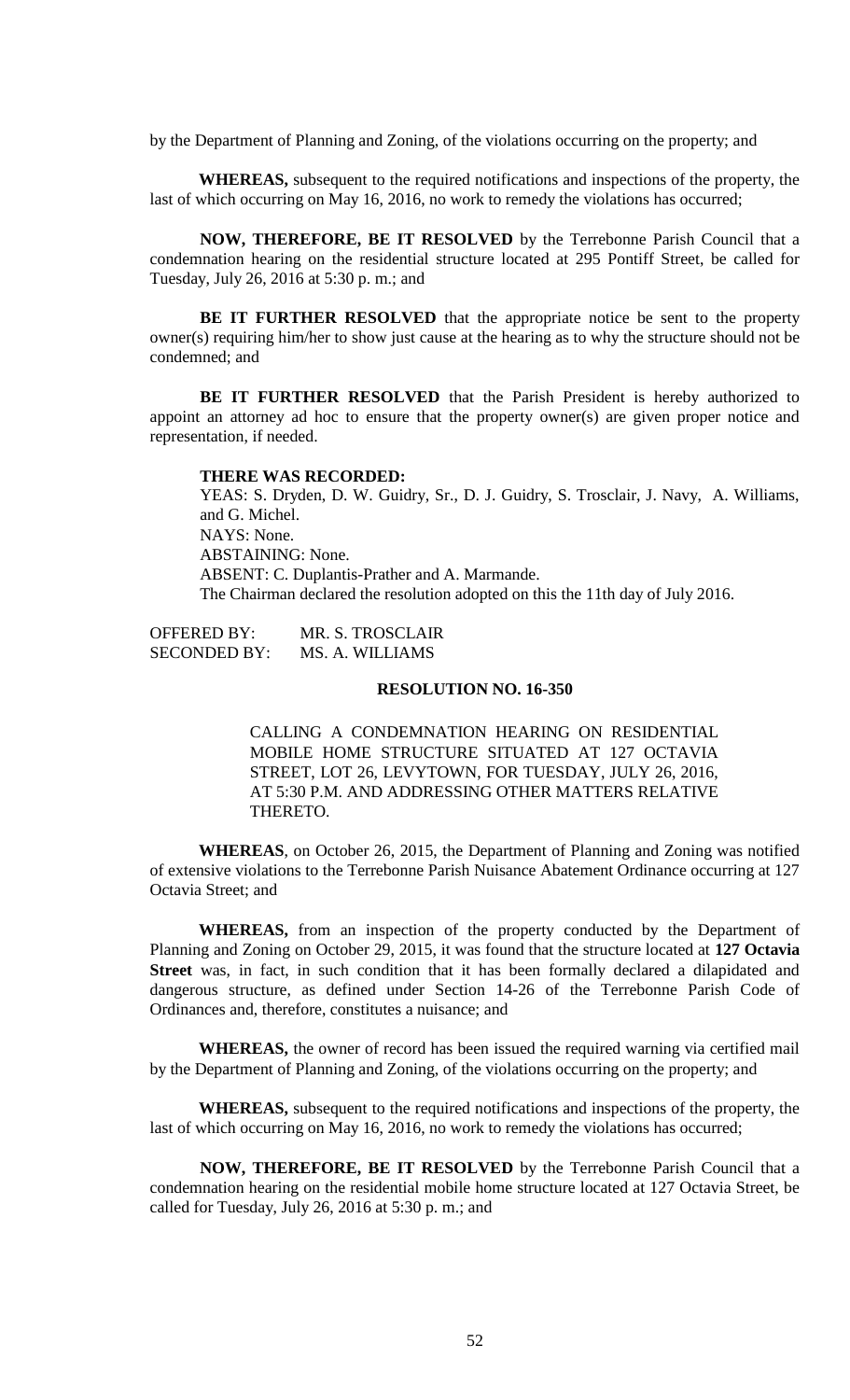**BE IT FURTHER RESOLVED** that the appropriate notice be sent to the property owner(s) requiring him/her to show just cause at the hearing as to why the structure should not be condemned; and

**BE IT FURTHER RESOLVED** that the Parish President is hereby authorized to appoint an attorney ad hoc to ensure that the property owner(s) are given proper notice and representation, if needed.

#### **THERE WAS RECORDED:**

YEAS: S. Dryden, D. W. Guidry, Sr., D. J. Guidry, S. Trosclair, J. Navy, A. Williams, and G. Michel. NAYS: None. ABSTAINING: None. ABSENT: C. Duplantis-Prather and A. Marmande. The Chairman declared the resolution adopted on this the 11th day of July 2016.

OFFERED BY: MR. S. TROSCLAIR SECONDED BY: MS. A. WILLIAMS

# **RESOLUTION NO. 16-351**

CALLING A CONDEMNATION HEARING ON RESIDENTIAL STRUCTURE SITUATED AT 400 EAST STREET, LOTS 1 & 2, SQUARE 4 - BARROWTOWN, FOR TUESDAY, JULY 26, 2016, AT 5:30 P.M. AND ADDRESSING OTHER MATTERS RELATIVE THERETO.

**WHEREAS**, on January 27, 2016, the Department of Planning and Zoning was notified of extensive violations to the Terrebonne Parish Nuisance Abatement Ordinance occurring at 400 East Street; and

**WHEREAS,** from an inspection of the property conducted by the Department of Planning and Zoning on February 3, 2016, it was found that the structure located at 400 East Street was, in fact, in such condition that it has been formally declared a dilapidated and dangerous structure, as defined under Section 14-26 of the Terrebonne Parish Code of Ordinances and, therefore, constitutes a nuisance; and

**WHEREAS,** the owner of record has been issued the required warning via certified mail by the Department of Planning and Zoning, of the violations occurring on the property; and

**WHEREAS,** subsequent to the required notifications and inspections of the property, the last of which occurring on May 18, 2016, no work to remedy the violations has occurred;

**NOW, THEREFORE, BE IT RESOLVED** by the Terrebonne Parish Council that a condemnation hearing on the residential structure located at 400 East Street, be called for Tuesday, July 26, 2016 at 5:30 p. m.; and

**BE IT FURTHER RESOLVED** that the appropriate notice be sent to the property owner(s) requiring him/her to show just cause at the hearing as to why the structure should not be condemned; and

**BE IT FURTHER RESOLVED** that the Parish President is hereby authorized to appoint an attorney ad hoc to ensure that the property owner(s) are given proper notice and representation, if needed.

## **THERE WAS RECORDED:**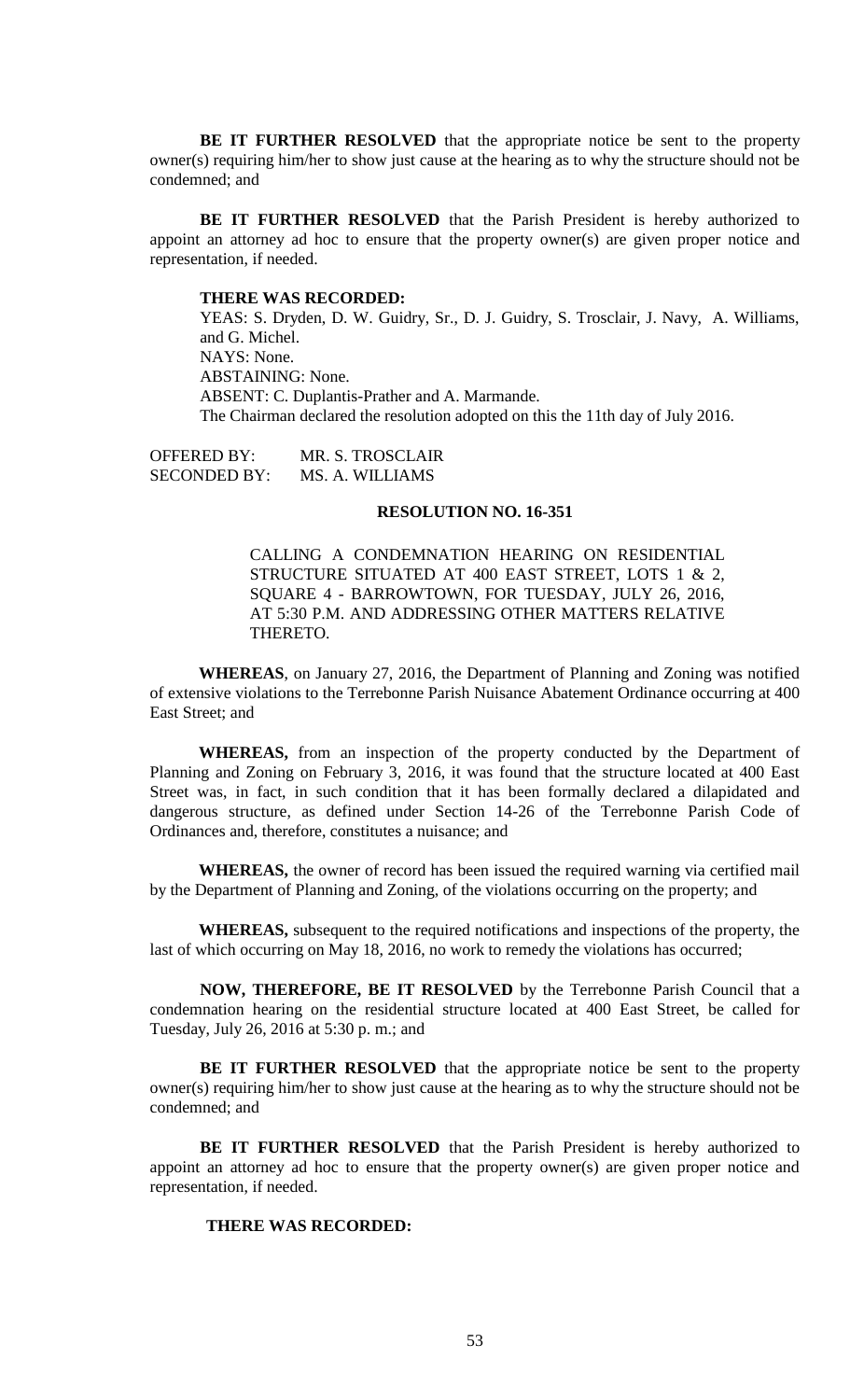YEAS: S. Dryden, D. W. Guidry, Sr., D. J. Guidry, S. Trosclair, J. Navy, A. Williams, and G. Michel. NAYS: None. ABSTAINING: None. ABSENT: C. Duplantis-Prather and A. Marmande. The Chairman declared the resolution adopted on this the 11th day of July 2016.

OFFERED BY: MR. S. TROSCLAIR SECONDED BY: MS. A. WILLIAMS

# **RESOLUTION NO. 16-352**

CALLING A CONDEMNATION HEARING ON RESIDENTIAL STRUCTURE SITUATED AT 1115 ROUSSELL STREET, LOT 5 & PART OF LOT 7, BLOCK 80 - ROUSSELL STREET, FOR TUESDAY, JULY 26, 2016, AT 5:30 P.M. AND ADDRESSING OTHER MATTERS RELATIVE THERETO.

**WHEREAS**, on October 1, 2015, the Department of Planning and Zoning was notified of extensive violations to the Terrebonne Parish Nuisance Abatement Ordinance occurring at 1115 Roussell Street; and

**WHEREAS,** from an inspection of the property conducted by the Department of Planning and Zoning on October 7, 2015, it was found that the structure located at 1115 Roussell Street was, in fact, in such condition that it has been formally declared a dilapidated and dangerous structure, as defined under Section 14-26 of the Terrebonne Parish Code of Ordinances and, therefore, constitutes a nuisance; and

**WHEREAS,** the owner of record has been issued the required warning via certified mail by the Department of Planning and Zoning, of the violations occurring on the property; and

**WHEREAS,** subsequent to the required notifications and inspections of the property, the last of which occurring on May 16, 2016, no work to remedy the violations has occurred;

**NOW, THEREFORE, BE IT RESOLVED** by the Terrebonne Parish Council that a condemnation hearing on the residential structure located at 1115 Roussell Street, be called for Tuesday, July 26, 2016 at 5:30 p. m.; and

**BE IT FURTHER RESOLVED** that the appropriate notice be sent to the property owner(s) requiring him/her to show just cause at the hearing as to why the structure should not be condemned; and

**BE IT FURTHER RESOLVED** that the Parish President is hereby authorized to appoint an attorney ad hoc to ensure that the property owner(s) are given proper notice and representation, if needed.

#### **THERE WAS RECORDED:**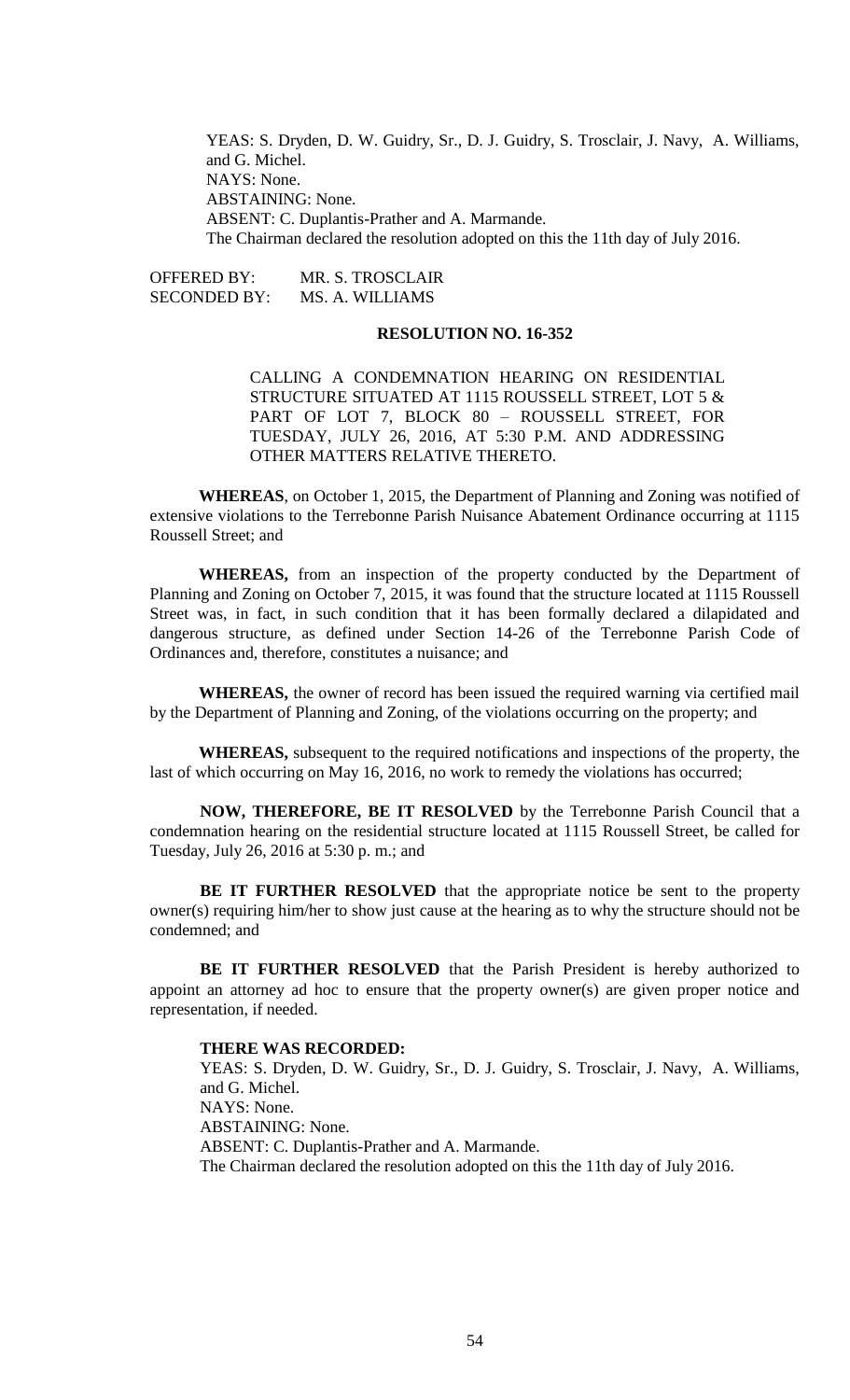| <b>OFFERED BY:</b>  | MR. S. TROSCLAIR |
|---------------------|------------------|
| <b>SECONDED BY:</b> | MS. A. WILLIAMS  |

CALLING A CONDEMNATION HEARING ON RESIDENTIAL STRUCTURE SITUATED AT 4222 SOUTHDOWN MANDALAY ROAD, TRIANGULAR PIECE COMPRISING OF 0.188 ACRES IN SECTION 19, T17S-R16E, FOR TUESDAY, JULY 26, 2016, AT 5:30 P.M. AND ADDRESSING OTHER MATTERS RELATIVE THERETO.

**WHEREAS**, on November 20, 2015, the Department of Planning and Zoning was notified of extensive violations to the Terrebonne Parish Nuisance Abatement Ordinance occurring at 4222 Southdown Mandalay Road; and

**WHEREAS,** from an inspection of the property conducted by the Department of Planning and Zoning on December 2, 2015, it was found that the structure located at 4222 Southdown Mandalay Road was, in fact, in such condition that it has been formally declared a dilapidated and dangerous structure, as defined under Section 14-26 of the Terrebonne Parish Code of Ordinances and, therefore, constitutes a nuisance; and

**WHEREAS,** after attempts to contact the owner of record via certified mail, the Department of Planning and Zoning published the required warning giving the owner notice of the violations; and

**WHEREAS,** subsequent to the required publication of the nuisance warning and numerous inspections of the property, the last of which occurring on May 18, 2016, no work to remedy the violations has occurred.

**NOW, THEREFORE, BE IT RESOLVED** by the Terrebonne Parish Council that a condemnation hearing on the residential structure located at 4222 Southdown Mandalay Road be called for Tuesday, July 26, 2016, at 5:30 p. m.; and

**BE IT FURTHER RESOLVED** that the appropriate notice be sent to the property owner(s) requiring him/her to show just cause at the hearing as to why the structure should not be condemned; and

**BE IT FURTHER RESOLVED** that the Parish President is hereby authorized to appoint an attorney ad hoc to ensure that the property owner(s) are given proper notice and representation, if needed.

#### **THERE WAS RECORDED:**

YEAS: S. Dryden, , D. W. Guidry, Sr., D. J. Guidry, S. Trosclair, J. Navy, A. Williams, and G. Michel. NAYS: None. ABSTAINING: None. ABSENT: C. Duplantis-Prather and A. Marmande. The Chairman declared the resolution adopted on this the 11th day of July 2016.

OFFERED BY: MR. S. TROSCLAIR SECONDED BY: MS. A. WILLIAMS

# **RESOLUTION NO. 16-354**

CALLING A CONDEMNATION HEARING ON RESIDENTIAL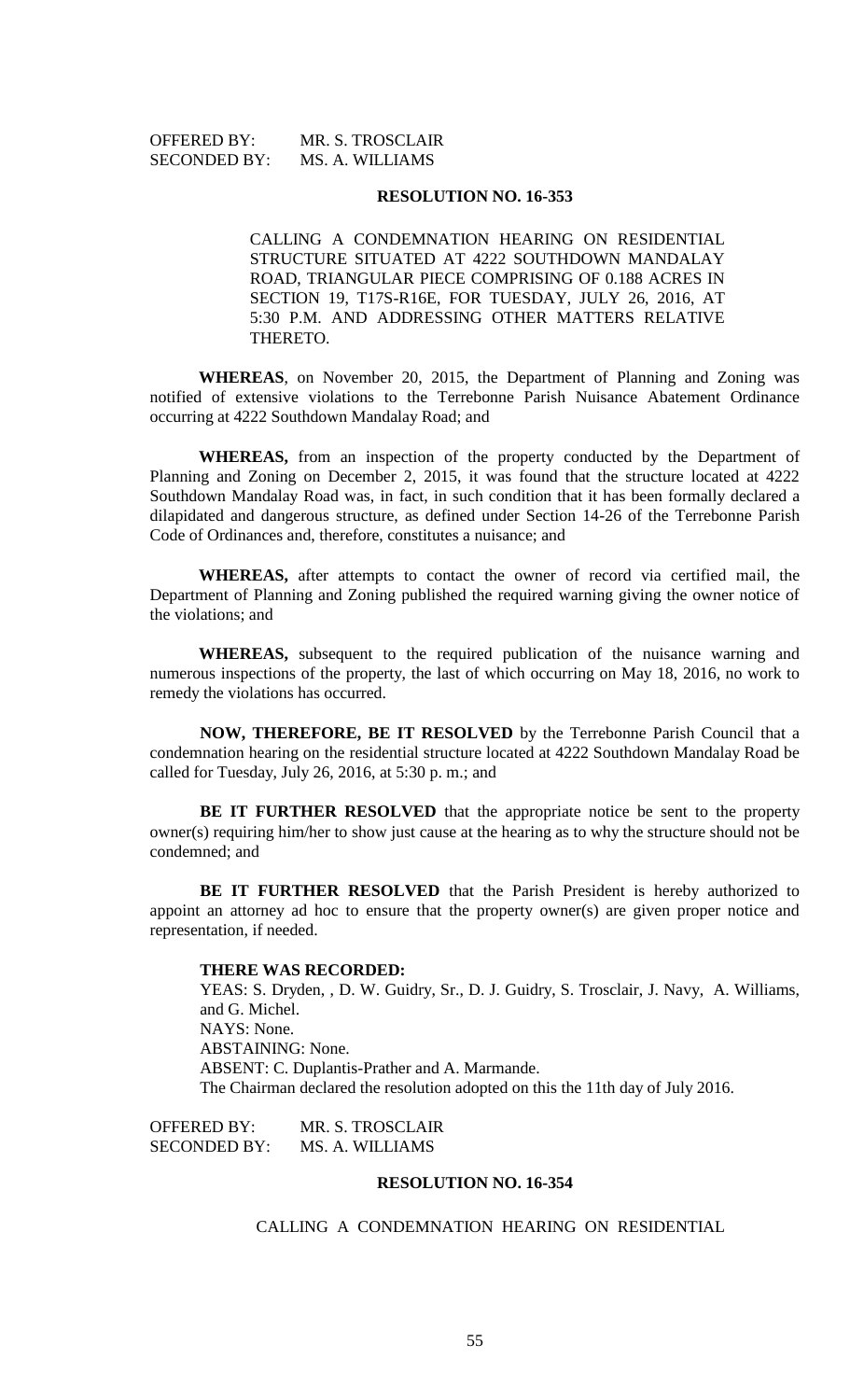STRUCTURE SITUATED AT 505 WESTVIEW DRIVE, LOT 4, BLOCK 23, ADDENDUM 11 – LISA PARK SUBD., FOR TUESDAY, JULY 26, 2016, AT 5:30 P.M. AND ADDRESSING OTHER MATTERS RELATIVE THERETO.

**WHEREAS**, on April 20, 2016, the Department of Planning and Zoning was notified of extensive violations to the Terrebonne Parish Nuisance Abatement Ordinance occurring at 505 Westview Drive; and

**WHEREAS,** from an inspection of the property conducted by the Department of Planning and Zoning on May 3, 2016, it was found that the structure located at 505 Westview Drive was, in fact, in such condition that it has been formally declared a dilapidated and dangerous structure, as defined under Section 14-26 of the Terrebonne Parish Code of Ordinances and, therefore, constitutes a nuisance; and

**WHEREAS,** the owner of record has been issued the required warning via certified mail by the Department of Planning and Zoning, of the violations occurring on the property; and

**WHEREAS,** subsequent to the required notifications and inspections of the property, the last of which occurring on June 10, 2016, no work to remedy the violations has occurred;

**NOW, THEREFORE, BE IT RESOLVED** by the Terrebonne Parish Council that a condemnation hearing on the residential structure located at 505 Westview Drive, be called for Tuesday, July 26, 2016 at 5:30 p. m.; and

**BE IT FURTHER RESOLVED** that the appropriate notice be sent to the property owner(s) requiring him/her to show just cause at the hearing as to why the structure should not be condemned; and

**BE IT FURTHER RESOLVED** that the Parish President is hereby authorized to appoint an attorney ad hoc to ensure that the property owner(s) are given proper notice and representation, if needed.

### **THERE WAS RECORDED:**

YEAS: S. Dryden, D. W. Guidry, Sr., D. J. Guidry, S. Trosclair, J. Navy, A. Williams, and G. Michel. NAYS: None. ABSTAINING: None. ABSENT: C. Duplantis-Prather and A. Marmande. The Chairman declared the resolution adopted on this the 11th day of July 2016.

OFFERED BY: MR. S. TROSCLAIR SECONDED BY: MS. A. WILLIAMS

### **RESOLUTION NO. 16-355**

CALLING A CONDEMNATION HEARING ON RESIDENTIAL MOBILE HOME STRUCTURE SITUATED AT 814 EAST STREET/2605 MATTHEWS COURT, LOT 157 – HONDURAS PLANTATION SUBD.; CONTAINING 2.82 ACRES, FOR TUESDAY, JULY 26, 2016, AT 5:30 P.M. AND ADDRESSING OTHER MATTERS RELATIVE THERETO.

**WHEREAS**, on April 29, 2015, the Department of Planning and Zoning was notified of extensive violations to the Terrebonne Parish Nuisance Abatement Ordinance occurring at 814 East Street/2605 Matthews Court; and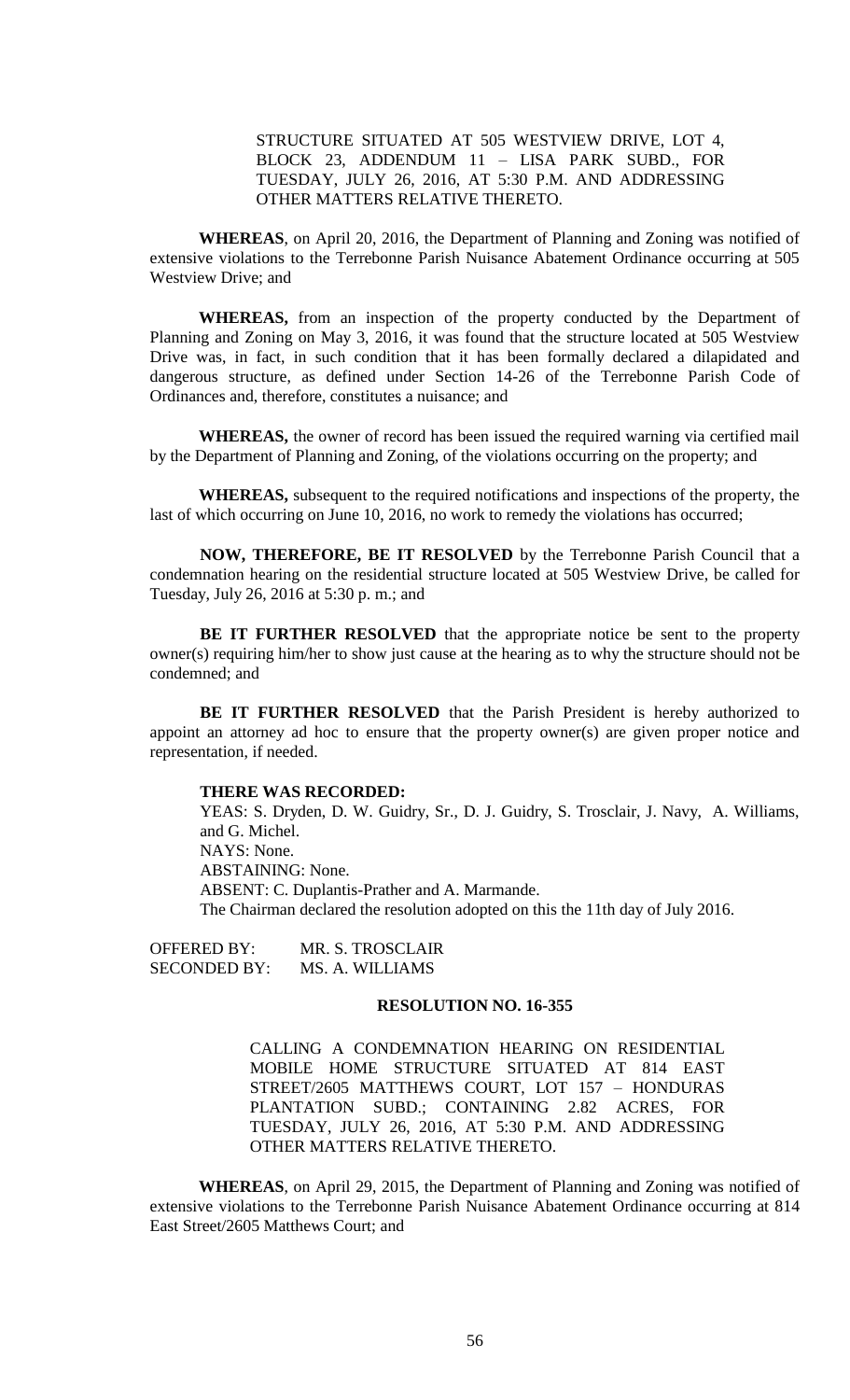**WHEREAS,** from an inspection of the property conducted by the Department of Planning and Zoning on April 29, 2015, it was found that the structure located at 814 East Street/2605 Matthews Court was, in fact, in such condition that it has been formally declared a dilapidated and dangerous structure, as defined under Section 14-26 of the Terrebonne Parish Code of Ordinances and, therefore, constitutes a nuisance; and

**WHEREAS,** after attempts to contact the owner of record via certified mail, the Department of Planning and Zoning published the required warning giving the owner notice of the violations; and

**WHEREAS,** subsequent to the required publication of the nuisance warning and numerous inspections of the property, the last of which occurring on May 20, 2016, no work to remedy the violations has occurred.

**NOW, THEREFORE, BE IT RESOLVED** by the Terrebonne Parish Council that a condemnation hearing on the residential mobile home structure located at 814 East Street/2605 Matthews Court be called for Tuesday, July 26, 2016, at 5:30 p. m.; and

**BE IT FURTHER RESOLVED** that the appropriate notice be sent to the property owner(s) requiring him/her to show just cause at the hearing as to why the structure should not be condemned; and

**BE IT FURTHER RESOLVED** that the Parish President is hereby authorized to appoint an attorney ad hoc to ensure that the property owner(s) are given proper notice and representation, if needed.

### **THERE WAS RECORDED:**

YEAS: S. Dryden, D. W. Guidry, Sr., D. J. Guidry, S. Trosclair, J. Navy, A. Williams, and G. Michel. NAYS: None. ABSTAINING: None. ABSENT: C. Duplantis-Prather and A. Marmande. The Chairman declared the resolution adopted on this the 11th day of July 2016.

OFFERED BY: MR. S. TROSCLAIR SECONDED BY: MS. A. WILLIAMS

## **RESOLUTION NO. 16-***356*

CALLING A CONDEMNATION HEARING ON RESIDENTIAL MOBILE HOME STRUCTURE SITUATED AT 814 EAST STREET/2633 MATTHEWS COURT, LOT 157 – HONDURAS PLANTATION SUBD.; CONTAINING 2.82 ACRES, FOR TUESDAY, JULY 26, 2016, AT 5:30 P.M. AND ADDRESSING OTHER MATTERS RELATIVE THERETO.

**WHEREAS**, on April 29, 2015, the Department of Planning and Zoning was notified of extensive violations to the Terrebonne Parish Nuisance Abatement Ordinance occurring at 814 East Street/2633 Matthews Court; and

**WHEREAS,** from an inspection of the property conducted by the Department of Planning and Zoning on April 29, 2015, it was found that the structure located at 814 East Street/2633 Matthews Court was, in fact, in such condition that it has been formally declared a dilapidated and dangerous structure, as defined under Section 14-26 of the Terrebonne Parish Code of Ordinances and, therefore, constitutes a nuisance; and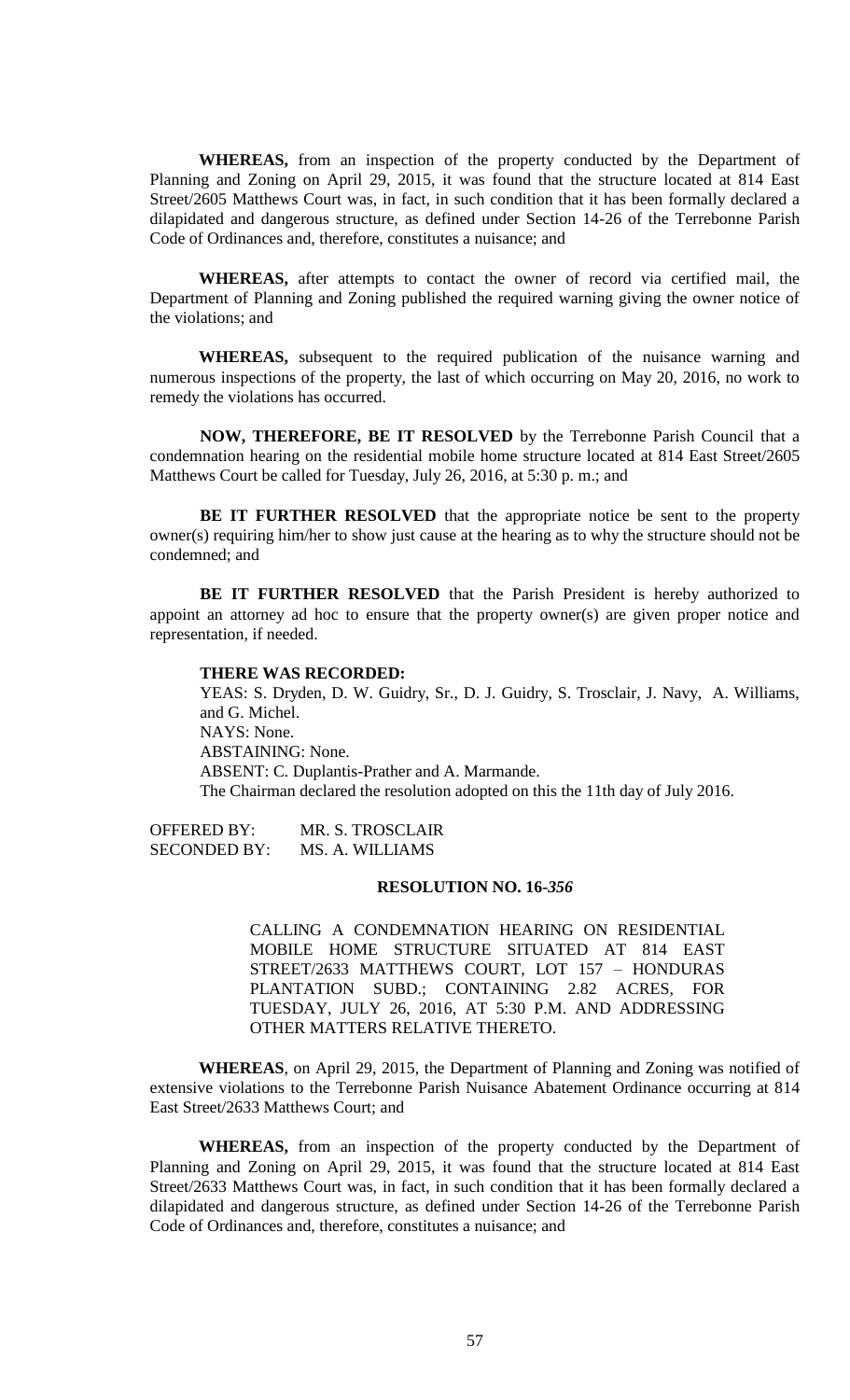**WHEREAS,** after attempts to contact the owner of record via certified mail, the Department of Planning and Zoning published the required warning giving the owner notice of the violations; and

**WHEREAS,** subsequent to the required publication of the nuisance warning and numerous inspections of the property, the last of which occurring on May 20, 2016, no work to remedy the violations has occurred.

**NOW, THEREFORE, BE IT RESOLVED** by the Terrebonne Parish Council that a condemnation hearing on the residential mobile home structure located at 814 East Street/2633 Matthews Court be called for Tuesday, July 26, 2016, at 5:30 p. m.; and

**BE IT FURTHER RESOLVED** that the appropriate notice be sent to the property owner(s) requiring him/her to show just cause at the hearing as to why the structure should not be condemned; and

**BE IT FURTHER RESOLVED** that the Parish President is hereby authorized to appoint an attorney ad hoc to ensure that the property owner(s) are given proper notice and representation, if needed.

#### **THERE WAS RECORDED:**

YEAS: S. Dryden, D. W. Guidry, Sr., D. J. Guidry, S. Trosclair, J. Navy, A. Williams, and G. Michel. NAYS: None. ABSTAINING: None. ABSENT: C. Duplantis-Prather and A. Marmande. The Chairman declared the resolution adopted on this the 11th day of July 2016.

| <b>OFFERED BY:</b>  | MR. S. TROSCLAIR |
|---------------------|------------------|
| <b>SECONDED BY:</b> | MS. A. WILLIAMS  |

## **RESOLUTION NO. 16-357**

CALLING A CONDEMNATION HEARING ON RESIDENTIAL MOBILE HOME STRUCTURE SITUATED AT 7549 PARK AVENUE/113 BENNET COURT, LOT 212' FRONT X 400' ON WEST PARK AVENUE – WRIGHT SUBD., BOUNDED ABOVE BY MCKINLEY STREET; BOUNDED BELOW BY TERREBONNE PARISH SCHOOL BOARD, FOR TUESDAY, JULY 26, 2016, AT 5:30 P.M. AND ADDRESSING OTHER MATTERS RELATIVE THERETO.

**WHEREAS**, on April 8, 2016, the Department of Planning and Zoning was notified of extensive violations to the Terrebonne Parish Nuisance Abatement Ordinance occurring at 7549 Park Avenue/113 Bennet Court; and

**WHEREAS,** from an inspection of the property conducted by the Department of Planning and Zoning on April 13, 2016, it was found that the structure located at 7549 Park Avenue/113 Bennet Court was, in fact, in such condition that it has been formally declared a dilapidated and dangerous structure, as defined under Section 14-26 of the Terrebonne Parish Code of Ordinances and, therefore, constitutes a nuisance; and

**WHEREAS,** the owner of record has been issued the required warning via certified mail by the Department of Planning and Zoning, of the violations occurring on the property; and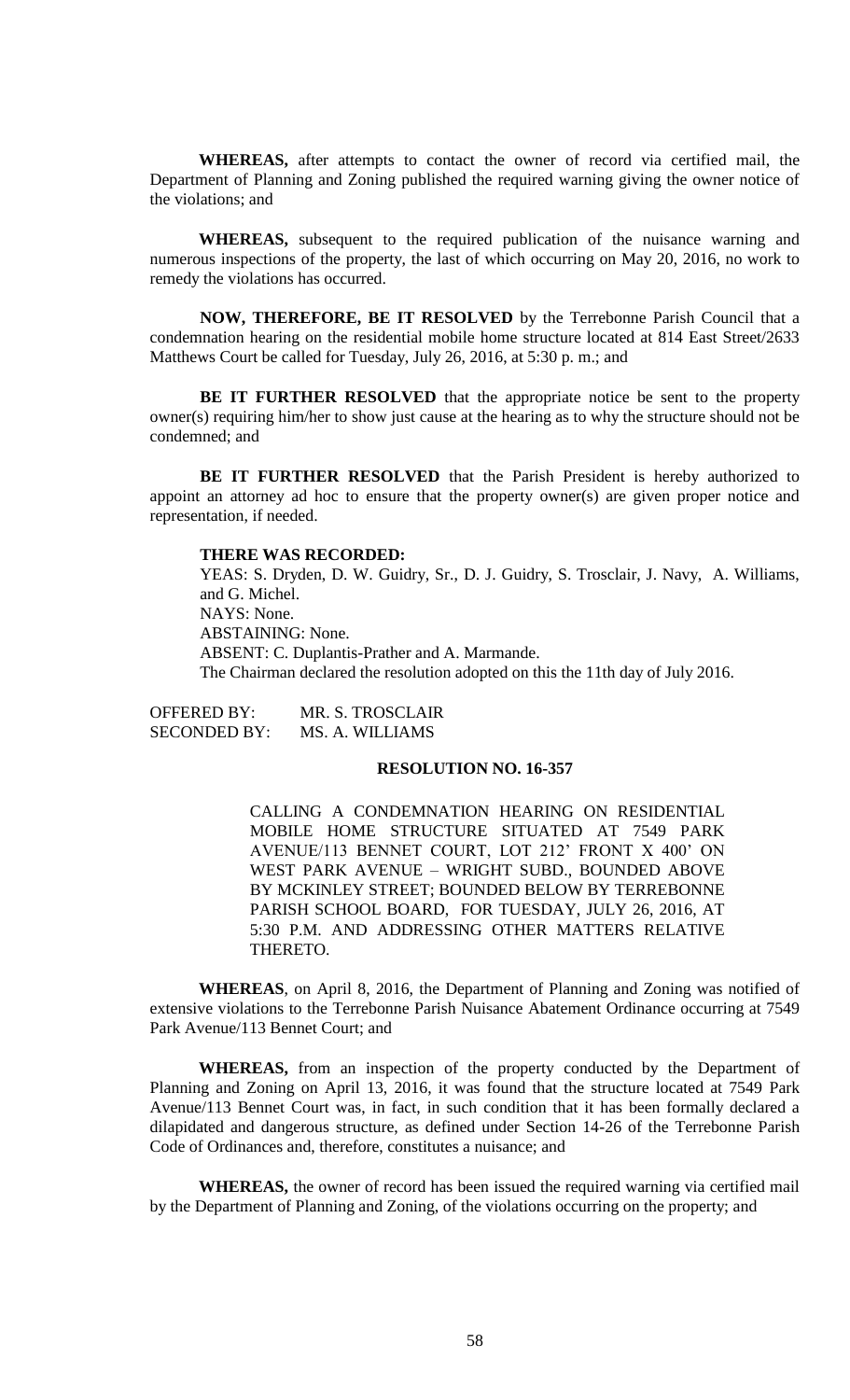**WHEREAS,** subsequent to the required notifications and inspections of the property, the last of which occurring on May 17, 2016, no work to remedy the violations has occurred;

**NOW, THEREFORE, BE IT RESOLVED** by the Terrebonne Parish Council that a condemnation hearing on the residential mobile home structure located at 7549 Park Avenue/113 Bennet Court, be called for Tuesday, July 26, 2016 at 5:30 p. m.; and

**BE IT FURTHER RESOLVED** that the appropriate notice be sent to the property owner(s) requiring him/her to show just cause at the hearing as to why the structure should not be condemned; and

**BE IT FURTHER RESOLVED** that the Parish President is hereby authorized to appoint an attorney ad hoc to ensure that the property owner(s) are given proper notice and representation, if needed.

#### **THERE WAS RECORDED:**

YEAS: S. Dryden, D. W. Guidry, Sr., D. J. Guidry, S. Trosclair, J. Navy, A. Williams, and G. Michel. NAYS: None. ABSTAINING: None. ABSENT: C. Duplantis-Prather and A. Marmande. The Chairman declared the resolution adopted on this the 11th day of July 2016.

OFFERED BY: MR. S. TROSCLAIR SECONDED BY: MS. A. WILLIAMS

### **RESOLUTION NO. 16-358**

CALLING A CONDEMNATION HEARING ON RESIDENTIAL MOBILE HOME STRUCTURE SITUATED AT 7549 PARK AVENUE/119 BENNET COURT, LOT 212' FRONT X 400' ON WEST PARK AVENUE – WRIGHT SUBD., BOUNDED ABOVE BY MCKINLEY STREET; BOUNDED BELOW BY TERREBONNE PARISH SCHOOL BOARD, FOR TUESDAY, JULY 26, 2016, AT 5:30 P.M. AND ADDRESSING OTHER MATTERS RELATIVE THERETO.

**WHEREAS**, on April 8, 2016, the Department of Planning and Zoning was notified of extensive violations to the Terrebonne Parish Nuisance Abatement Ordinance occurring at 7549 Park Avenue/119 Bennet Court; and

**WHEREAS,** from an inspection of the property conducted by the Department of Planning and Zoning on April 13, 2016, it was found that the structure located at 7549 Park Avenue/119 Bennet Court was, in fact, in such condition that it has been formally declared a dilapidated and dangerous structure, as defined under Section 14-26 of the Terrebonne Parish Code of Ordinances and, therefore, constitutes a nuisance; and

**WHEREAS,** the owner of record has been issued the required warning via certified mail by the Department of Planning and Zoning, of the violations occurring on the property; and

**WHEREAS,** subsequent to the required notifications and inspections of the property, the last of which occurring on May 17, 2016, no work to remedy the violations has occurred;

**NOW, THEREFORE, BE IT RESOLVED** by the Terrebonne Parish Council that a condemnation hearing on the residential mobile home structure located at 7549 Park Avenue/119 Bennet Court, be called for Tuesday, July 26, 2016 at 5:30 p. m.; and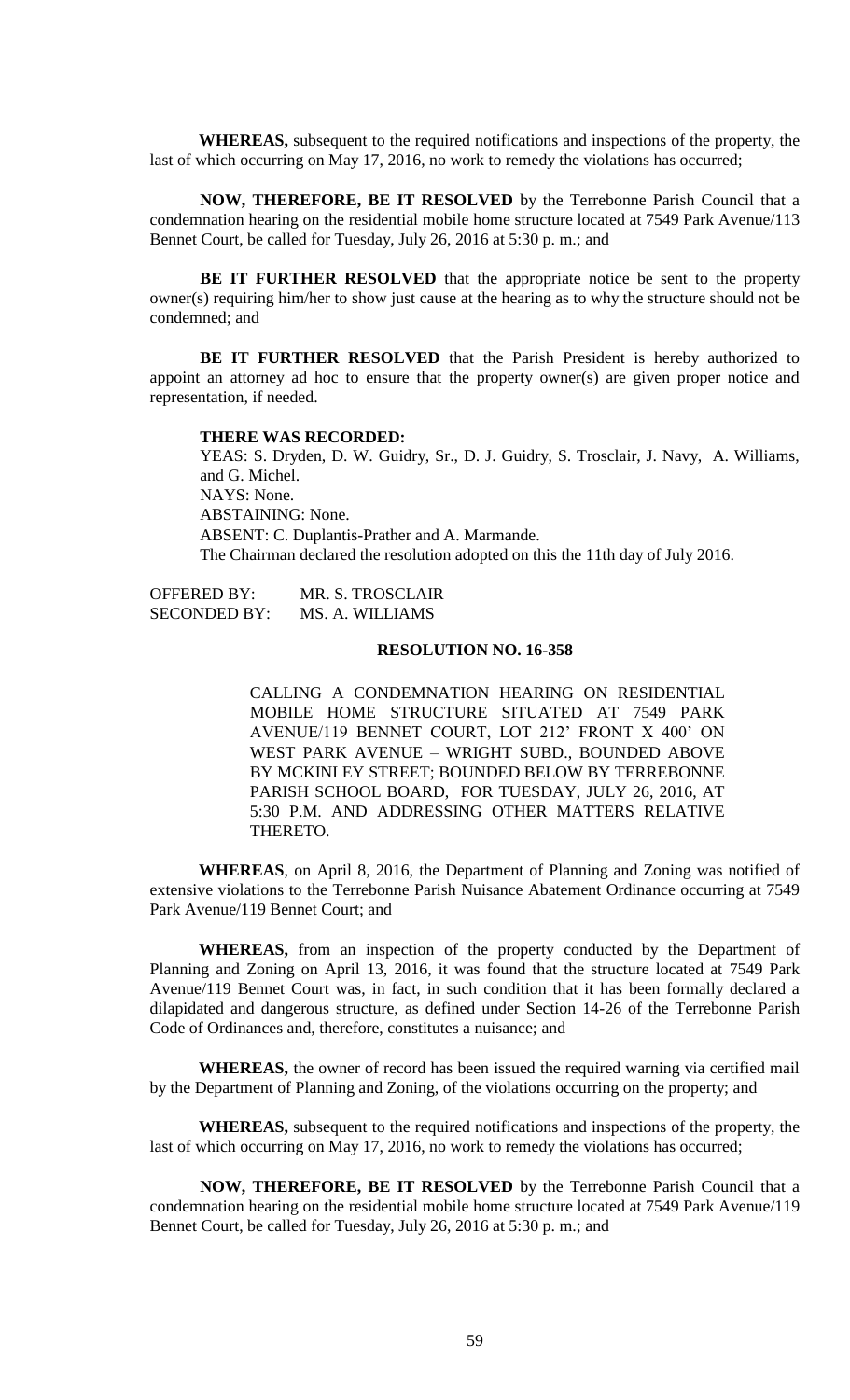**BE IT FURTHER RESOLVED** that the appropriate notice be sent to the property owner(s) requiring him/her to show just cause at the hearing as to why the structure should not be condemned; and

**BE IT FURTHER RESOLVED** that the Parish President is hereby authorized to appoint an attorney ad hoc to ensure that the property owner(s) are given proper notice and representation, if needed.

## **THERE WAS RECORDED:**

YEAS: S. Dryden, D. W. Guidry, Sr., D. J. Guidry, S. Trosclair, J. Navy, A. Williams, and G. Michel. NAYS: None. ABSTAINING: None. ABSENT: C. Duplantis-Prather and A. Marmande. The Chairman declared the resolution adopted on this the 11th day of July 2016.

OFFERED BY: MR. S. TROSCLAIR SECONDED BY: MS. A. WILLIAMS

#### **RESOLUTION NO. 16-359**

CALLING A CONDEMNATION HEARING ON RESIDENTIAL MOBILE HOME STRUCTURE SITUATED AT 7549 PARK AVENUE/114 BENNET COURT, LOT 212' FRONT X 400' ON WEST PARK AVENUE – WRIGHT SUBD., BOUNDED ABOVE BY MCKINLEY STREET; BOUNDED BELOW BY TERREBONNE PARISH SCHOOL BOARD, FOR TUESDAY, JULY 26, 2016, AT 5:30 P.M. AND ADDRESSING OTHER MATTERS RELATIVE THERETO.

**WHEREAS**, on April 8, 2016, the Department of Planning and Zoning was notified of extensive violations to the Terrebonne Parish Nuisance Abatement Ordinance occurring at 7549 Park Avenue/114 Bennet Court; and

**WHEREAS,** from an inspection of the property conducted by the Department of Planning and Zoning on April 13, 2016, it was found that the structure located at 7549 Park Avenue/114 Bennet Court was, in fact, in such condition that it has been formally declared a dilapidated and dangerous structure, as defined under Section 14-26 of the Terrebonne Parish Code of Ordinances and, therefore, constitutes a nuisance; and

**WHEREAS,** the owner of record has been issued the required warning via certified mail by the Department of Planning and Zoning, of the violations occurring on the property; and

**WHEREAS,** subsequent to the required notifications and inspections of the property, the last of which occurring on May 17, 2016, no work to remedy the violations has occurred;

**NOW, THEREFORE, BE IT RESOLVED** by the Terrebonne Parish Council that a condemnation hearing on the residential mobile home structure located at 7549 Park Avenue/114 Bennet Court, be called for Tuesday, July 26, 2016 at 5:30 p. m.; and

**BE IT FURTHER RESOLVED** that the appropriate notice be sent to the property owner(s) requiring him/her to show just cause at the hearing as to why the structure should not be condemned; and

**BE IT FURTHER RESOLVED** that the Parish President is hereby authorized to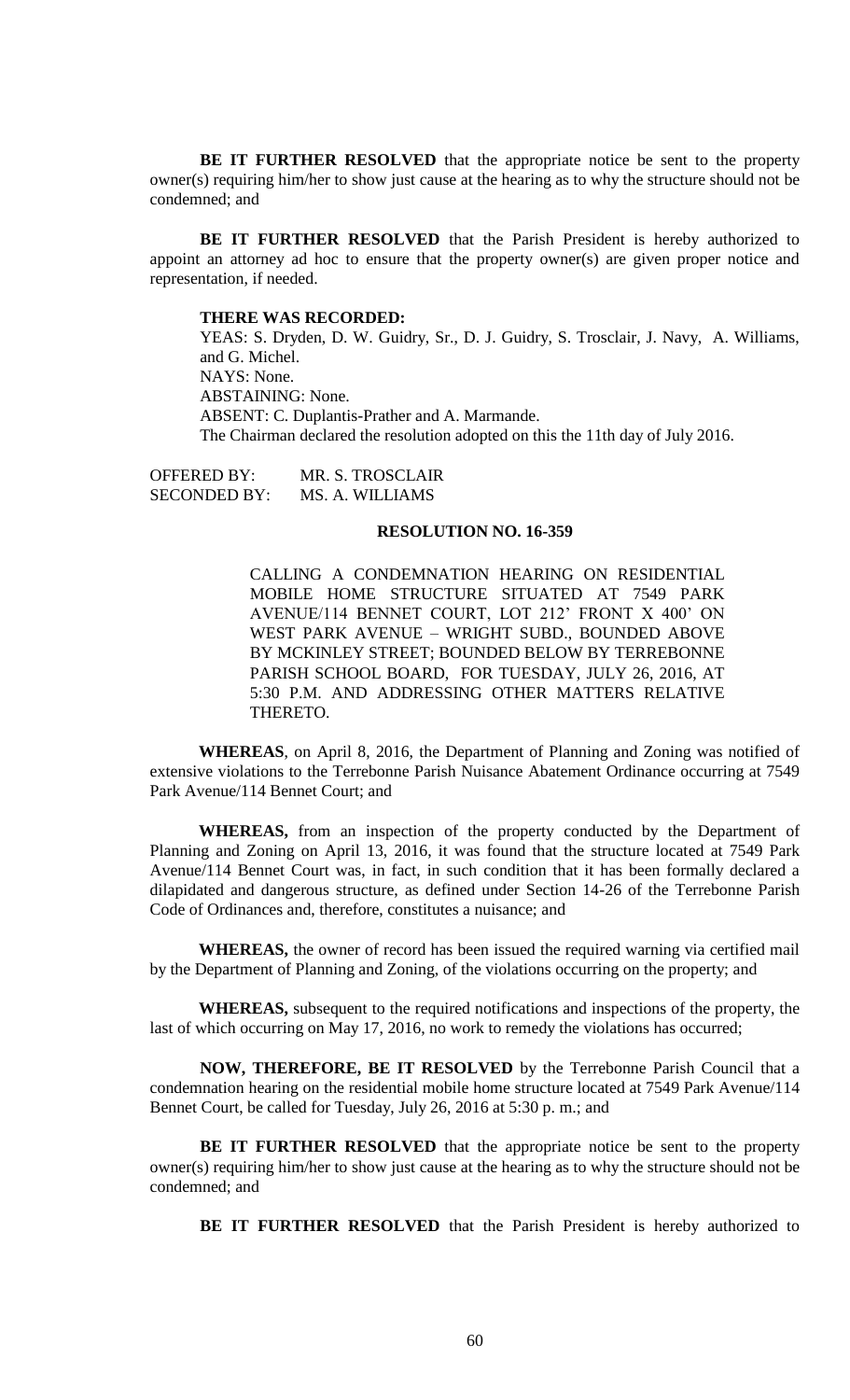appoint an attorney ad hoc to ensure that the property owner(s) are given proper notice and representation, if needed.

## **THERE WAS RECORDED:**

YEAS: S. Dryden, D. W. Guidry, Sr., D. J. Guidry, S. Trosclair, J. Navy, A. Williams, and G. Michel. NAYS: None. ABSTAINING: None. ABSENT: C. Duplantis-Prather and A. Marmande. The Chairman declared the resolution adopted on this the 11th day of July 2016.

OFFERED BY: MR. S. TROSCLAIR SECONDED BY: MS. A. WILLIAMS

# **RESOLUTION NO. 16-360**

CALLING A CONDEMNATION HEARING ON RESIDENTIAL MOBILE HOME STRUCTURE SITUATED AT 7549 PARK AVENUE/128 BENNET COURT, LOT 212' FRONT X 400' ON WEST PARK AVENUE – WRIGHT SUBD., BOUNDED ABOVE BY MCKINLEY STREET; BOUNDED BELOW BY TERREBONNE PARISH SCHOOL BOARD, FOR TUESDAY, JULY 26, 2016, AT 5:30 P.M. AND ADDRESSING OTHER MATTERS RELATIVE THERETO.

**WHEREAS**, on April 8, 2016, the Department of Planning and Zoning was notified of extensive violations to the Terrebonne Parish Nuisance Abatement Ordinance occurring at 7549 Park Avenue/128 Bennet Court; and

**WHEREAS,** from an inspection of the property conducted by the Department of Planning and Zoning on April 13, 2016, it was found that the structure located at 7549 Park Avenue/128 Bennet Court was, in fact, in such condition that it has been formally declared a dilapidated and dangerous structure, as defined under Section 14-26 of the Terrebonne Parish Code of Ordinances and, therefore, constitutes a nuisance; and

**WHEREAS,** the owner of record has been issued the required warning via certified mail by the Department of Planning and Zoning, of the violations occurring on the property; and

**WHEREAS,** subsequent to the required notifications and inspections of the property, the last of which occurring on May 17, 2016, no work to remedy the violations has occurred;

**NOW, THEREFORE, BE IT RESOLVED** by the Terrebonne Parish Council that a condemnation hearing on the residential mobile home structure located at 7549 Park Avenue/128 Bennet Court, be called for Tuesday, July 26, 2016 at 5:30 p. m.; and

**BE IT FURTHER RESOLVED** that the appropriate notice be sent to the property owner(s) requiring him/her to show just cause at the hearing as to why the structure should not be condemned; and

**BE IT FURTHER RESOLVED** that the Parish President is hereby authorized to appoint an attorney ad hoc to ensure that the property owner(s) are given proper notice and representation, if needed.

#### **THERE WAS RECORDED:**

YEAS: S. Dryden, D. W. Guidry, Sr., D. J. Guidry, S. Trosclair, J. Navy, A. Williams, and G. Michel.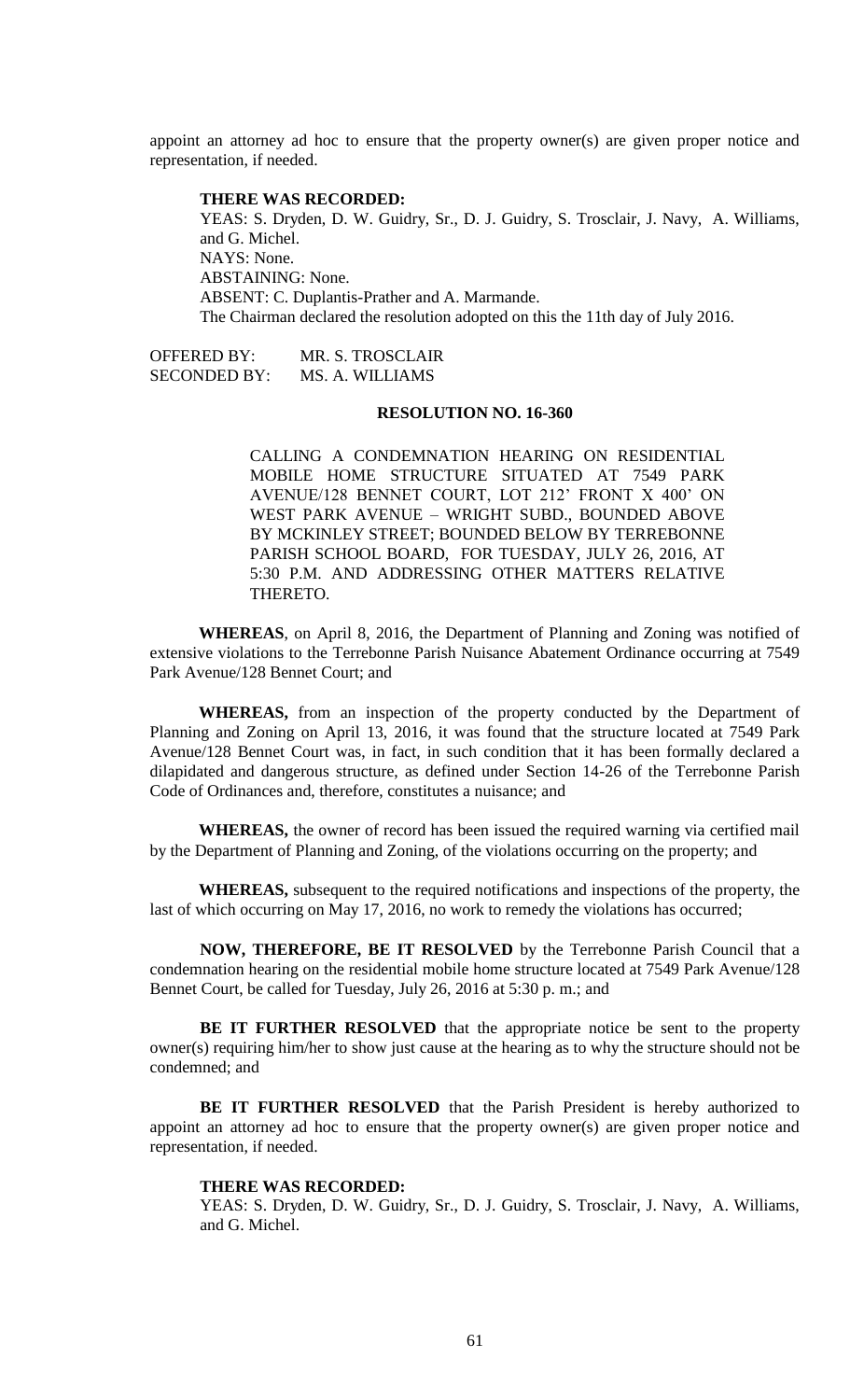NAYS: None. ABSTAINING: None. ABSENT: C. Duplantis-Prather and A. Marmande. The Chairman declared the resolution adopted on this the 11th day of July 2016.

OFFERED BY: MR. S. TROSCLAIR SECONDED BY: MS. A. WILLIAMS

# **RESOLUTION NO. 16-361**

CALLING A CONDEMNATION HEARING ON RESIDENTIAL MOBILE HOME STRUCTURE SITUATED AT 7549 PARK AVENUE/130 BENNET COURT, LOT 212' FRONT X 400' ON WEST PARK AVENUE – WRIGHT SUBD., BOUNDED ABOVE BY MCKINLEY STREET; BOUNDED BELOW BY TERREBONNE PARISH SCHOOL BOARD, FOR TUESDAY, JULY 26, 2016, AT 5:30 P.M. AND ADDRESSING OTHER MATTERS RELATIVE THERETO.

**WHEREAS**, on April 8, 2016, the Department of Planning and Zoning was notified of extensive violations to the Terrebonne Parish Nuisance Abatement Ordinance occurring at 7549 Park Avenue/130 Bennet Court; and

**WHEREAS,** from an inspection of the property conducted by the Department of Planning and Zoning on April 13, 2016, it was found that the structure located at 7549 Park Avenue/130 Bennet Court was, in fact, in such condition that it has been formally declared a dilapidated and dangerous structure, as defined under Section 14-26 of the Terrebonne Parish Code of Ordinances and, therefore, constitutes a nuisance; and

**WHEREAS,** the owner of record has been issued the required warning via certified mail by the Department of Planning and Zoning, of the violations occurring on the property; and

**WHEREAS,** subsequent to the required notifications and inspections of the property, the last of which occurring on May 17, 2016, no work to remedy the violations has occurred;

**NOW, THEREFORE, BE IT RESOLVED** by the Terrebonne Parish Council that a condemnation hearing on the residential mobile home structure located at 7549 Park Avenue/130 Bennet Court, be called for Tuesday, July 26, 2016 at 5:30 p. m.; and

**BE IT FURTHER RESOLVED** that the appropriate notice be sent to the property owner(s) requiring him/her to show just cause at the hearing as to why the structure should not be condemned; and

**BE IT FURTHER RESOLVED** that the Parish President is hereby authorized to appoint an attorney ad hoc to ensure that the property owner(s) are given proper notice and representation, if needed.

#### **THERE WAS RECORDED:**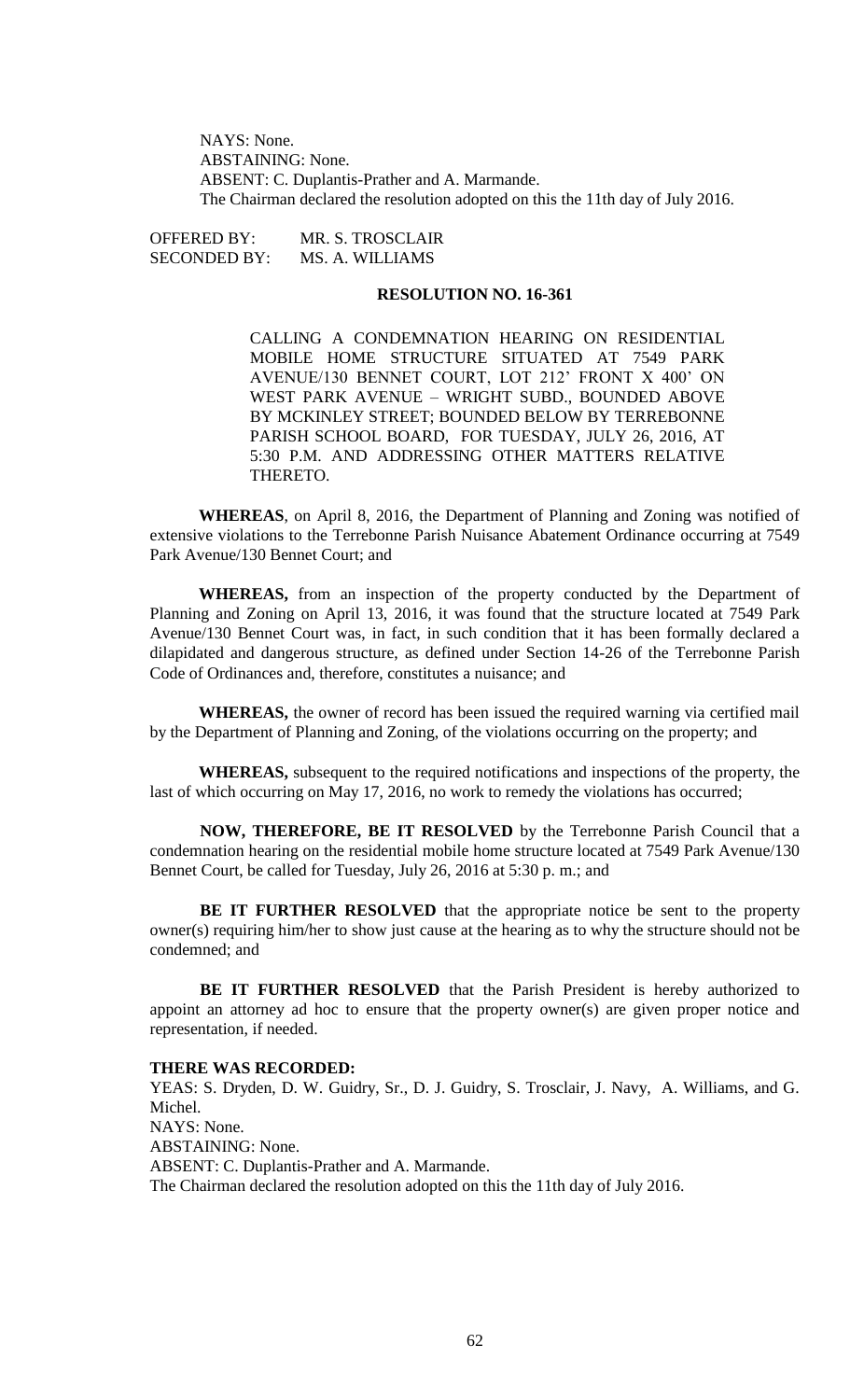SECONDED BY: MS. A. WILLIAMS

OFFERED BY: MR. S. TROSCLAIR

### **RESOLUTION NO. 16-362**

CALLING A CONDEMNATION HEARING ON RESIDENTIAL MOBILE HOME STRUCTURE SITUATED AT 7549 PARK AVENUE/105 AUGUSTINE COURT, LOT 212' FRONT X 400' ON WEST PARK AVENUE – WRIGHT SUBD., BOUNDED ABOVE BY MCKINLEY STREET; BOUNDED BELOW BY TERREBONNE PARISH SCHOOL BOARD, FOR TUESDAY, JULY 26, 2016, AT 5:30 P.M. AND ADDRESSING OTHER MATTERS RELATIVE THERETO.

**WHEREAS**, on April 8, 2016, the Department of Planning and Zoning was notified of extensive violations to the Terrebonne Parish Nuisance Abatement Ordinance occurring at 7549 Park Avenue/105 Augustine Court; and

**WHEREAS,** from an inspection of the property conducted by the Department of Planning and Zoning on April 13, 2016, it was found that the structure located at 7549 Park Avenue/105 Augustine Court was, in fact, in such condition that it has been formally declared a dilapidated and dangerous structure, as defined under Section 14-26 of the Terrebonne Parish Code of Ordinances and, therefore, constitutes a nuisance; and

**WHEREAS,** the owner of record has been issued the required warning via certified mail by the Department of Planning and Zoning, of the violations occurring on the property; and

**WHEREAS,** subsequent to the required notifications and inspections of the property, the last of which occurring on May 17, 2016, no work to remedy the violations has occurred;

**NOW, THEREFORE, BE IT RESOLVED** by the Terrebonne Parish Council that a condemnation hearing on the residential mobile home structure located at 7549 Park Avenue/105 Augustine Court, be called for Tuesday, July 26, 2016 at 5:30 p. m.; and

**BE IT FURTHER RESOLVED** that the appropriate notice be sent to the property owner(s) requiring him/her to show just cause at the hearing as to why the structure should not be condemned; and

**BE IT FURTHER RESOLVED** that the Parish President is hereby authorized to appoint an attorney ad hoc to ensure that the property owner(s) are given proper notice and representation, if needed.

#### **THERE WAS RECORDED:**

YEAS: S. Dryden, D. W. Guidry, Sr., D. J. Guidry, S. Trosclair, J. Navy, A. Williams, and G. Michel. NAYS: None. ABSTAINING: None. ABSENT: C. Duplantis-Prather and A. Marmande. The Chairman declared the resolution adopted on this the 11th day of July 2016.

Mr. S. Trosclair moved, seconded by Mr. G. Michel, "THAT, there being no further business to come before the Community Development & Planning Committee, the meeting be adjourned."

The Chairman called for the vote on the motion offered by Mr. S. Trosclair. **THERE WAS RECORDED:**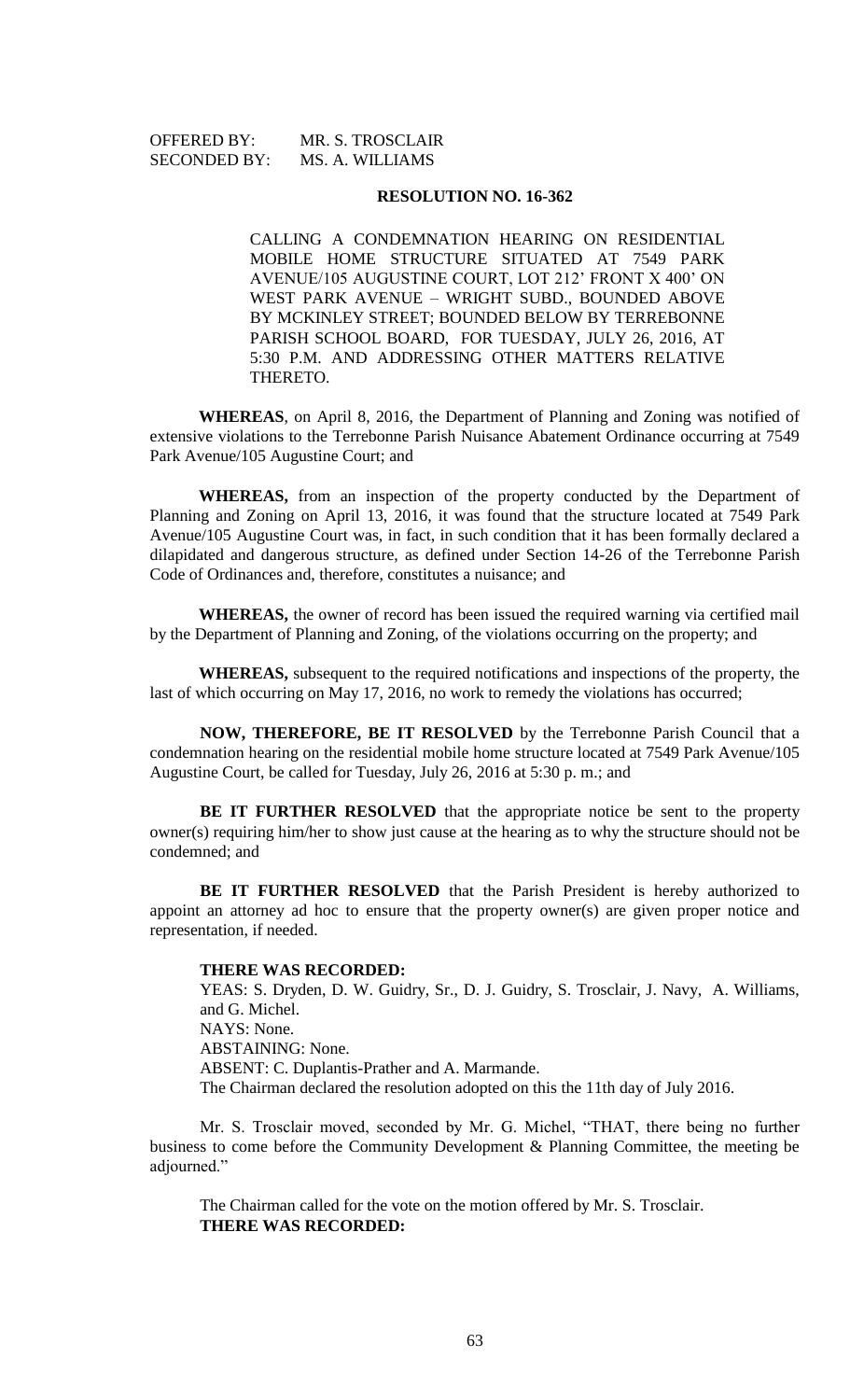YEAS: S. Dryden, D.W. Guidry, Sr., D. J. Guidry, S. Trosclair, J. Navy, A. Williams and G. Michel.

NAYS: None.

ABSENT: C. Duplantis-Prather and A. Marmande.

The Chairwoman declared the motion adopted and the meeting was adjourned at 6:41 p. m.

Dirk J. Guidry, Chairman

Tammy E. Triggs, Minute Clerk

Mr. D. J. Guidry moved, seconded by Mr. S. Trosclair, "THAT, the Council accept and ratify the minutes of the Community Development and Planning Committee meeting held on 07/11/16."

The Chairman called for a vote on the motion offered by Mr. D. J. Guidry. THERE WAS RECORDED: YEAS: S. Dryden, C. Duplantis-Prather, D. W. Guidry Sr., A. Marmande, D. J. Guidry, S. Trosclair, J. Navy, A. Williams and G. Michel. NAYS: None. ABSENT: None. The Chairman declared the motion adopted.

Mr. D. J. Guidry moved, seconded by Ms. C. Duplantis-Prather, "THAT, the Council approve the following street light list:

INCREASE THE STREET LIGHT WATTAGE OF ONE STREET LIGHT AT 304 JOSHUA REED DRIVE; RLD #2; SLECA; DARRIN GUIDRY."

The Chairman called for a vote on the motion offered by Mr. D. J. Guidry. **THERE WAS RECORDED:** YEAS: S. Dryden, C. Duplantis-Prather, D. W. Guidry Sr., A. Marmande, D. J. Guidry,

S. Trosclair, J. Navy, A. Williams and G. Michel. NAYS: None. ABSENT: None. The Chairman declared the motion adopted.

Mr. S. Trosclair moved, seconded by Mr. D. J. Guidry, "THAT, the Council approve attendance at the Organization of Parish Administrative Officials (OPAO) 62nd Annual Conference, July 27-29, 2016 in Lake Charles, La, per the current Travel Policy."

The Chairman called for a vote on the motion offered by Mr. S. Trosclair. THERE WAS RECORDED: YEAS: S. Dryden, C. Duplantis-Prather, D. W. Guidry Sr., A. Marmande, D. J. Guidry, S. Trosclair, J. Navy, A. Williams and G. Michel. NAYS: None. ABSENT: None. The Chairman declared the motion adopted.

Mr. G. Michel moved, seconded by Mr. S. Trosclair, "THAT, the Council open nominations for the one vacancy on the Library Board of Control, nominate Mr. Jon Paul Olivier, Mr. Marty Collins and Ms. Mary Henry; close nominations and that a voice vote of the Council be taken to determine who will fill said vacancies." \*(**Motion voted on after discussion.)**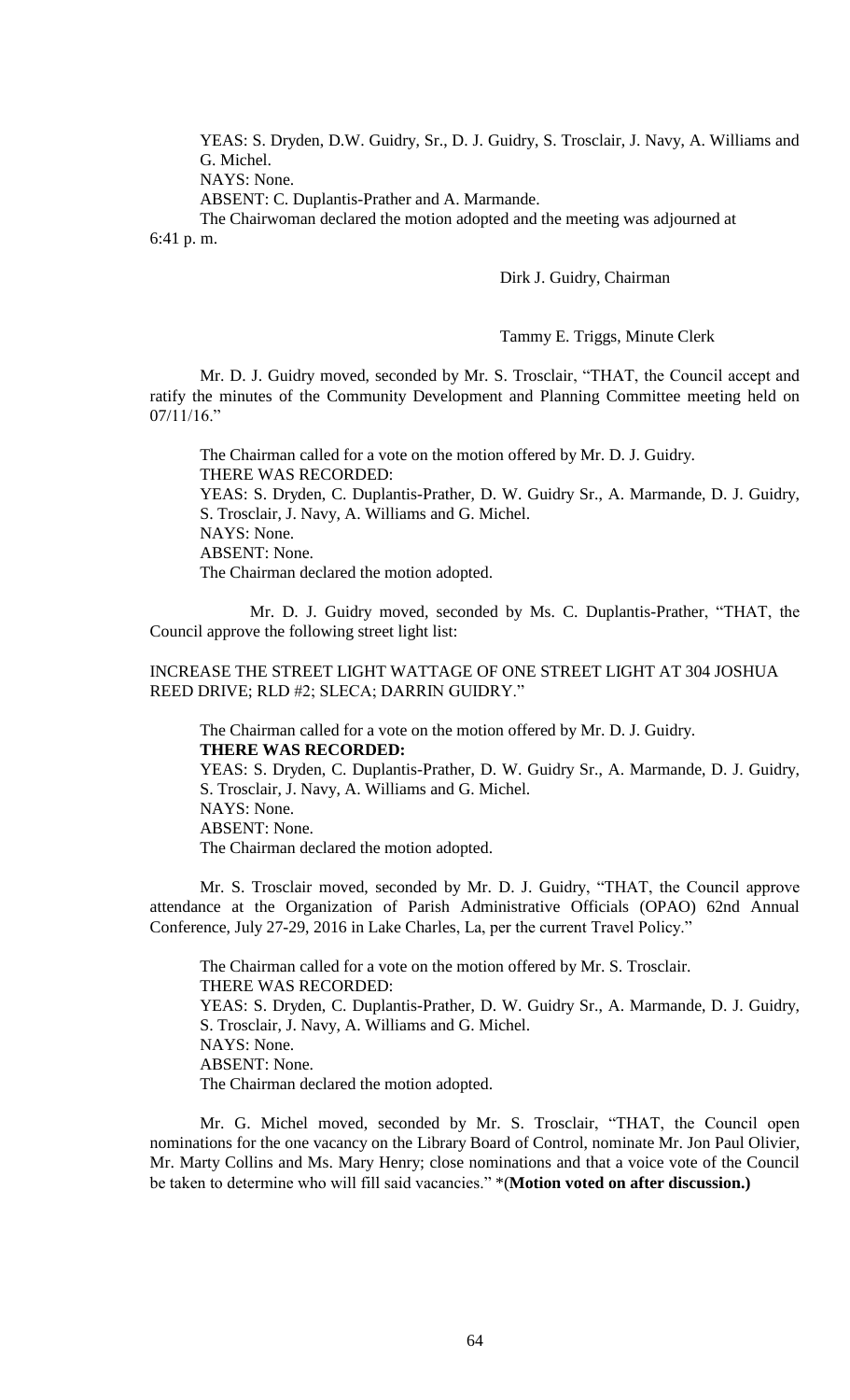Councilman S. Dryden stated that he is abstaining his vote on the Library appointee and expressed his support for candidate Mr. Marty Collins.

**\***The Chairman called for a vote on the motion offered by Mr. G. Michel. **THERE WAS RECORDED:** YEAS: S. Dryden, C. Duplantis-Prather, D. W. Guidry Sr., A. Marmande, D. J. Guidry, S. Trosclair, J. Navy, A. Williams and G. Michel. NAYS: None. ABSENT: None. The Chairman declared the motion adopted.

Voting to appoint Mr. Jon Paul Olivier: Mr. D. W. Guidry Sr. Mr. J. Navy

Voting to appoint Mr. Marty Collins: Ms. C. Duplantis-Prather Mr. A. Marmande Mr. D. J. Guidry Mr. S. Trosclair Ms. A. Williams Mr. G. Michel

Voting to appoint Ms. Mary Henry: None

*S. Dryden was recorded as abstaining.* 

Council Minute Clerk K. Cologne announced the votes tallied for the one vacancy on the Library Board of Control and they were recorded as follows: two (2) votes for Mr. Jon Paul Olivier, six (6) votes for Mr. Marty Collins and zero (0) votes for Ms. Mary Henry.

The Chairman stated that, as per the above voice vote, Mr. Marty Collins is appointed to serve a term on the Library Board of Control.

Mr. Marty Collins thanked the Council for his appointment and stated that he is looking forward to serving on said board.

Several Council members congratulated Mr. Collins for his appointment and thanked the other applicants who wanted to serve.

The Chairman announced the following vacancies, which he noted will be handled as per usual procedure:

- Recreation District No. 6 Board: One expiring term on 7/31/16.
- TGMC Hospital Service District No. 1 Board: Three terms expiring 7/31/16, representing the Medical Society, General Public and Chamber of Commerce.
- Recreation District No. 4 Board: One vacancy, due to a resignation.
- Houma-Terrebonne Regional Planning Commission: One vacancy.

Councilman A. Marmande explained that the issue on La. Highway 315 in Dularge has been taken care of and noted that the speed limit was reduced to 40 mph.

At this time during the proceedings, (6:52 p.m.), the Chairman relinquished his seat to Vice Chairman D. J. Guidry.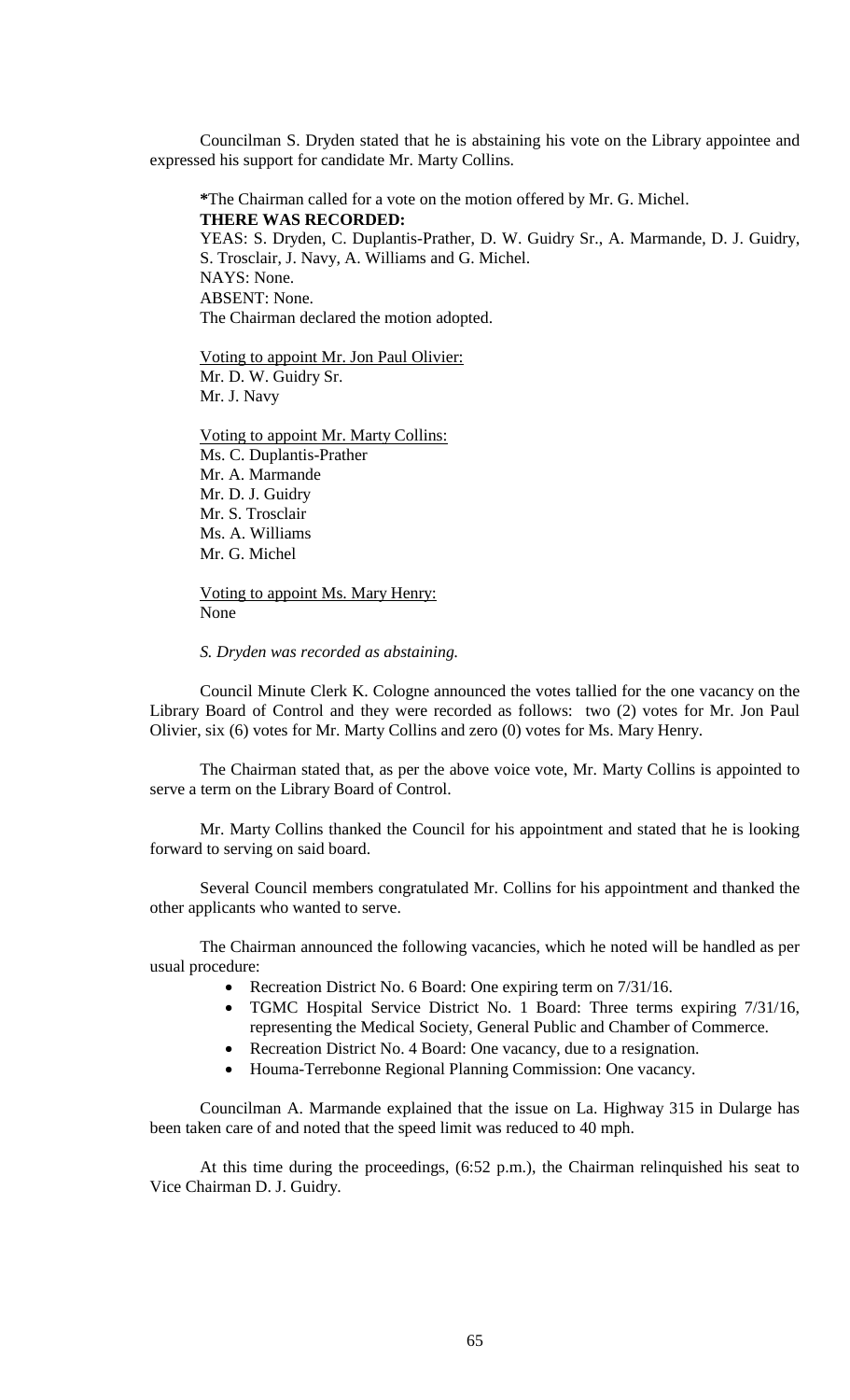Councilman J. Navy explained that on Monday a motion was adopted by the Budget and Finance Committee to support 2016 L.E.N.S (Law Enforcement-Navy Safety) Project to help combat crime; and that legal is looking into other options with the State Legislature to assist with these matters. Mr. Navy urged everyone to be aware of their surroundings and to be aware of where their children are during these troubled times.

Upon questioning Parish Attorney Jules Hebert suggested that he write a letter to the State Legislature asking them to give the City and District court's a broader authority so they would be able to put people who are committing small crimes in a work release or community service type program.

Mr. J. Navy moved, seconded by Ms. C. Duplantis-Prather, "THAT, the Council request Parish Attorney Jules Hebert to write a letter to State Legislature requesting City and District court's to have a broader authority regarding small crimes. **\*(Motion voted on after discussion.)**

Discussion ensued between several Council members and Parish Attorney J. Hebert regarding the proposed work release/community service program.

**\***The Chairman called for a vote on the motion offered by Mr. J. Navy.

# **THERE WAS RECORDED:**

YEAS: S. Dryden, C. Duplantis-Prather, D. W. Guidry Sr., A. Marmande, D. J. Guidry, S. Trosclair, J. Navy, A. Williams and G. Michel.

NAYS: None.

ABSENT: None.

The Chairman declared the motion adopted.

Under Agenda Item 8A - Announcements, Parish President

- Expressed support of Councilman Navy's efforts to combat crime and is working closely with Police Chief Coleman and Sheriff Larpenter on these issues.
- During the two Special Sessions and one Regular Session, Terrebonne Parish did extremely well in securing Capital Outlay funds. Terrebonne Parish was able to secure 43 million dollars in Capital Outlay and which will move forward to the Bond Commission hearing on July 21st.
- Thanked Consultant Mary Patricia Wray, Senator Norby Chabert, State Representatives Tanner Magee and Jerome Zeringue on a job well done in securing Capital Outlay monies for Terrebonne Parish.
- Invited everyone to attend a Community meeting at 5:00 p.m. on Tuesday, July 19 at the Dularge Gym hosted by both he and Councilman Al Marmande. They will discuss moving 17.7 million dollars in Community Development Block Grant monies for a levee in Dularge over to the Falgout Canal flood gate.

Under Agenda Item 8B - Announcements, Council Members

- Councilwoman A. Williams explained that she was presented with a painting from a member of the United Houma Nations, who hoped the Council would maintain the painting in the Council meeting room until the United Houma Nations are recognized.
- Councilwoman C. Duplantis-Prather encouraged every pet owner to have their pets spayed or neutered to help control the pet population and asked that if a stray animal is found, please contact the Animal Shelter at (985) 873-6709.
- Councilman G. Michel responded to the funding from the State that Terrebonne Parish is expected to receive.
- Councilman S. Trosclair urged all citizens to become actively involved in their community.
- Councilman A. Marmande invited everyone to attend the Barrios/Mulberry Neighborhood Watch meeting on July 14, 2016 at 6:30 at the Main Library.